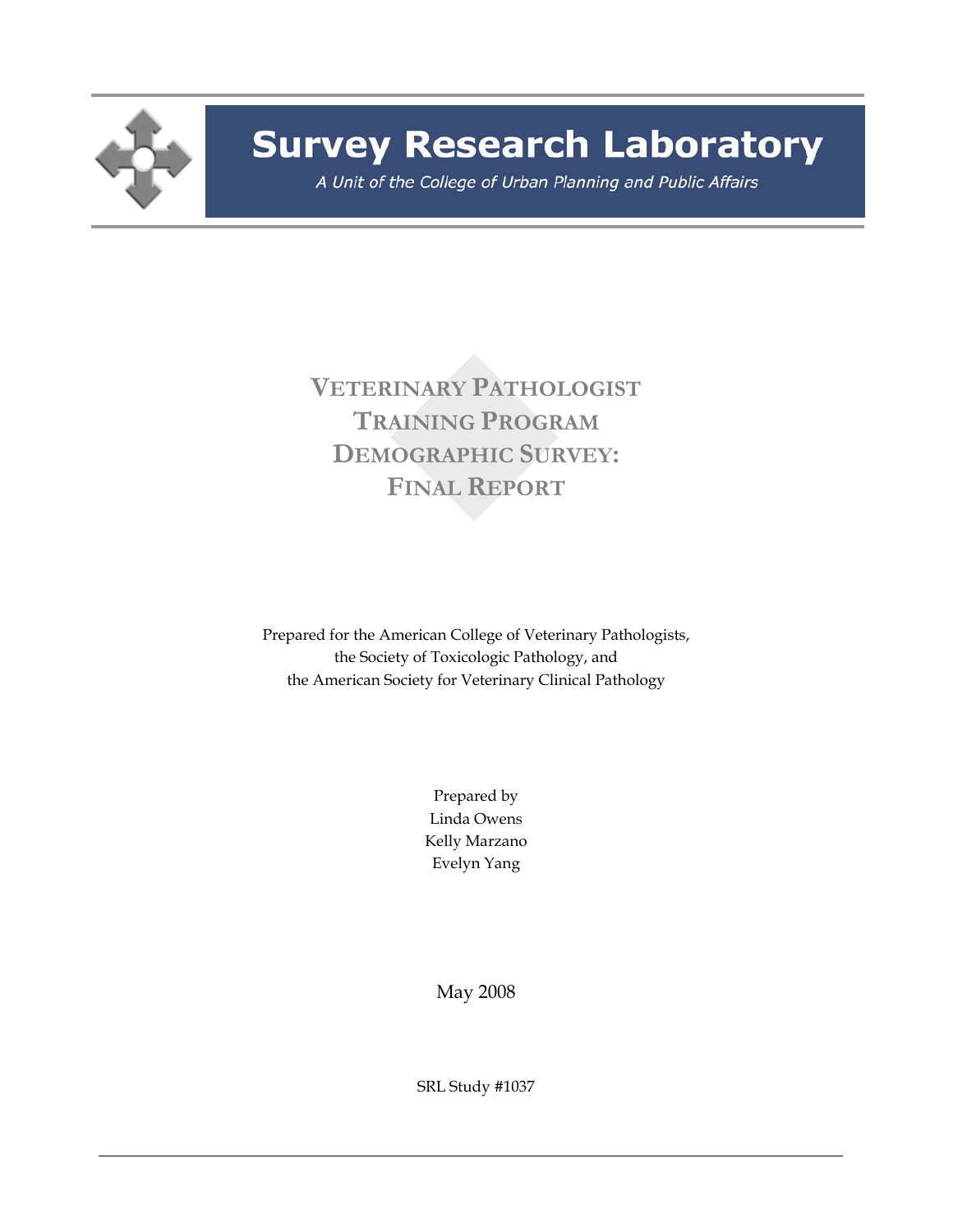## **ACKNOWLEDGMENTS**

The following report and the study it describes would not have been possible were it not for the efforts of the following individuals:

- *Dr. Matthew Wallig* (University of Illinois at Urbana-Champaign), the Chair of the ACVP Recruitment Committee.
- *Dr. Ricardo Ochoa* (Neurogen Corporation). Dr. Wallig served as the first ACVP Recruitment Committee contact for the Survey Research Laboratory (SRL), and was later joined by Dr. Ochoa. Both provided invaluable guidance throughout the conduct of the survey. Also, their assistance in procuring and finalizing the sample files for this study deserves special note.
- The ACVP Demographic Subcommittee, which includes the ACVP members mentioned above as well as *Drs. Wanda Haschek-Hock, Joanne Messick, Michael Mirsky, Dina Andrews-Cleavenger*, and *Gary Mason*.
- The ACVP Recruitment Committee, which includes Drs. Wallig and Ochoa, as well as *Drs. Amy Brix, Ann Kier, Calvin Johnson, David Malarkey, Glenn Cantor, Judit Markovits, Krista LaPerle, Linda Munson, J. Mark Cline, Maron Calderwood Mays, Mary Jo Burkhard, Brett Saldino,* and *Rani Sellers*.
- The American College of Veterinary Pathologists, the Society of Toxicologic Pathology, and the American Society for Veterinary Clinical Pathology, which funded this study.
- The veterinary pathologist professionals who completed our questionnaires.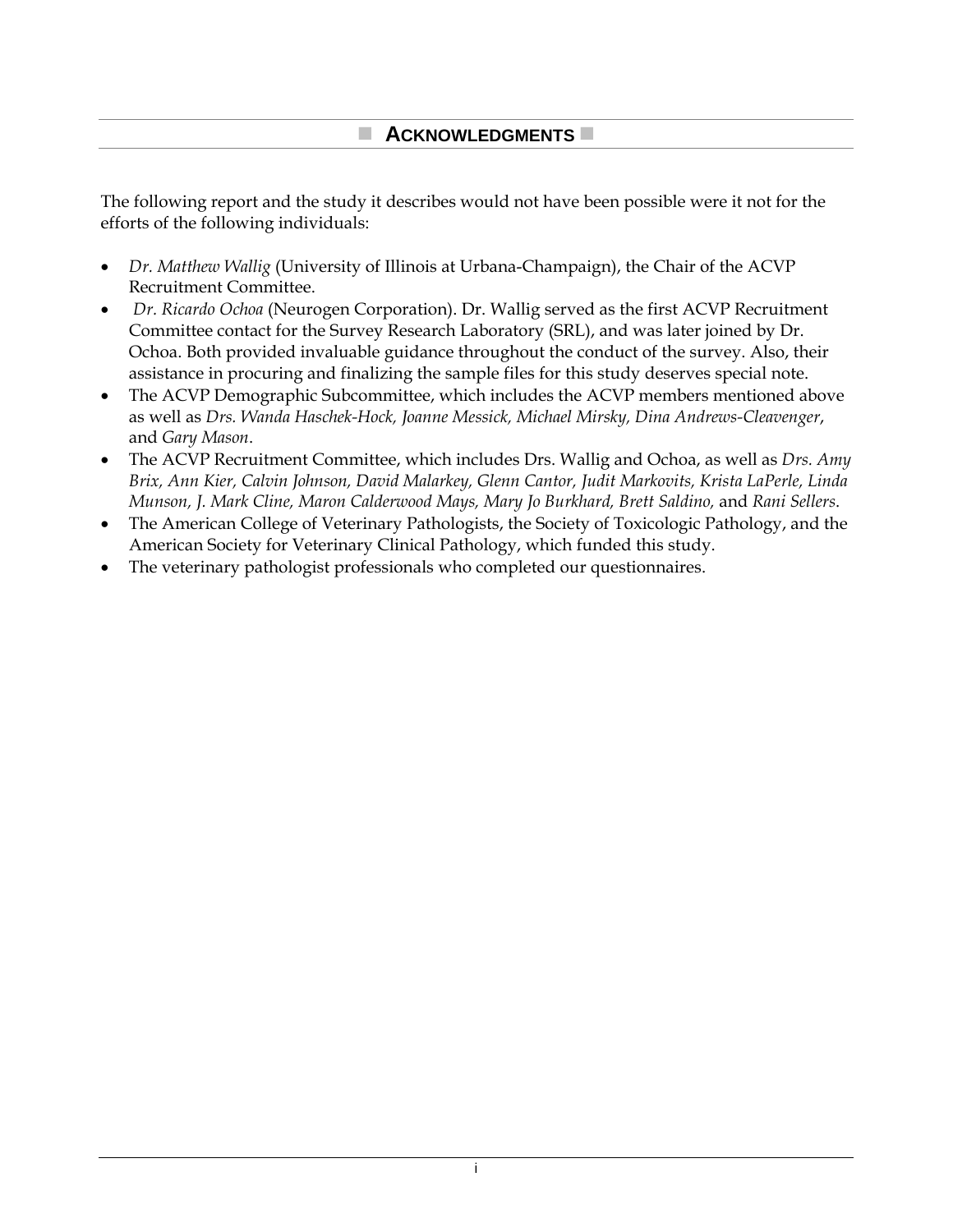| Perceived adequacy of the number of veterinary pathology trainees being recruited7 |  |
|------------------------------------------------------------------------------------|--|
|                                                                                    |  |
|                                                                                    |  |
| Number of qualified veterinary pathology program applicants in the recent past11   |  |
|                                                                                    |  |
| Anticipated veterinary pathology program graduates and recent/anticipated program  |  |
| Respondents' suggestions on what ACVP could do to help them find more qualified    |  |
|                                                                                    |  |
|                                                                                    |  |

Appendix A. Data Used to Create Report's Graphs Appendix B. Methodological Report Appendix C. Survey Materials Appendix D. Responses to Open-Ended Items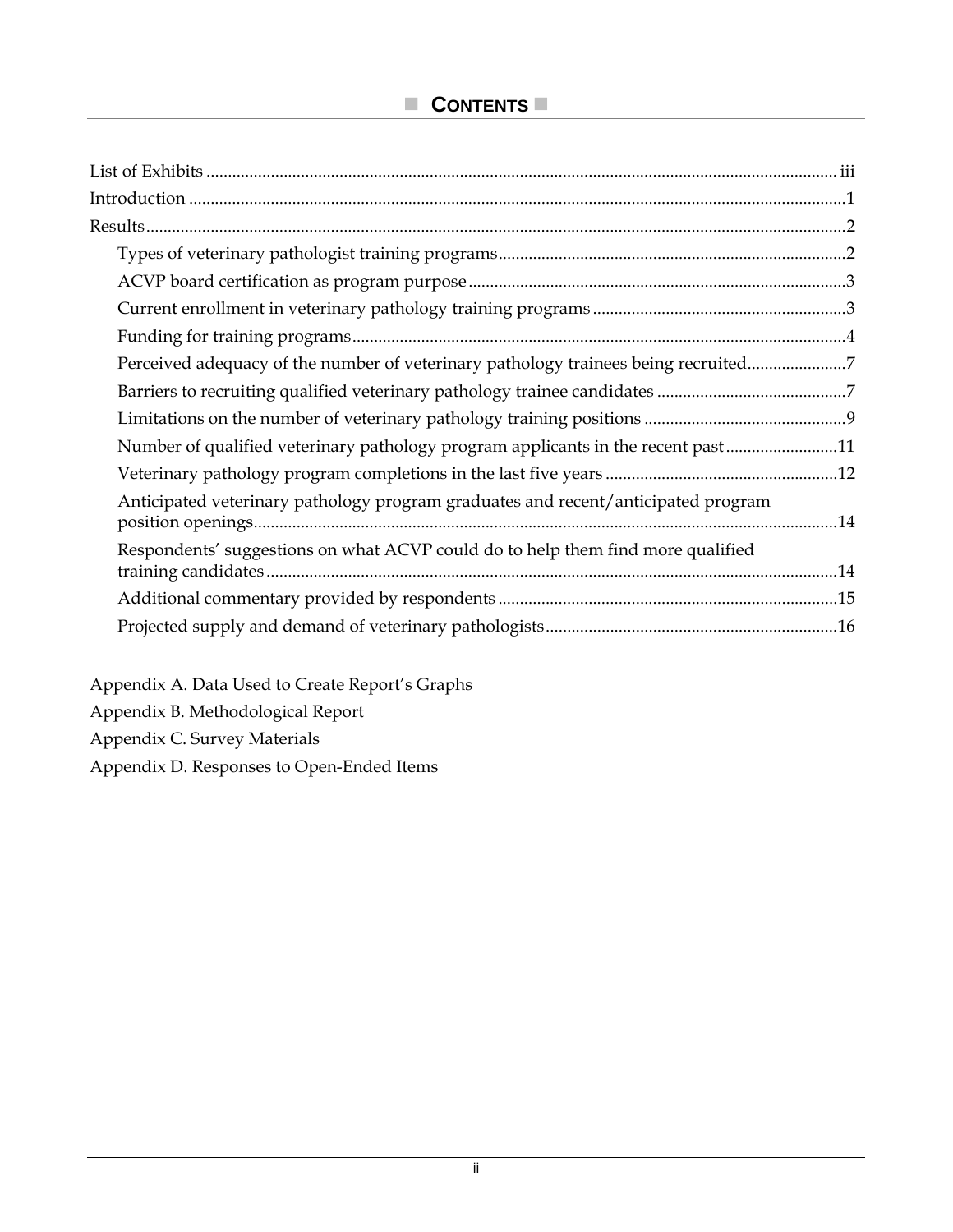## **EXHIBITS**

| 2.  | Number of All Enrollees and the Subsets of Minority and Noncitizen/Nonresident                |  |
|-----|-----------------------------------------------------------------------------------------------|--|
| 3.  |                                                                                               |  |
| 4.  |                                                                                               |  |
| 5.  |                                                                                               |  |
| 6.  |                                                                                               |  |
| 7.  |                                                                                               |  |
| 8.  | Level of Difficulty in Recruiting Qualified Trainee Candidates, by Specialty 7                |  |
| 9.  |                                                                                               |  |
| 10. |                                                                                               |  |
| 11. |                                                                                               |  |
| 12. |                                                                                               |  |
|     | 13a. Average Number of Pathology Program Applicants per Available Position in the Last Two    |  |
|     | 13b. Average Number of Pathology Program Applicants per Available Position in the Last Two    |  |
|     | 14. Respondents' Perceptions of the Number of Qualified Applicants Currently Compared to      |  |
|     | 15. Number of Pathology Program Graduates in the Last Five Years, by Specialty12              |  |
|     |                                                                                               |  |
| 17. | Anticipated Number of Pathology Program Graduates and Number of Open Training                 |  |
|     | 18. Estimated Total Supply of Veterinary Pathologists, by Specialty and Year 17               |  |
|     | 19. Estimated Total Demand for Veterinary Pathologists, by Specialty and Year 18              |  |
|     | 20. Known, Estimated, and Average Deficit of Veterinary Pathologists, by Specialty and Year19 |  |
|     |                                                                                               |  |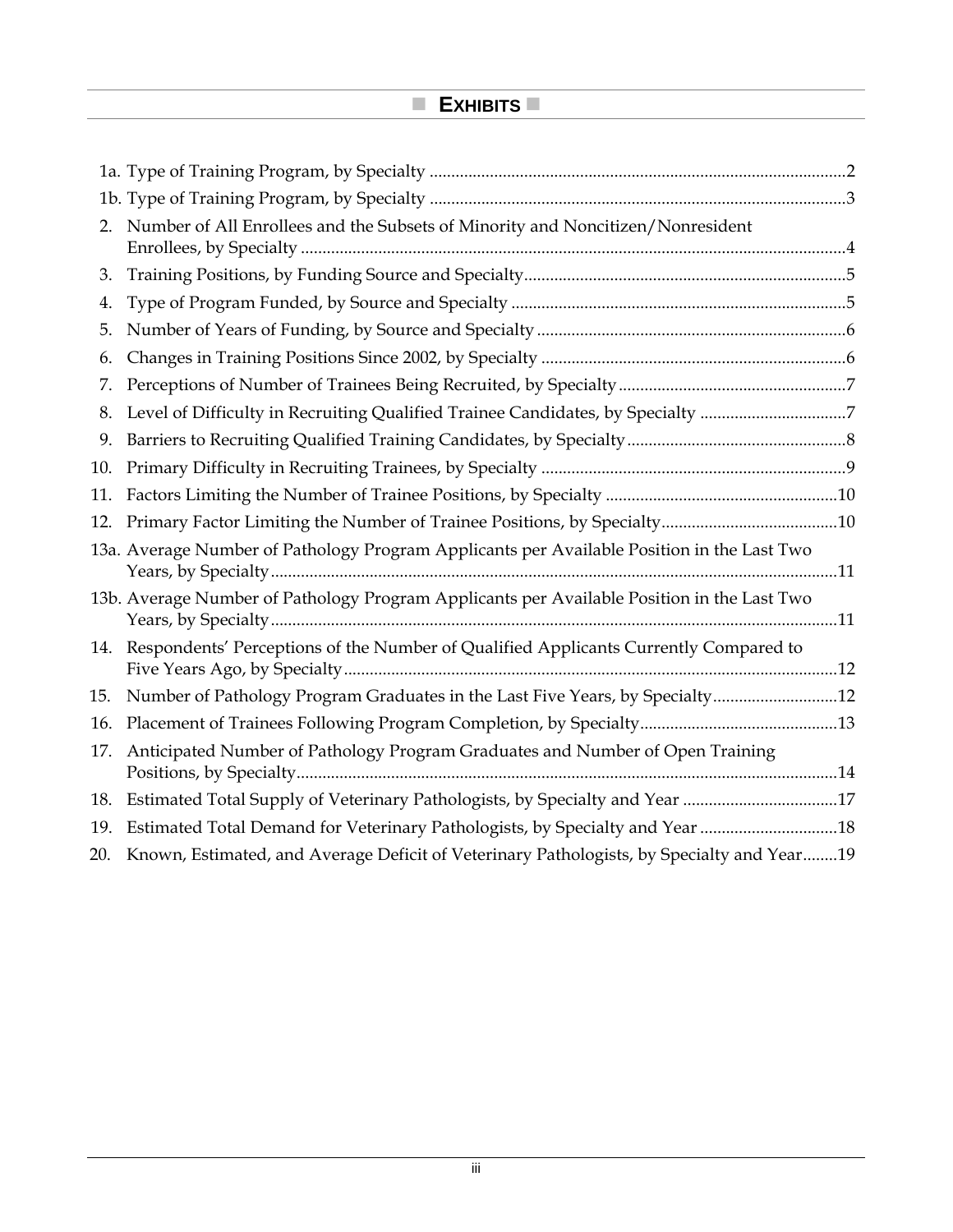The Recruitment Committee of the American College of Veterinary Pathologists (ACVP) contracted with the Survey Research Laboratory (SRL) at the University of Illinois at Chicago to survey trainers of veterinary pathologists. The purpose of this mail study was to determine if there will be a sufficient number of trained veterinary pathologist candidates to cover market needs, taking into consideration the findings from a similar survey conducted in 2002. The current study was funded by the ACVP, the Society of Toxicologic Pathology, and the American Society for Veterinary Clinical Pathology.

The following pages summarize the responses of the 37 respondents to the training program survey. Since the questionnaire for the survey contained two sections—one asking about anatomic pathology trainees and one asking about clinical pathology trainees—results are presented separately for these two groups. Further, the foregoing contains a number of graphs. The data on which these graphs are based are included in tabular form in Appendix A.

Appendix B contains a detailed discussion of the study methodology and response rates. Copies of all survey materials (i.e., introductory letter, questionnaire, and reminder/thank you postcard) are included in Appendix C.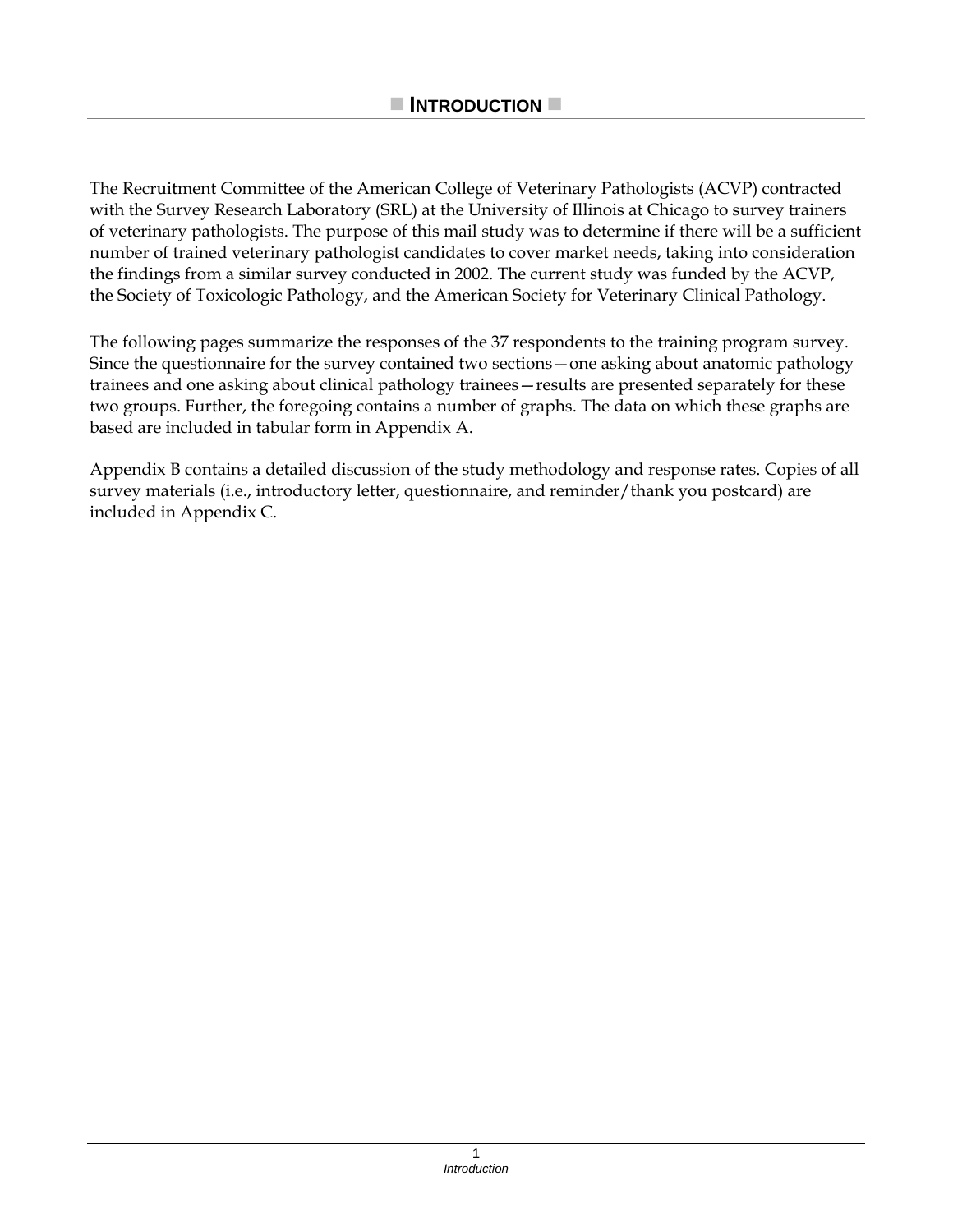Thirty-seven training program questionnaires were completed out of 39 total eligible institutions for an overall response rate of 94.9**%**. The section of the questionnaire dealing with anatomic pathologist trainees was completed by 34 respondents. Of those 34, 21 also completed the clinical pathology section. Three questionnaires contained responses on the clinical pathology section only. Thus, the foregoing represents information on 34 anatomic pathology and 24 clinical pathology training programs.1

#### **Types of veterinary pathologist training programs**

The questionnaire asked respondents to provide descriptive information on their programs and provided a list of program types (e.g., two-year residency, six-year residency/Ph.D.) and an "other" option that allowed them to write in program descriptions. Respondents could select multiple options. Thus, the percentages in Exhibit 1a sum to more than 100%. A majority of respondents to both the anatomic pathology and clinical pathology portions of the instrument described their programs as three-year residencies (64.7% and 58.3%, respectively)*.* In addition, 35% of anatomic pathology respondents and 33% of clinical pathology respondents selected three-year residency/M.S. Thirteen respondents to the anatomic pathology section of the questionnaire chose the "other" option and wrote in a program description. Of those, nine also chose one of the specific response options and simply used the "other specify" to clarify their response. The four that chose only the "other specify" option provided the following responses:

- NIH T32
- 3-yr combined residing/ MVSc non-thesis masters
- 3-year Doctor of Veterinary Science (DVSc)
- 1) 3-year DVSC similar to residency and MSC, and 2) 3–5 year PhD often with applied pathology training (similar to residency +

PhD)

l



<sup>1</sup>The totals for individual items may differ due to "don't know" and missing responses.

2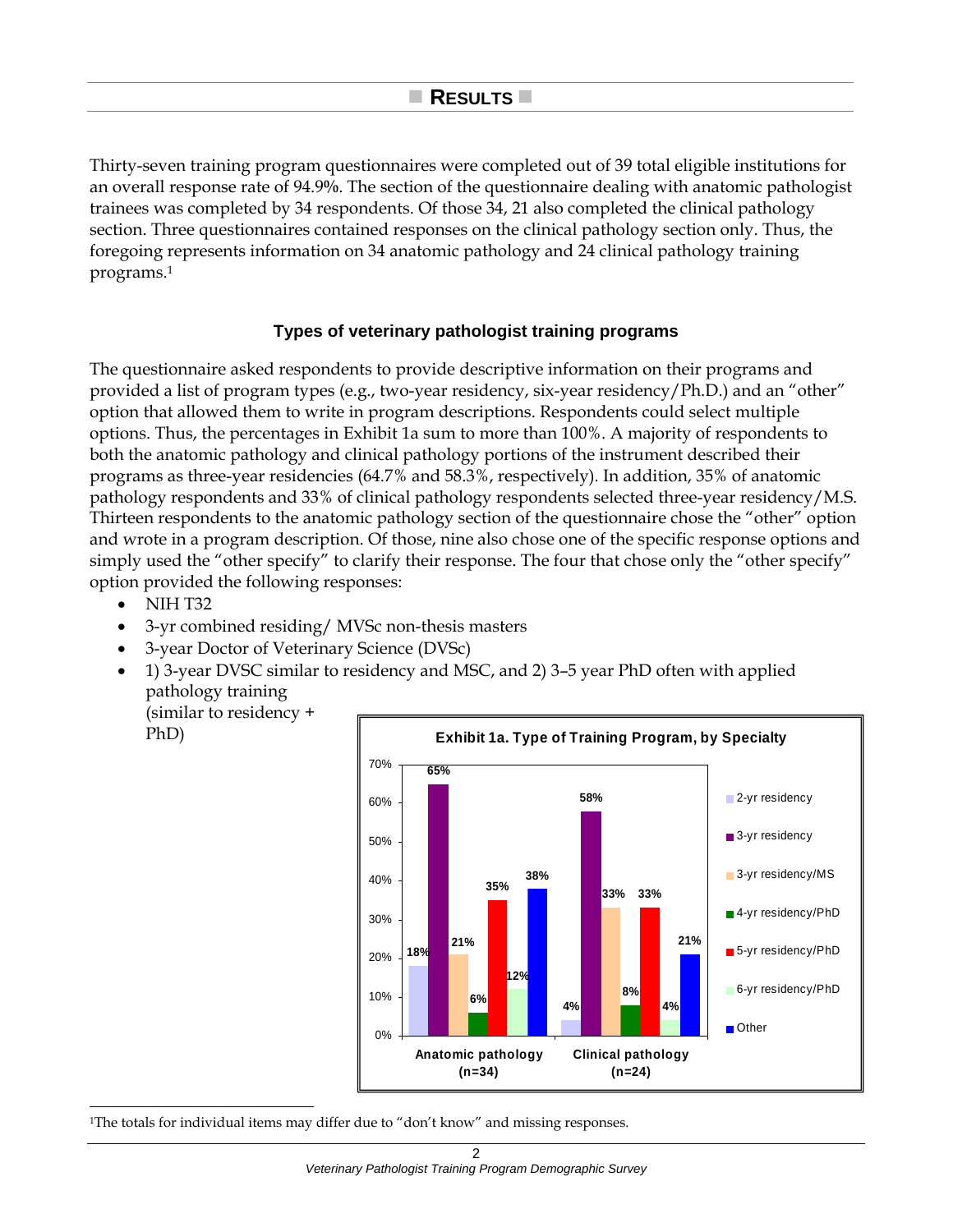Of the respondents to the clinical pathology portion of the questionnaire, five chose the "other specify" response to the question. Of these, only one also chose a specific response option. The other four provided the following responses:

- Already finished residency & 1-2-yr study for board
- 3=DVSc program
- 3-year combined residency/MVSC program (Master of Veterinary Science different from MSC)



• 2-yr. MVetSc and 1-year Senior Residency

A complete list of "other specify" responses to this question can be found in Appendix D.

Exhibit 1b also shows the types of veterinary pathologist training programs but with the categories from Exhibit 1a collapsed into two categories—residency vs. residency/Ph.D. programs.

## **ACVP board certification as program purpose**

The questionnaire asked if the training program is designed to produce ACVP board-certified pathologists. Of the 34 anatomic pathology programs that responded, 14 (41.2%) said that it is, while eight (23.5%) said the purpose is to produce ACVP board-*eligible* pathologists. Twelve (35.3%) indicated their programs had some other primary purpose or an additional purpose besides board certification or eligibility, such as in the responses provided below:

- Board eligible and for the PhD students, research training is the major goal.
- Produce employable, competent, entry level diagnostic pathologists who are ACVP Board eligible.
- Train veterinarians to be independent NIH-funded investigators.

For clinical pathology programs, 11 of the 24 respondents (45.8%) reported that board certification is a primary purpose of their programs. Five (20.8%) said the goal is to produce ACVP board-*eligible* pathologists. Eight said their programs had some other primary purpose or an additional purpose to board certification or eligibility, but three of those respondents actually stated board eligibility (*n*=1) or certification (*n*=2) in combination with another purpose. Only five respondents listed a primary purpose besides board certification or eligibility. Examples of the responses are provided below:

- PhD and residency scientists that are board eligible.
- Train diagnostic clinical pathologists
- Produce AVCP board-certified clinical pathologists with a PhD

## **Current enrollment in veterinary pathology training programs**

Because of inconsistencies in respondent reporting (e.g., skipping some but not all items, answering in ranges rather than specific numbers), it is difficult to interpret the results regarding current, minority, and noncitizen/nonresident enrollees. However, Exhibit 2 presents basic summary information on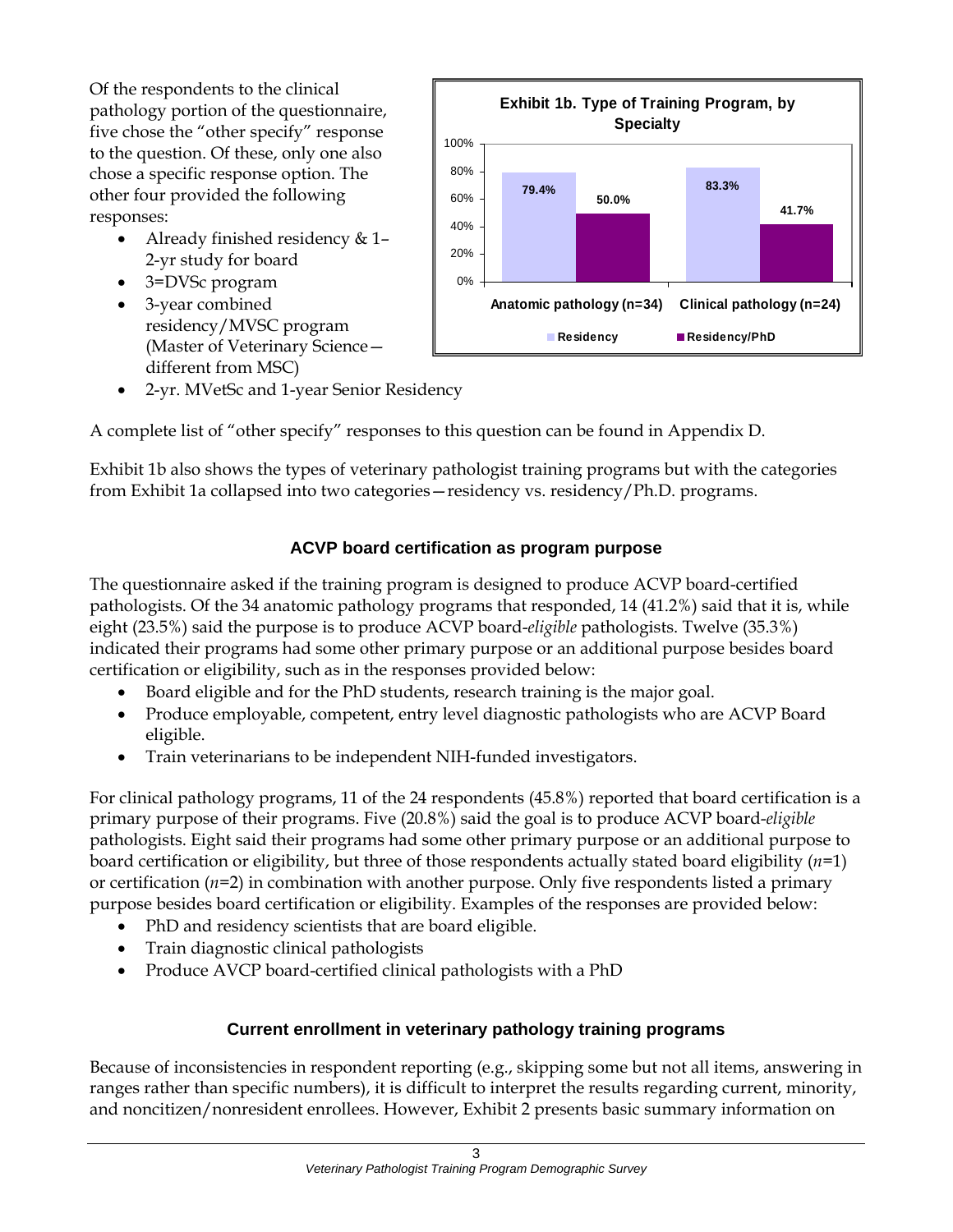|                                        |              |                           | <b>Anatomic Pathology</b>              |                           |    |                           | <b>Clinical Pathology</b>                          |                         |  |
|----------------------------------------|--------------|---------------------------|----------------------------------------|---------------------------|----|---------------------------|----------------------------------------------------|-------------------------|--|
| All Enrollees in                       | n            | $%$ with any<br>enrollees | Average # of<br>enrollees*             | Total # of<br>enrollees   | n  | % with any<br>enrollees   | Average # of<br>enrollees**                        | Total # of<br>enrollees |  |
| Residency only                         | 34           | 67.6                      | 4.0                                    | 91                        | 24 | 54.1                      | 2.2                                                | 29                      |  |
| Combined residency/MS                  | 34           | 26.5                      | 2.4                                    | 22                        | 24 | 25.0                      | 2.0                                                | 12                      |  |
| Combined residency/PhD                 | 34           | 50.0                      | 4.3                                    | 73                        | 24 | 29.2                      | 1.7                                                | 12                      |  |
| Other                                  | 34           | 11.8                      | 2.5                                    | 10                        | 24 | 20.8                      | 1.8                                                | 9                       |  |
| Total $^{\theta}$                      | 34           | 52.9                      | 6.7                                    | 120                       | 24 | 45.8                      | 2.4                                                | 26                      |  |
| Minority enrollees in                  | n            | $%$ with any<br>enrollees | Average # of<br>enrollees <sup>†</sup> | Total $#$ of<br>enrollees | n  | $%$ with any<br>enrollees | Average # of<br>enrollees <sup>††</sup>            | Total # of<br>enrollees |  |
| Residency only                         | 34           | 20.6                      | 1.4                                    | 10                        | 24 | 4.2                       |                                                    |                         |  |
| Combined residency/MS                  | 34           | 2.9                       | 1.0                                    | 1                         | 24 | 4.2                       |                                                    |                         |  |
| Combined residency/PhD                 | 34           | 17.6                      | 1.5                                    | 9                         | 24 | 4.2                       | 3                                                  | 3                       |  |
| Other                                  | 34           |                           |                                        |                           | 24 | 4.2                       |                                                    |                         |  |
| Total $^{\theta}$                      | 34           | 23.5                      | 1.8                                    | 14                        | 24 | 12.5                      | $\overline{2}$                                     | 6                       |  |
| Noncitizen/nonresident<br>enrollees in | $\mathsf{n}$ | % with any<br>enrollees   | Average # of<br>enrollees <sup>‡</sup> | Total $#$ of<br>enrollees | n  | % with any<br>enrollees   | Average # of<br>enrollees <sup>†<sup>†</sup></sup> | Total # of<br>enrollees |  |
| Residency only                         | 34           | 41.2                      | 1.7                                    | 24                        | 24 | 37.5                      | 1.2                                                | 11                      |  |
| Combined residency/MS                  | 34           | 8.8                       | 2.7                                    | 8                         | 24 | 4.2                       | 1.0                                                |                         |  |
| Combined residency/PhD                 | 34           | 14.7                      | 2.2                                    | 11                        | 24 | 4.2                       | 2.0                                                | $\overline{c}$          |  |
| Other                                  | 34           |                           |                                        |                           | 24 | 12.5                      | 1.7                                                | 5                       |  |
| Total $^{\theta}$                      | 34           | 29.4                      | 2.6                                    | 26                        | 24 | 29.2                      | 1.7                                                | 12                      |  |

#### **Exhibit 2. Number of All Enrollees and the Subsets of Minority and Noncitizen/Nonresident Enrollees, by Specialty**

<sup>θ</sup>In some cases, the column totals do not sum to the row totals. The number for the row total is based upon the total provided by respondents. The discrepancy is due to missing data (e.g., a respondent provided totals but did not break them down by program type). \*Among those reporting **any** enrollees. Ranged from 1–11 for residency only, from 1–6 for residency/MS and other, from 1–10 for

residency/PhD, from 1–5 for other, and from 1–16 for total.

\*\*Among those reporting **any** enrollees. Ranged from 1–5 for residency only, from 1–3 for residency/MS, from 1–6 for residency/PhD and total, and from 1–3 for other.

† Among those reporting **any** minority enrollees. Ranged from 1–3 for residency only and residency/PhD. Only one respondent reported one minority for residency/MS and none reported minorities for other. The number ranged from 1–6 for total.<br><sup>††</sup>Among those reporting **any** minority enrollees. Respondents reported only one enrollee for residency and residency

residency/PhD, one for other, and either one or four for total.

‡ Among those reporting **any** noncitizen/nonresident enrollees. Ranged from 1–5 for residency only and residency/MS, from 2–3 for residency/PhD, and from 1–8 for total. For other, respondents reported no enrollees.

‡‡Among those reporting **any** noncitizen/nonresident enrollees. Ranged from 1–3 for residency only and from 1–3 for other and total. Respondents reported one enrollee for residency/MS and two enrollees for residency/PhD.

responses to these items. The numbers in the exhibit reflect the information provided by the respondents. In many cases, the responses to the number of trainees in residency only, combined residency/MS, combined residency/PhD, and other do not sum to the total because respondents' answers were inconsistent.

## **Funding for training programs**

The questionnaire asked respondents how many anatomic pathology and clinical pathology training programs are funded by various sources. The responses to these questions are summarized in Exhibit 3. Institutional sources provide the greatest amount of funding, both in terms of the percent of institutions that receive funding this type of source and in the number of positions funded. For anatomic pathologist positions, state sources also offer a fair amount of funding, with 41.2% of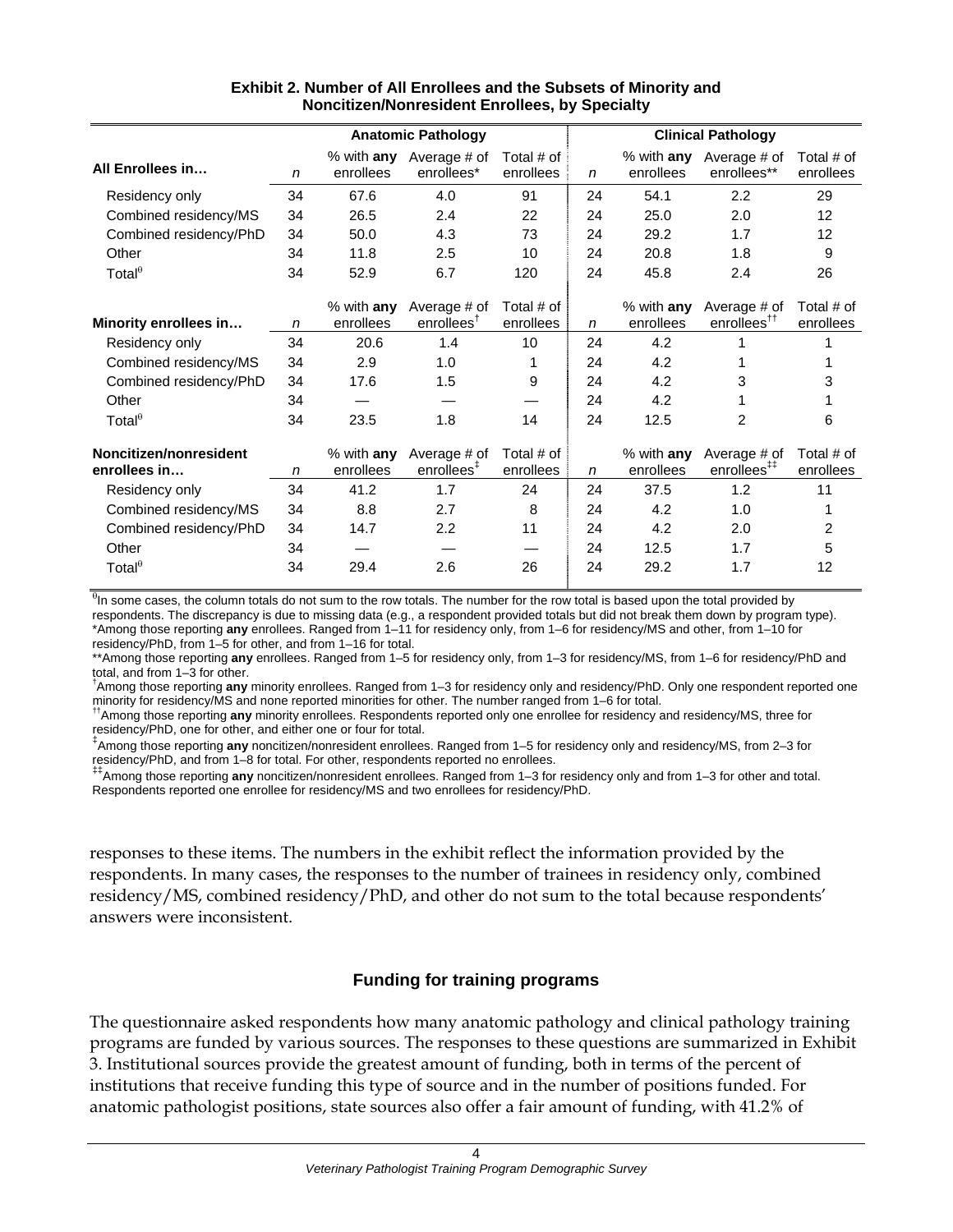|                                        |    |                           | <b>Anatomic Pathology</b> |                         | <b>Clinical Pathology</b> |           |                                      |                         |
|----------------------------------------|----|---------------------------|---------------------------|-------------------------|---------------------------|-----------|--------------------------------------|-------------------------|
| <b>Training positions funded</b><br>by | n  | $%$ with any<br>positions | Average # of<br>positions | Total # of<br>positions | n                         | positions | % with any Average # of<br>positions | Total # of<br>positions |
| Institutional                          | 34 | 73.5%                     | 3.5                       | 91                      | 24                        | 79.2%     | 1.8                                  | 35                      |
| <b>State</b>                           | 34 | 41.2                      | 2.8                       | 45                      | 24                        | 12.5      | 1.7                                  | 5                       |
| <b>Federal Government</b>              | 34 | 32.3                      | 2.5                       | 33                      | 24                        | 4.2       | 4                                    | 4                       |
| Industry                               | 34 | 29.4                      | 1.5                       | 18                      | 24                        | 20.8      | 1.2                                  | 6                       |
| Foundation                             | 34 | 14.7                      | 0.63                      | 5                       | 24                        | 0.0       |                                      |                         |
| <b>Endowment Gift</b>                  | 34 | 5.9                       | 0.6                       | 3                       | 24                        | 0.0       |                                      |                         |
| Other                                  | 34 | 20.1                      | 1.2                       | 11                      | 24                        | 25.0      | 1.8                                  | 11                      |

#### **Exhibit 3. Training Positions, by Funding Source and Specialty**

institutions receiving funding from the state and 45 positions funded. Among clinical pathology positions, no other source stands out as a substantial source of funding.

In addition to asking about general funding sources, the questionnaire asked respondents to identify which types of programs were funded by which funding sources. Responses to those questions are in Exhibit 4. Institutional sources are more likely to fund residency-only programs: 52.9% of respondents to the anatomic pathology section and 45.8% of respondents to the clinical pathology portion of the questionnaire indicated that institutional sources fund residency-only programs. Institutional sources also fund residency/M.S. and residency/Ph.D. programs for both types of pathologists, but to a lesser extent than residency-only programs.

Among institutions with anatomic pathology programs, the federal government provides support for residency/Ph.D. programs, with 26.5% of the responding institutions receiving funding from this source.

Industry also provides some funding: 14.7% of respondents with anatomic pathology programs and 12.5% of those with clinical pathology programs receive industry funding for residency-only programs. Smaller percentages of respondents indicate industry funding for other types of programs.

|                              |    |                |              | % with anatomic pathology positions funded, by type |       |
|------------------------------|----|----------------|--------------|-----------------------------------------------------|-------|
| Training positions funded by | n  | Residency only | Residency/MS | Residency/PhD                                       | Other |
| Institutional                | 34 | 52.9%          | 23.5%        | 23.5%                                               | 2.9%  |
| State                        | 34 | 20.6           | 14.7         | 11.8                                                |       |
| <b>Federal Government</b>    | 34 |                | 5.9          | 26.5                                                | 5.9   |
| Industry                     | 34 | 14.7           | 5.9          | 8.8                                                 |       |
| Foundation                   | 34 | 8.8            |              | 8.8                                                 |       |
| Endowment Gift               | 34 | 2.9            |              | 5.9                                                 | 2.9   |
| Other                        | 34 | 14.7           | 2.9          | 5.9                                                 |       |
|                              |    |                |              | % with clinical pathology positions funded, by type |       |
| Training positions funded by | n  | Residency only | Residency/MS | Residency/PhD                                       | Other |
| Institutional                | 24 | 45.8%          | 29.2%        | 16.7%                                               | 8.3%  |
| State                        | 24 |                | 4.2          | 8.3                                                 | 12.5  |
| <b>Federal Government</b>    | 24 |                |              | 4.2                                                 |       |
| Industry                     | 24 | 12.5           | 8.3          | 4.2                                                 |       |
| Foundation                   | 24 |                |              |                                                     |       |
| <b>Endowment Gift</b>        | 24 |                |              |                                                     |       |
| Other                        | 24 | 8.3            | 8.3          | 12.5                                                | 8.3   |

#### **Exhibit 4. Type of Program Funded, by Source and Specialty**

*Veterinary Pathologist Training Program Demographic Survey*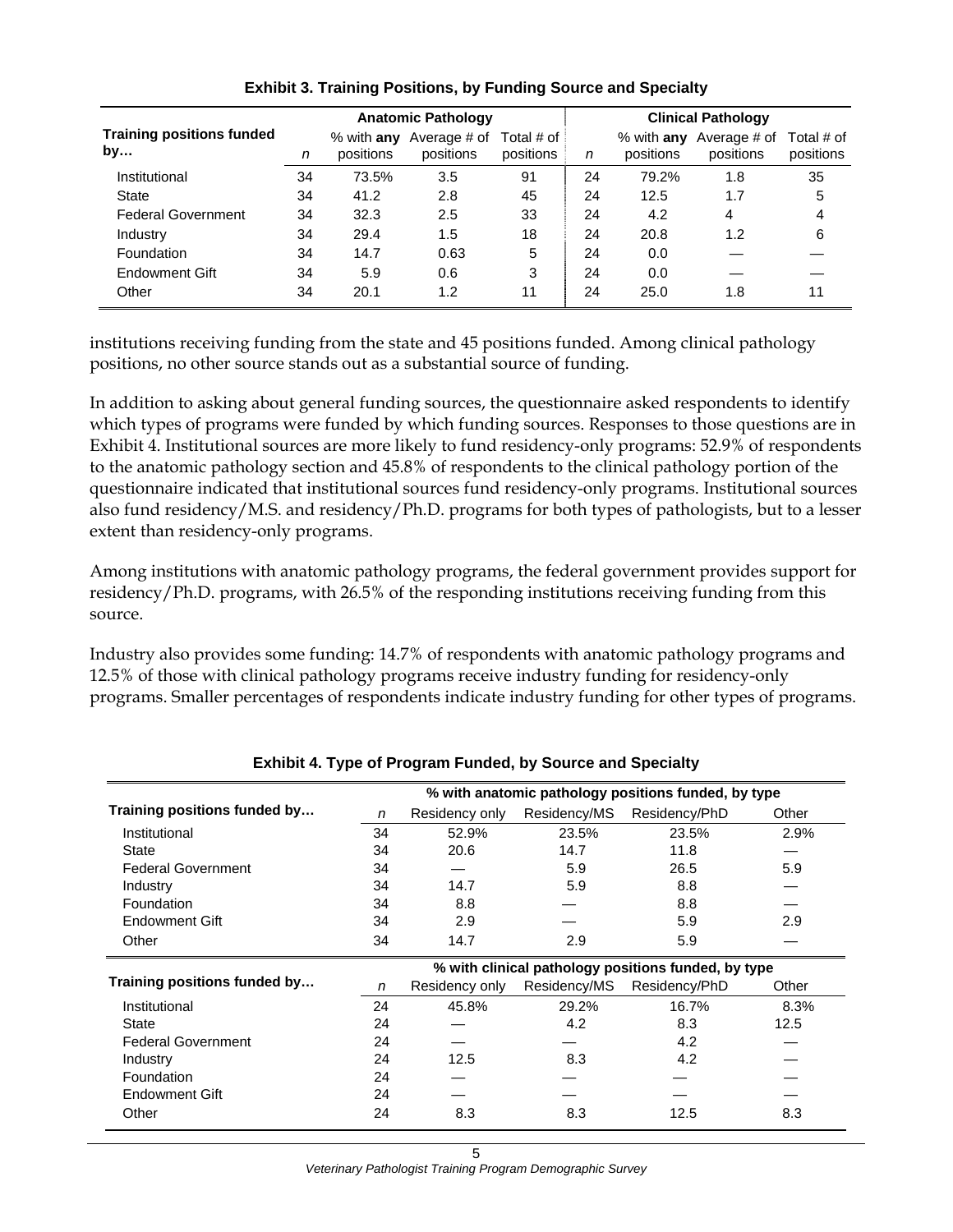|                                        |    | <b>Anatomic Pathology</b> |                              |                               |    | <b>Clinical Pathology</b> |                                                |                               |  |
|----------------------------------------|----|---------------------------|------------------------------|-------------------------------|----|---------------------------|------------------------------------------------|-------------------------------|--|
| <b>Training positions funded</b><br>by | n  | $%$ with any<br>fundina   | Average # of<br>years funded | Total # of<br>vears<br>funded | n  | funding                   | % with <b>any</b> Average # of<br>years funded | Total # of<br>vears<br>funded |  |
| Institutional                          | 34 | 70.6%                     | 3.3                          | 79                            | 24 | 66.6%                     | 3.3                                            | 53                            |  |
| <b>State</b>                           | 34 | 41.2                      | 3.3                          | 46                            | 24 | 12.5                      | 3                                              | 14                            |  |
| <b>Federal Government</b>              | 34 | 32.4                      | 4.3                          | 47                            | 24 | 8.3                       | 3                                              | 6                             |  |
| Industry                               | 34 | 26.5                      | 3.1                          | 28                            | 24 | 25.0                      | 3.2                                            | 19                            |  |
| Foundation                             | 34 | 14.7                      | 2.8                          | 14                            | 24 |                           | 0                                              |                               |  |
| Endowment Gift                         | 34 | 8.8                       | 3.3                          | 10                            | 24 |                           | 0                                              |                               |  |
| Other                                  | 34 | 17.7                      | 3.3                          | 20                            | 24 | 33.3                      | 2.9                                            | 23                            |  |

#### **Exhibit 5. Number of Years of Funding, by Source and Specialty**

In terms of years of funding, institutional sources also provide the greatest amount of support. Institutional sources provide support for 70.6% of anatomic pathology programs and 66.6% of clinical pathology programs for an average of 3.3 years of funding per institution (Exhibit 5). Among anatomic pathology programs, state sources are the second biggest contributor, funding 41.2% of institutions with an average of 3.3 years per institution. While the federal government provides funding to fewer anatomic pathology programs than state sources, the funding covers a higher number of years (4.3).

Among clinical pathology programs, industry provides funding for 25% of the programs; this funding is provided for, on average, 3.2 years per institution. Other sources provide funding for about a third of clinical pathology programs, with an average of nearly three years of funding per institution.

Since 2002, anatomic pathology programs have experienced a greater number of changes in the number of training positions than have clinical pathology programs (Exhibit 6). Of the 34 respondents to the anatomic pathology section of the questionnaire, 26 (76.5%) have either gained or lost training positions, with the majority gaining. Overall, anatomic pathology programs have gained 60 positions and have lost only six, with an average gain of 2.3 per institution. By funding source, the greatest change has been among positions funded by institutional sources, with 13 respondents (38%) reporting changes and an average gain of 1.6 positions. Positions funded by the federal government and industry also experienced growth, with an average gain of 1.9 positions for the former and 2.0 for the latter.

|                           |                | <b>Anatomic Pathology</b> |                |                |           | <b>Clinical Pathology</b> |                 |                |               |           |
|---------------------------|----------------|---------------------------|----------------|----------------|-----------|---------------------------|-----------------|----------------|---------------|-----------|
|                           | $n^*$          | Total<br>qained           | Avg.<br>gained | Total<br>lost  | Avg. lost | $n^*$                     | Total<br>qained | Avg.<br>gained | Total<br>lost | Avg. lost |
| Total                     | 26             | 60                        | 2.3            | 6.0            | 0.23      | 13                        | 15              | 0.63           | $\mathbf 0$   |           |
| By funding source         |                |                           |                |                |           |                           |                 |                |               |           |
| Institutional             | 13             | 21                        | 1.6            | $\overline{2}$ | 0.15      | 3                         | 3               |                | 0             |           |
| State                     | $\overline{2}$ | 2                         | 1.0            | 1              | 0.5       |                           |                 |                | 0             |           |
| <b>Federal Government</b> |                | 13                        | 1.9            | 2              | 0.29      | 0                         |                 |                |               |           |
| Industry                  | 8              | 16                        | 2.0            | 0              |           | 7                         | 9               |                | 0             |           |
| Foundation                | 4              | 4                         | 1.0            | 0              | —         | 0                         |                 |                |               |           |
| <b>Endowment Gift</b>     | 0              |                           |                |                |           | 0                         |                 |                |               |           |
| Other                     | 5              | 9                         | 1.8            |                |           | 2                         |                 |                | 0             |           |

#### **Exhibit 6. Changes in Training Positions Since 2002, by Specialty**

\*Number of respondents who indicated a change in the number of positions.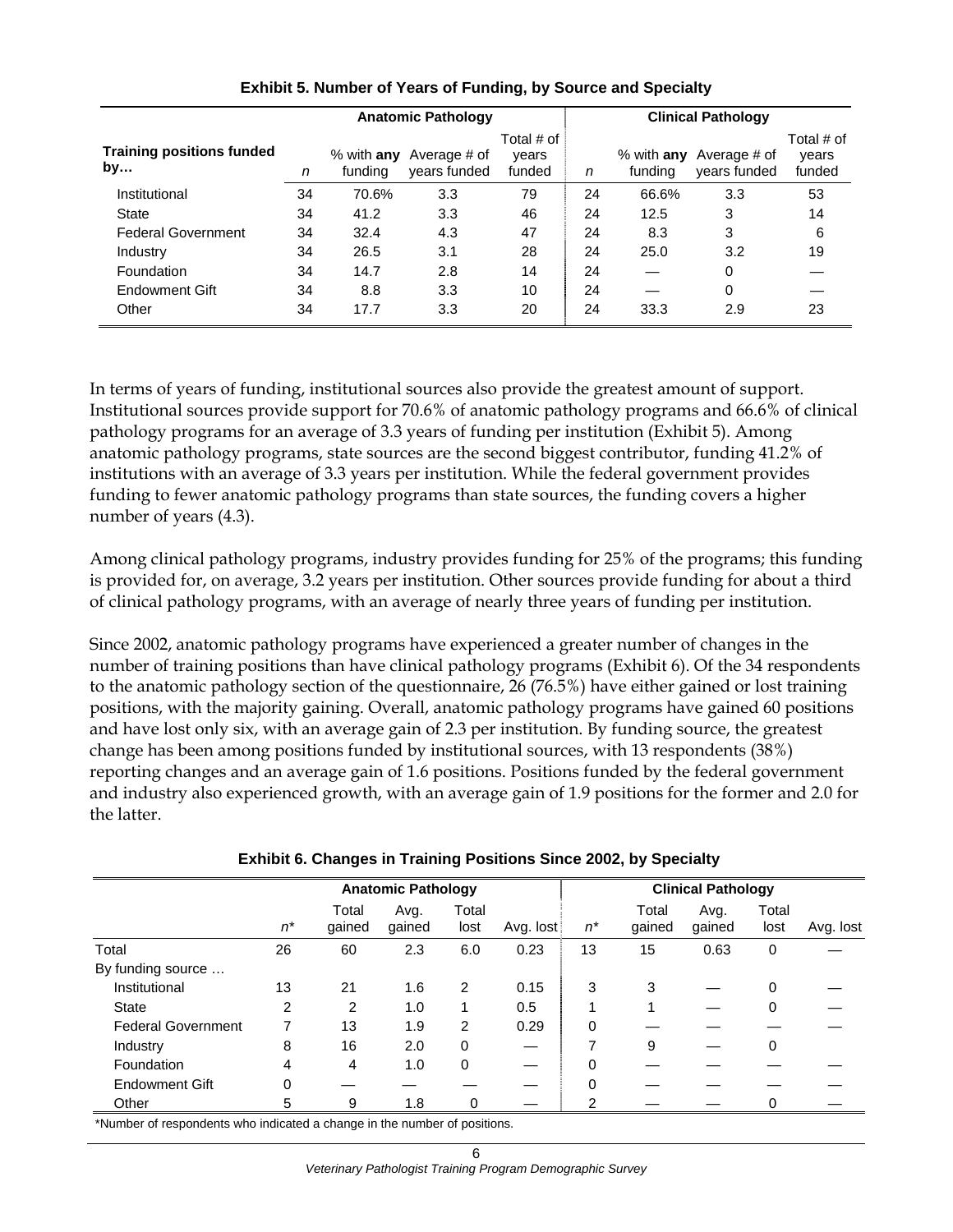Among clinical pathology programs, about half of the institutions (13/24) experienced changes in the number of positions—they gained a total of 15 positions and lost none. The greatest growth was in positions funded by industry.

#### **Perceived adequacy of the number of veterinary pathology trainees being recruited**

With regard to current recruitment, respondents were asked their opinion of the number of trainees being recruited given the teaching and service support provided to trainees. Over 26% of anatomic



pathology program respondents believe too few trainees are being recruited, while 64.7% reported the right number are being recruited. Only 8.8% said too many are being recruited. The vast majority of clinical pathology training program respondents (81.8%) believes the right number of trainees is being recruited. These results are presented in Exhibit 7.

## **Barriers to recruiting qualified veterinary pathology trainee candidates**

**Level of difficulty in recruiting qualified trainee candidates.** As can be seen in Exhibit 8, nearly 40% of respondents reported it is very or somewhat difficult to recruit qualified anatomic pathology

candidates, while just over half (52.9%) reported it is "not too difficult." From responses to the clinical pathology portion of the questionnaire, it appears that recruiting this type of candidate is slightly more difficult: 43.5% of these respondents described recruitment efforts as very or somewhat difficult, 47.8% said recruitment efforts are not too difficult, and 8.7% suggested recruitment efforts are not difficult at all.

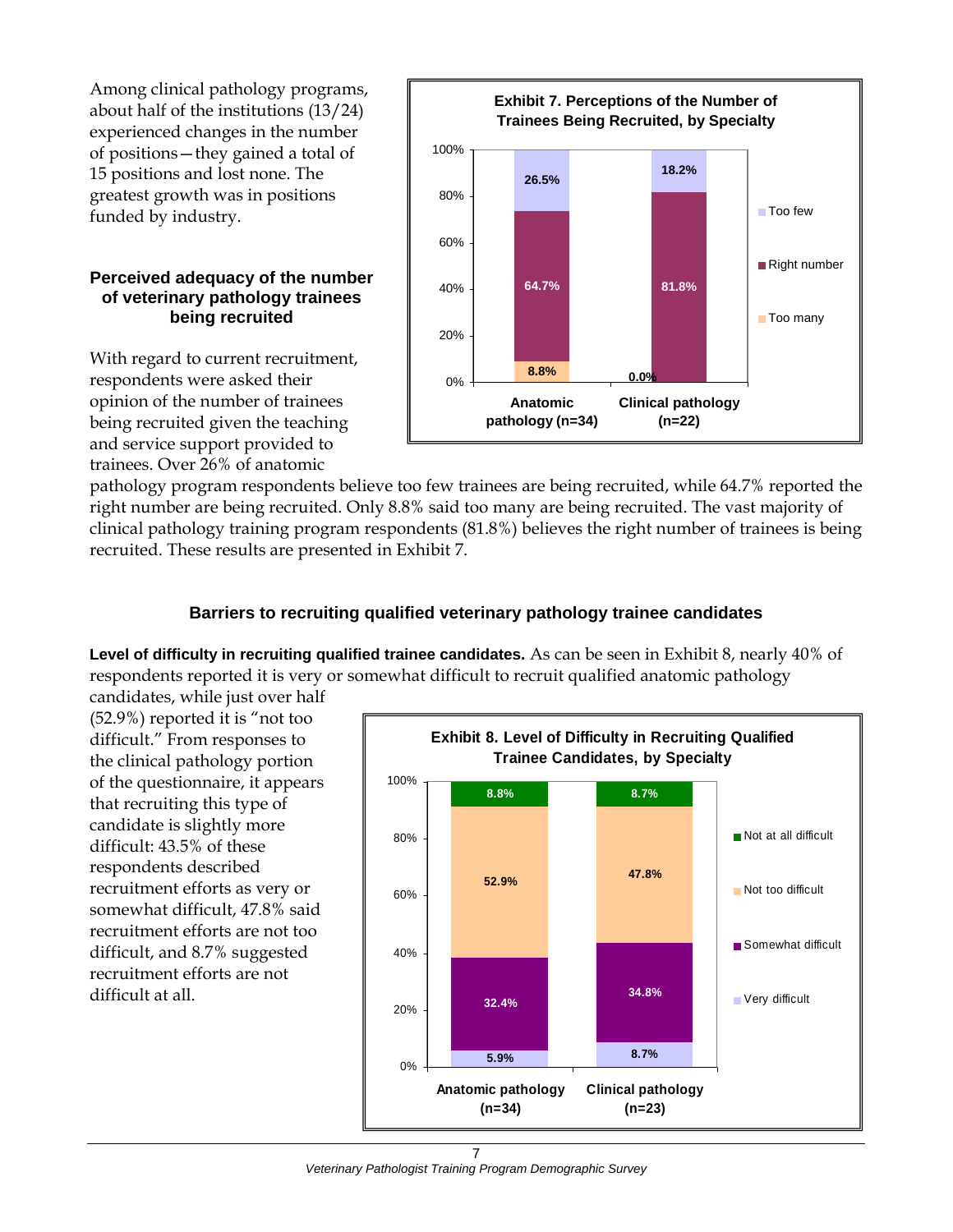**Barriers to recruiting qualified trainee candidates.** Respondents who reported that recruitment of qualified candidates is very or somewhat difficult were asked to identify the barriers to recruitment efforts. Exhibit 9 summarizes their responses. As that figure shows, there are some differences in the difficulties faced when recruiting anatomic pathologists vs. clinical pathologists; the following bullet points describe the results for each specialty.

#### *Anatomic pathology*

- 1. Respondents to the anatomic pathology portion of the instrument chose the "other" response option most frequently (84.6%) and offered reasons like "small program, no livestock," "the difficulty of the board exam," and "no interest in anatomic pathology."
- 2. Equal numbers of respondents (46.2%) indicated that the stipend is too low or the geographic location of the program is a barrier.
- 3. Just over 30% reported that candidates are concerned with debt burden or they see the program as too long.
- 4. Nearly one-quarter (23%) said candidates choose other specialties.
- 5. About 15% believe that candidates do not want Ph.D. training with a residency.

## *Clinical pathology*

- 1. Seventy percent of clinical pathology program respondents indicated that low stipends are a barrier to recruitment efforts.
- 2. Candidates' concern with debt burden also was cited as a reason by 60% of clinical pathology respondents.
- 3. Half of the respondents (50%) cited not wanting a Ph.D. or choosing other specialties as barriers.
- 4. Geographic location or "other" each were selected by 30% of the respondents. Some of the reasons offered were "don't understand career opportunities" or "choose other institutions."
- 5. Twenty percent said that candidates see their programs as too long.
- 6. Only one respondent (10%) said there is not enough financial return for employment as a clinical pathologist.



8 *Veterinary Pathologist Training Program Demographic Survey*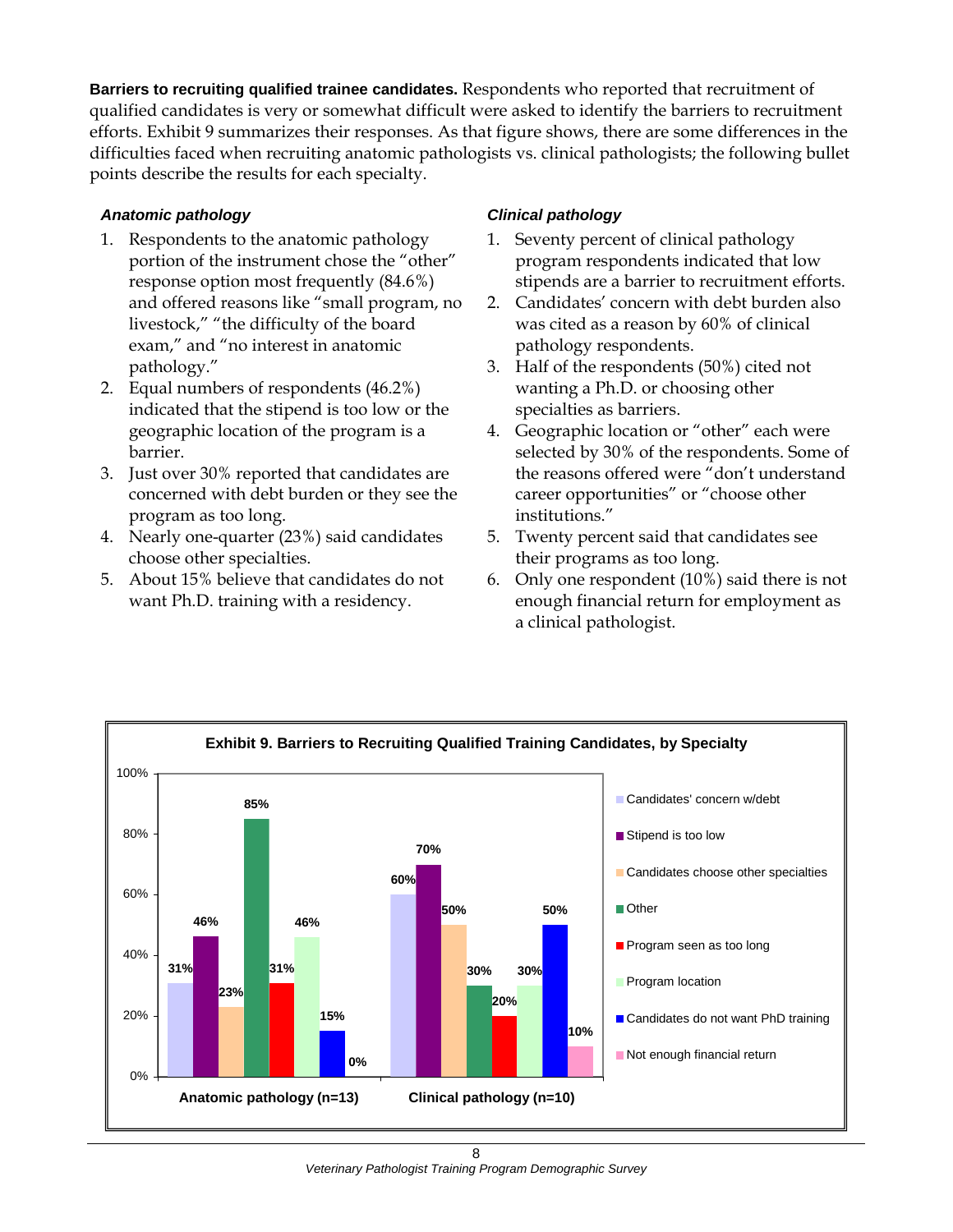

**Primary difficulty in recruiting qualified training candidates.** As Exhibit 10 shows, respondents to the anatomic pathology portion of the questionnaire were most likely to report that "other" factors serve as the primary recruitment barrier; 50% chose this option. These "other" reasons include lack of candidates, lack of interest in the profession, and competition from other specialties (see also Appendix D, Q14b8 and Q34b8). Choosing other specialties and length of program were each selected by 20% of respondents. Location was offered as a primary difficulty by 10% of respondents.

Respondents to the clinical pathology section of the trainer questionnaire were most likely to choose low stipend or "other" reasons as the primary difficulty in recruiting qualified candidates—three of the nine respondents (33%) singled out these factors. An equal number (1, or 11%) chose candidates' concern with debt burden, program length, or not wanting Ph.D. training with a residency.

## **Limitations on the number of veterinary pathology training positions**

When asked if there are limitations on the number of pathology training positions available currently at their institutions, 33 of 34 (97.1%) anatomic pathology program respondents and all 24 (100%) clinical pathology program respondents reported that there are. Subsequent questions asked them to identify the reasons for those limitations.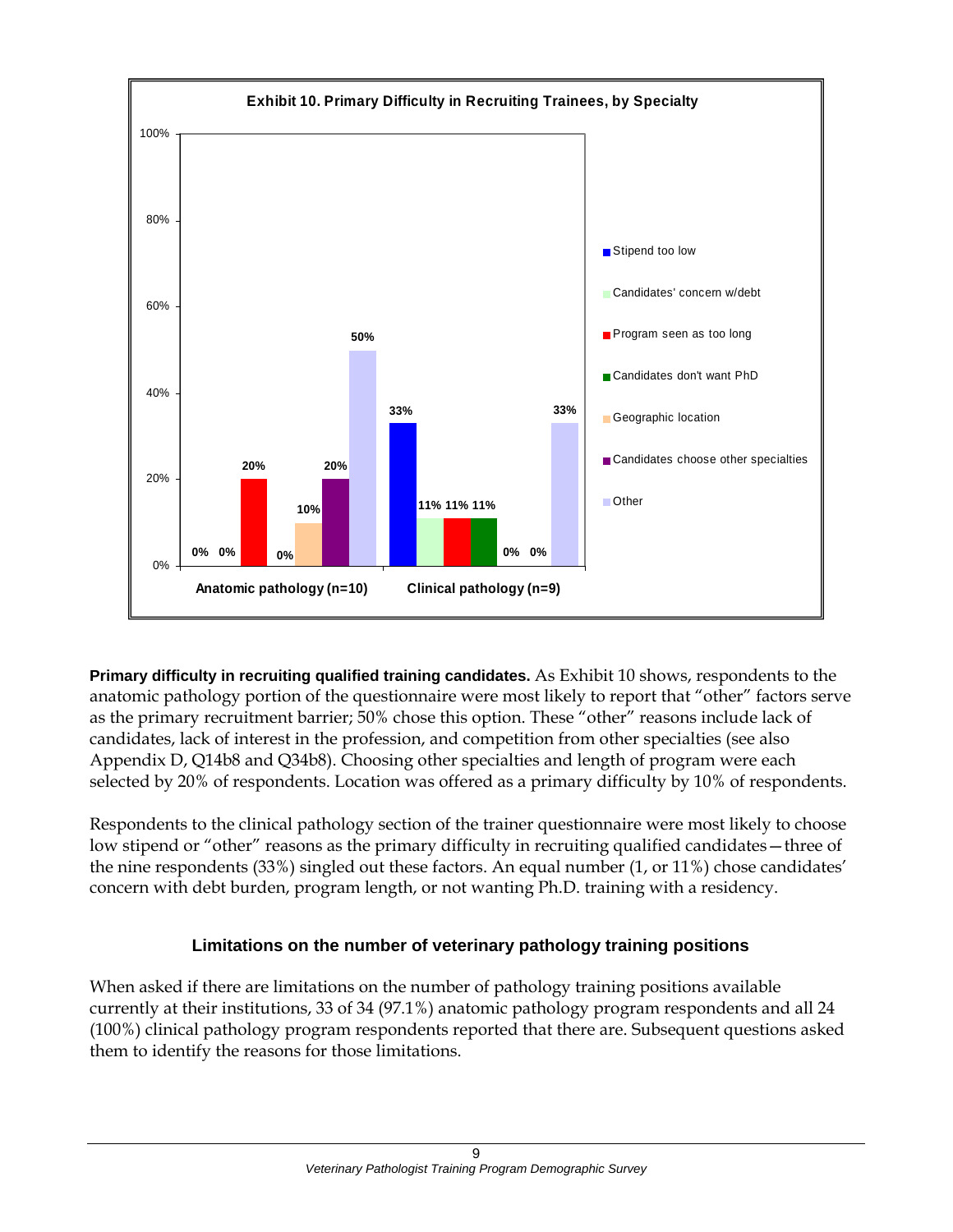

**Factors limiting the number of positions.** As shown in Exhibit 11, almost all (88.2%) anatomic pathology program respondents indicated that funding for residency limits the number of anatomic pathology trainee positions, while 35.3% named funding for Ph.D. training as a factor. Nearly twothirds (61.8%) cited number of available faculty as a limitation, and 14.7% suggested that the number of applicants is an issue. Finally, 29.4% of anatomic pathology respondents wrote in "other" limitations, which included limited case loads, space constraints, and funding limits.

Similarly, almost all (91.7%) clinical pathology program respondents named funding for residency training as limiting the number of positions. While the number of available faculty is also an issue, fewer clinical pathology respondents (41.7%) cited it. Funding for Ph.D. training is a limiting factor for about 25%, and for 8.3%, the number of applicants limits the number of training positions. Four clinical pathology respondents named "other" factors:

- Space limitations (*n*=2)
- Service load, training materials, and space
- We don't like training more than 3 at a time

#### **Primary factor limiting the number of positions***.*

According to almost 52% of anatomic pathology and 58% of clinical pathology program respondents, funding for residency training is the primary factor that limits the number of training positions (see Exhibit 12). Other respondents to the anatomic

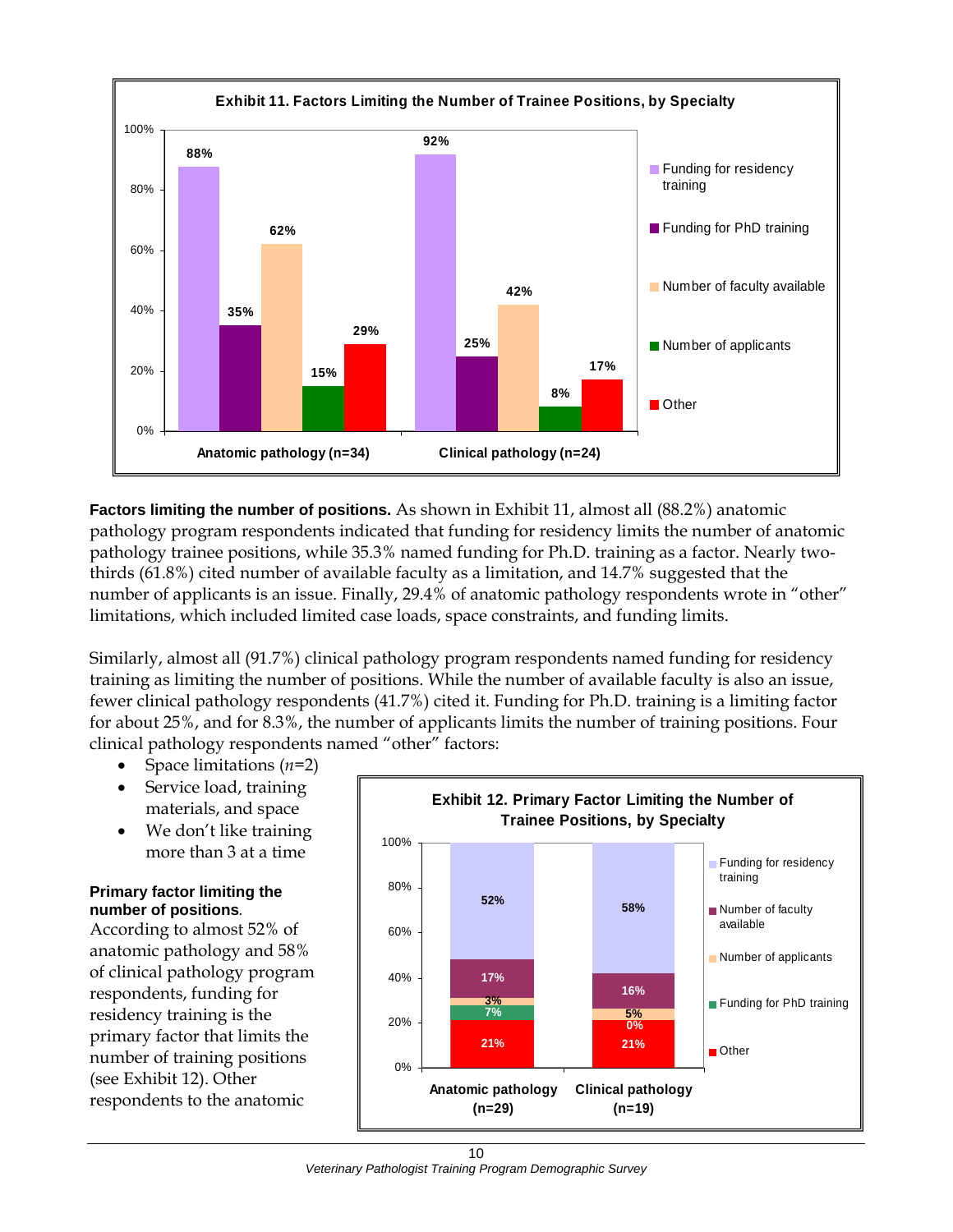pathology section of the questionnaire selected "other" (20.7%), followed by number of faculty available (17.2%), funding for Ph.D. training (6.9%), and number of applicants (3.4%). As for clinical pathology respondents, "other" reasons were cited by 21.1% of respondents, followed by the number of available faculty (15.8%) and number of applicants (one respondent).

## **Number of qualified veterinary pathology program applicants in the recent past**

One question asked respondents to estimate the average number of qualified candidates they had for each available pathology training position in the last two years. Exhibits 13a and 13b provide two different ways to view responses to this item.

As Exhibit 13a shows, anatomic pathology training programs reported 7.1 applicants per position, while clinical pathology training programs reported 5.3 applicants per position. Fourteen anatomic pathology programs (41.2%) reported having 0 to 3 applicants in the last two years, while seven (20.6%) had 4 to 6 applicants and 13 (38.2%) had 7 or more applicants (see Exhibit 13b). Among clinical pathology programs, similar numbers reported having 0 to 3 and 4 to 6 applicants during the last two years (9, or 39.1%). Five programs (21.7%) indicated having 7 or more applicants per available position in the last two years.

**Number of applicants currently compared to five years ago.** Respondents also were asked to indicate if the number of qualified veterinary pathology program applicants has increased, decreased, or stayed the same in comparison to five years ago. About 18% of anatomic pathology program respondents reported there are fewer today, while 30.3% suggested there are about the same number. The majority (51.5%) said there are a greater number of qualified candidates currently. None of the clinical pathology respondents, on the other hand, reported fewer candidates today compared to five years ago.

Nearly three-quarters (73.9%) reported the same number, while 26.1% said there are more candidates today. These results are summarized in Exhibit 14.

#### **Exhibit 13a. Average Number of Pathology Program Applicants per Available Position in the Last Two Years, by Specialty**

|    | <b>Anatomic Pathology</b>  |          |                                     | <b>Clinical Pathology</b> |          |  |  |
|----|----------------------------|----------|-------------------------------------|---------------------------|----------|--|--|
| n  | Average # of<br>applicants | Range    | Average # of<br>applicants<br>Range |                           |          |  |  |
| 34 |                            | $0 - 30$ | 23                                  | 5.3                       | $1 - 20$ |  |  |

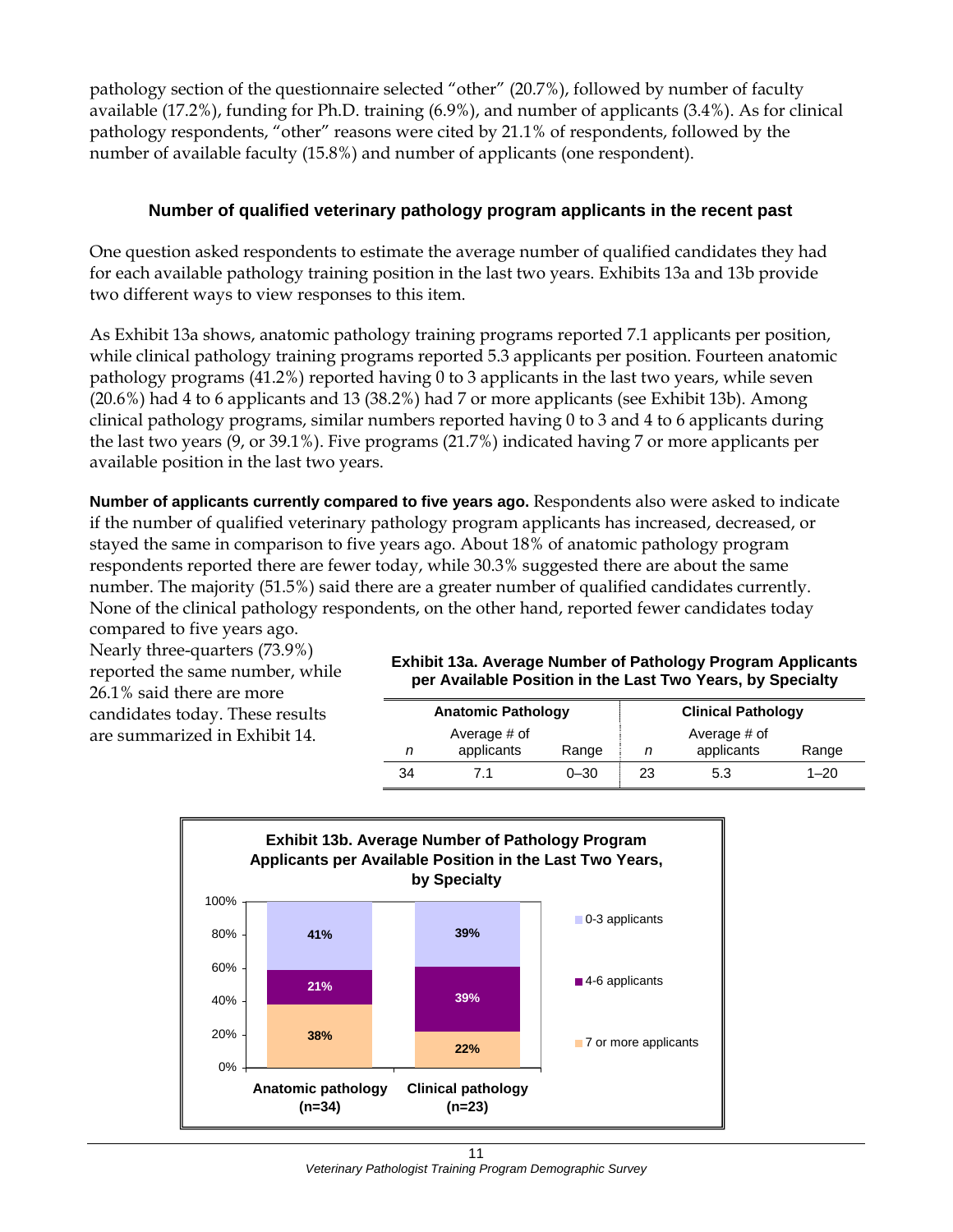

## **Veterinary pathology program completions in the last five years**

Roughly equal proportions of anatomic pathology and clinical pathology training program respondents reported that one or more trainees had completed their programs in the last five years (90.9% and 83.3%, respectively). Exhibit 15 provides summary statistics on the number of trainees graduating in the last five years.

|                           | In the Last Five Tears, by Specialty |                            |                         |    |                           |                             |                         |  |  |  |
|---------------------------|--------------------------------------|----------------------------|-------------------------|----|---------------------------|-----------------------------|-------------------------|--|--|--|
| <b>Anatomic Pathology</b> |                                      |                            |                         |    |                           | <b>Clinical Pathology</b>   |                         |  |  |  |
| n                         | % with $any$<br>graduates            | Average # of<br>graduates* | Total # of<br>graduates | n  | % with $any$<br>graduates | Average # of<br>graduates** | Total # of<br>graduates |  |  |  |
| 33                        | 90.9                                 | 7.0                        | 211                     | 24 | 83.3                      | 3.4                         | 67                      |  |  |  |

**Exhibit 15. Number of Pathology Program Graduates in the Last Five Years, by Specialty** 

\*Among those with **any** graduates. Ranged from 1–15.

\*\*Among those with **any** graduates. Ranged from 1–6.

l

**Placement of trainees following program completion.** Respondents were asked to identify the employment or other placement of those who had graduated in the previous five years. They were first asked how many trainees completed their program and then asked how many were employed in each of eight different areas. Thus, Exhibit 162 presents the raw number of graduates employed by each sector. As the graph shows, both anatomic pathology and clinical pathology graduates were most likely to accept positions in the academic arena (40% of anatomic pathology graduates and 53% of clinical pathology graduates). Beyond this, however, there are few similarities between the

<sup>2</sup> The total number of graduates for Exhibit 16 and Exhibit 17 *should* be equal but are not. The discrepancy is due to differences in the number of graduates respondents reported for the two items on which these figures are based.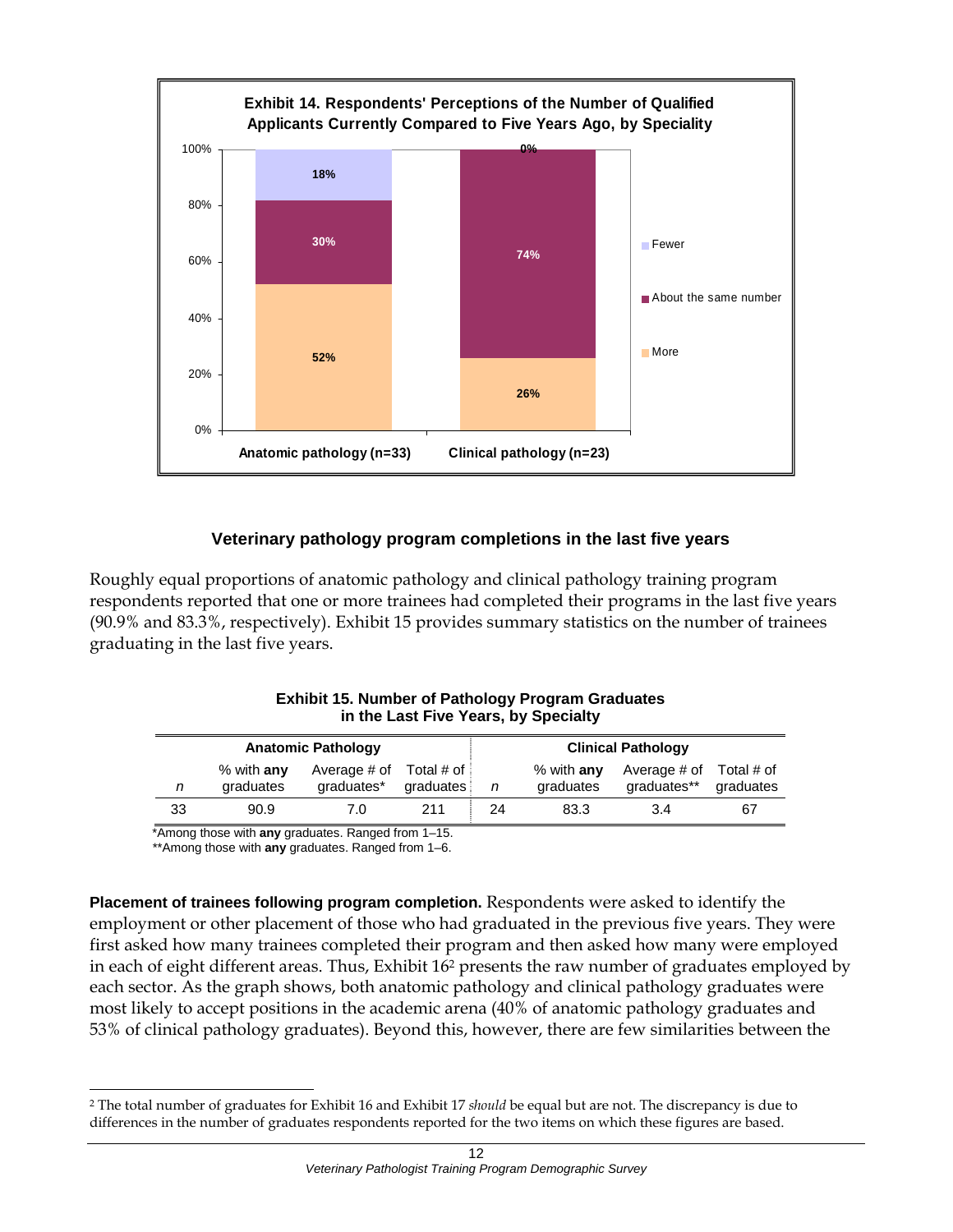two specialties in job placement. The following bullet points describe the primary post-graduation placements of veterinary pathology trainees.

#### *Anatomic Pathology*

- Approximately 40% of anatomic pathologists took jobs in academia after graduating.
- Pharmaceutical companies hired about 20%.
- Private labs, government labs, and contract labs each hired about 10%.
- Just over 8% fell into one of the other response categories.

#### *Clinical Pathology*

- Approximately 53% of the clinical pathology graduates took jobs in academia after graduating.
- Private laboratories hired about 33%.
- Pharmaceutical companies hired nearly 8%.
- The remaining 6% fell into another response category.



13 *Veterinary Pathologist Training Program Demographic Survey*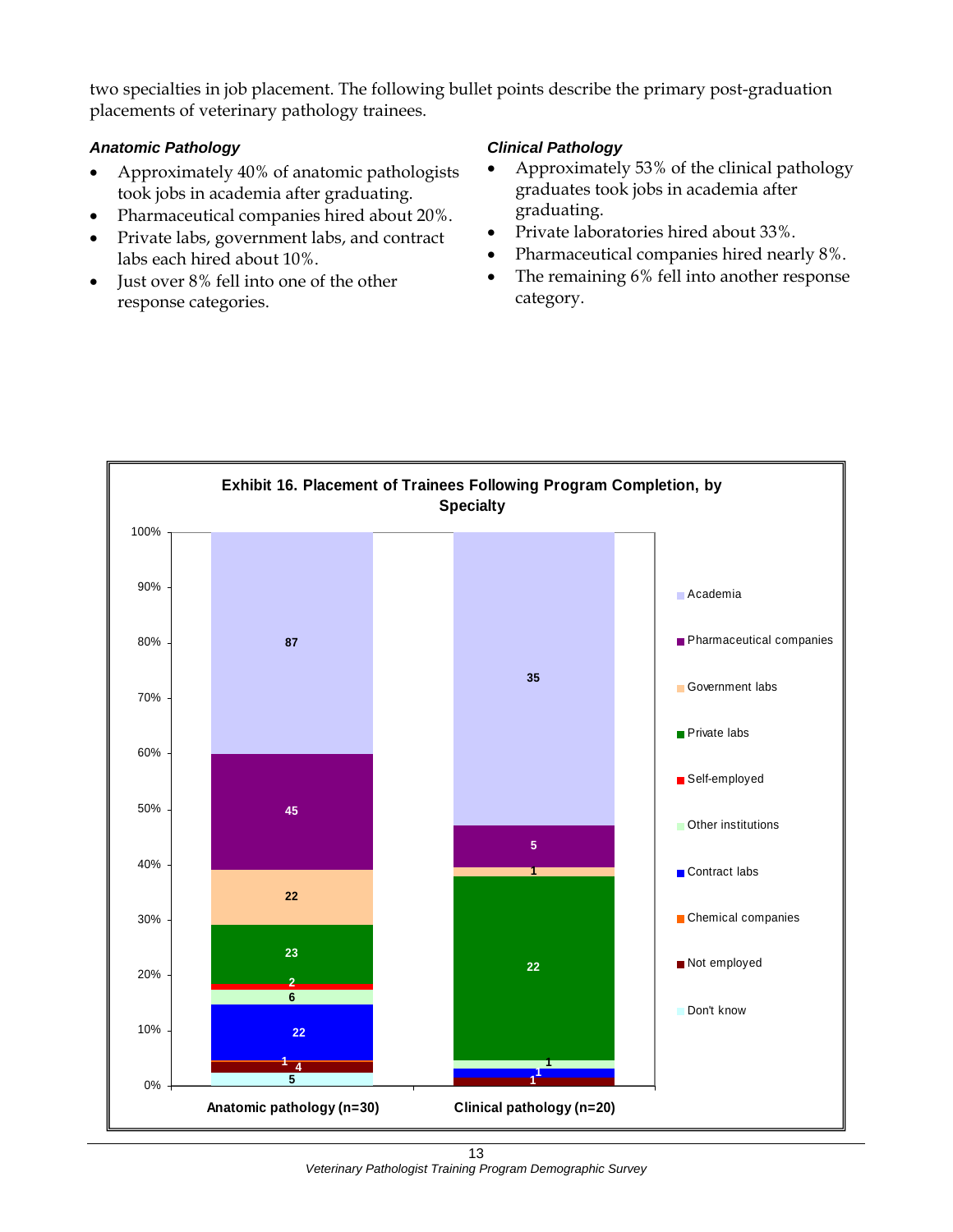#### **Anticipated veterinary pathology program graduates and recent/anticipated program position openings**

Exhibit 17 provides a summary of the number of anticipated program graduates for 2008 through 2013 and beyond. It also presents information on open program positions from 2007 through 2010. Note that the columns titled "Total # of graduates" and "Total # of positions" are sums of the numbers provided by respondents for each year and each specialty; these numbers are meant to be instructive only. Naturally, they fluctuate quite a bit as the number of respondents decreases and should be viewed as indicators only.

|                             |    |                                | <b>Anatomic Pathology</b>              |                         |    |                                | <b>Clinical Pathology</b>               |                         |
|-----------------------------|----|--------------------------------|----------------------------------------|-------------------------|----|--------------------------------|-----------------------------------------|-------------------------|
| Graduates in                | n  | $%$ with any<br>graduates      | Average # of<br>graduates*             | Total # of<br>graduates | n  | $%$ with anv<br>graduates      | Average # of<br>graduates**             | Total # of<br>graduates |
| 2008                        | 34 | 85.3                           | 2.1                                    | 60                      | 24 | 25.0                           | 1.3                                     | 8                       |
| 2009                        | 34 | 82.4                           | 1.8                                    | 51                      | 24 | 20.8                           | 1.0                                     | 5                       |
| 2010                        | 34 | 74.5                           | 2.0                                    | 50                      | 24 | 29.2                           | 1.3                                     | 9                       |
| 2011                        | 34 | 58.8                           | 2.0                                    | 40                      | 24 | 37.5                           | 1.3                                     | 12                      |
| 2012                        | 34 | 41.2                           | 2.0                                    | 28                      | 24 | 29.2                           | 1.0                                     | 7                       |
| 2013 or later               | 34 | 23.5                           | 2.6                                    | 21                      | 24 | 4.2                            | 1.0                                     | 1                       |
| <b>Open positions</b><br>in | N  | $%$ with any<br>open positions | Average # of<br>positions <sup>†</sup> | Total # of<br>positions | n  | $%$ with any<br>open positions | Average # of<br>positions <sup>††</sup> | Total # of<br>positions |
| 2007                        | 34 | 85.2                           | 2.2                                    | 63                      | 24 | 79.2                           | 1.2                                     | 22                      |
| 2008                        | 34 | 76.5                           | 2.5                                    | 65                      | 24 | 79.2                           | 1.2                                     | 23                      |
| 2009                        | 34 | 82.3                           | 2.3                                    | 63                      | 24 | 66.6                           | 1.1                                     | 18                      |
| 2010                        | 34 | 76.5                           | 2.4                                    | 61                      | 24 | 62.5                           | 1.2                                     | 18                      |

#### **Exhibit 17. Anticipated Number of Pathology Program Graduates and Number of Open Training Positions, by Specialty**

\*Among those reporting **any** graduates. Ranged from 1–5 for 2008, from 1–3 for 2009, 1–4 for 2010, 2011, 2012, and 2013 or later. \*\*Among those reporting **any** graduates. Ranged from 1–2 for 2008 and 2010 and 1–3 for 2011. For 2009, 2012, and 2013 or later, all anticipated only 1.

†Among those reporting **any** openings. Ranged from 1–10 for 2007 and 1–9 for 2008, 2009, and 2010.<br><sup>††</sup>Among those reporting **any** openings. Ranged from 1–2 for all years.

#### **Respondents' suggestions on what ACVP could do to help them find more qualified training candidates**

The training program questionnaire invited suggestions as to what ACVP could do to assist programs in locating more qualified training candidates. Many respondents commented on ACVP's potential role in raising awareness about veterinary pathology and the need for more funding. The following is a summary of the suggestions different respondents offered:

## **1. Raise awareness about veterinary pathology.**

- a. Continue to increase visibility of veterinary pathology as a career choice. Lobby admissions offices to look at recruiting more "nontraditional/nonclinical" students into veterinary school to expand recruitment base.
- b. Highlight the interesting aspects and career benefits of veterinary pathology.
- c. Provide senior students at veterinary schools with comprehensive information regarding available training programs.
- d. Several methods were suggested for raising awareness: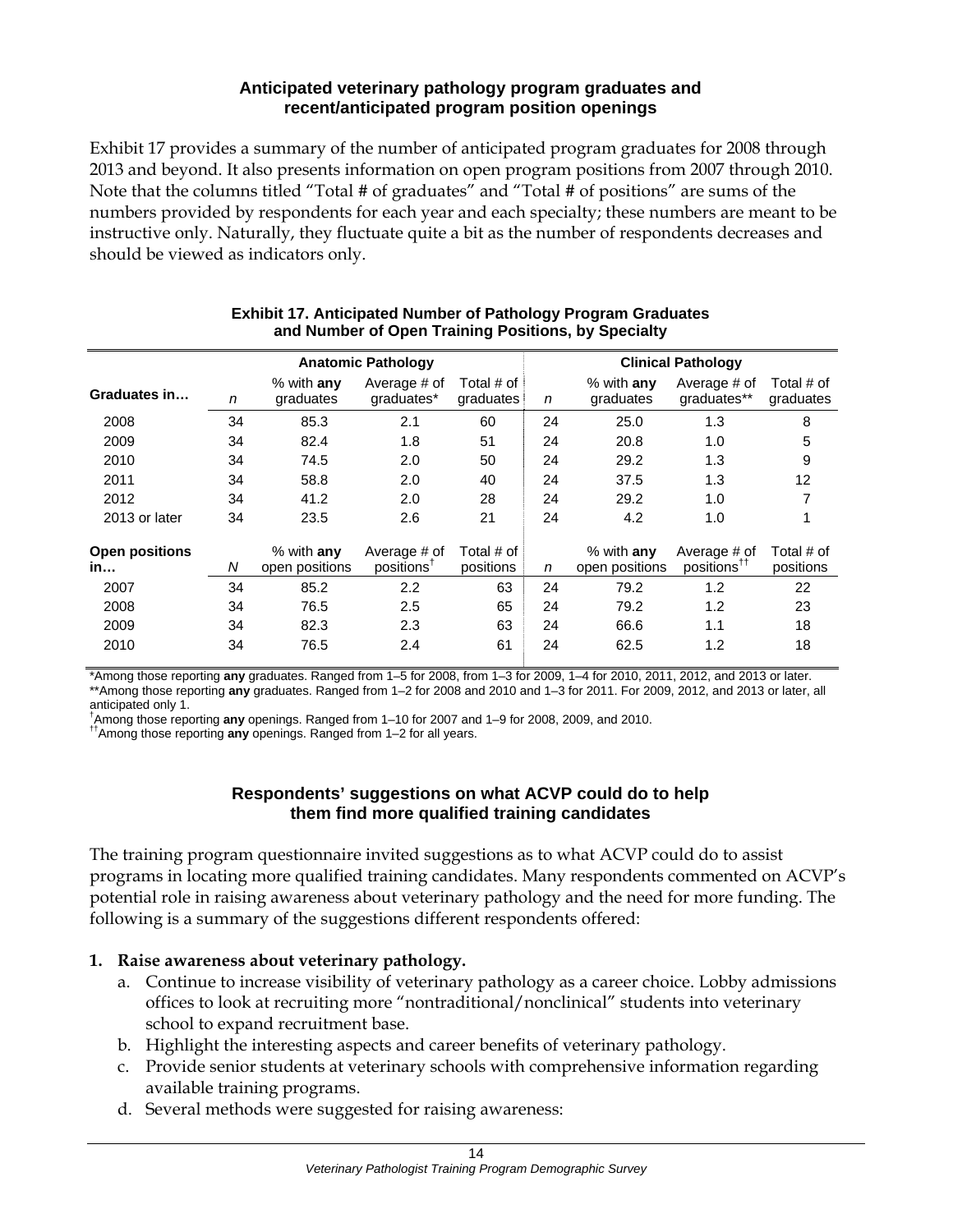- (1) Fund a dynamic pathologist to go to vet schools and give promotional talks to ACVP student chapters.
- (2) Act as an information clearinghouse for (i) pathology externships and (ii) pathology training programs.
- (3) Prepare an attractive entertaining documentary about veterinary pathologist careers with reference also to salaries relative to companion animal practice, and the lifestyle benefits compared to practice.
- (4) Provide senior students at vet schools with comprehensive information regarding available training programs.
- (5) Pathology clubs, outreach, interactive Web site are potential avenues to "advertise" our specialty.

## **2. Increase funding for pathology training programs**

- a. Provide financial support of U.S. citizens to train in Canada.
- b. Increase funding for residency positions, including positions through the ACVP/STP residency program.
- c. Provide funding to support faculty who train veterinary pathologists.
- d. Lobby the government to provide more program funding.

## **3. Continued support for student clubs and ACVP coalitions and chapters**

- a. Support student clubs and chapter and student participation in ACVP meetings.
- b. Help with recruiting students through educational forums and pathology club sessions.

## **4. Career resources**

- a. Create a "matching program" for resident candidates and programs.
- b. Create education programs about clinical veterinary pathology as a career.
- c. Provide more externship opportunities.
- d. Provide career counseling for DVM students.
- e. Emphasize research as a career for veterinary pathology students.

All commentary provided for this item can be found in Appendix D.

## **Additional commentary provided by respondents**

A final questionnaire item allowed respondents to provide commentary on whatever topic they chose. As demonstrated in the sample of the responses provided below, some respondents viewed this as an opportunity to discuss new areas of difficulty or concern:

- This survey reflects a very narrow mindset as to the importance of veterinary pathologists. If the focus is on the boards, then the drug companies need to pay for the training. In my opinion, we should be training world-class integrative biologists. Veterinarians have the broadest training in comparative medicine and pathology of any health profession. This background coupled with advanced training in anatomic and clinical pathology can result in extraordinary scientists with scientific advances. Boards are a step along the way and not an end in itself.
- Actually, our number of qualified applicants may be increasing slightly, but they are becoming more and more foreign applicants. We have not received a single U.S. citizen applicant for our current position. Only in about the last 5 years have I heard increasing "hall talk" among vet students how they liked pathology but were concerned that after 5–6 years of training, they still might not be able to pass boards, so they go to clinical specialties. IMHO, our board is designed for exclusivity, not to test minimal competency, and that needs to change.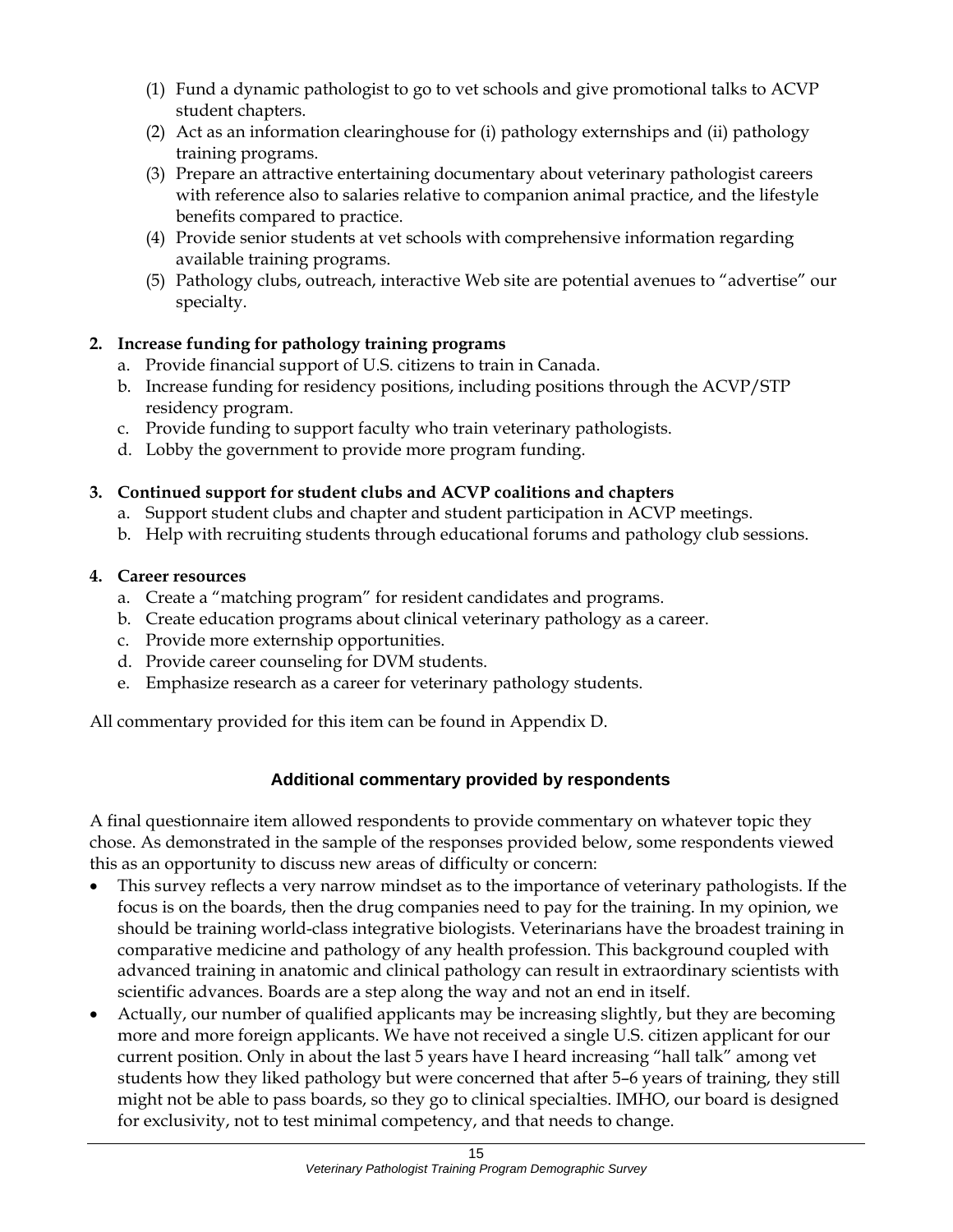Other respondents discussed concerns raised previously in the report:

- To create residency/resident program matching system in which residents are ranked by institutions and residency programs are ranked by applicants. 2) I have an opinion that there is no shortage of qualified applicants but there is shortage of residency positions. Need more funding!
- Our current third position is a soft money situation. Having more opportunities for academic, industrial, and commercial investment in training programs will ensure being able to train all those interested in pursuing clinical pathology as a career.

Finally, some respondents raised concerns about the resources and faculty required to train veterinary pathology students:

- We have a clinical pathology residency program but have not been able to take any residents in the last 6 years due to insufficient faculty numbers to train them.
- Training residents is one of our top priorities—very pleasurable but also extremely time consuming if a good job is done. It would be hard to substantially up the number of training programs here unless there was also an expansion of faculty positions so people are available to train/run programs.
- We have seen an increase in qualified anatomic pathology candidates during past 5 years. We are limited by funding as our program in anatomic pathology could train at least 4 more individuals and our clinical pathology program at least 1 more individual.

For a complete listing of all respondent commentary, refer to Appendix D, Q31.

## **Projected supply and demand of veterinary pathologists**

**Estimated total supply of veterinary pathologists in 2007–2013.** For the 2002 survey, calculating the total supply of veterinary pathologists involved using the information provided by training program respondents to estimate the number of veterinary pathologists that will be "supplied" in the coming years by nonresponding programs. However, in this survey, only two programs failed to respond, resulting in a response rate of 95%. In addition, we have information regarding the presence of anatomic or clinical programs for only one of those nonrespondents. Thus, estimates of supply will be based only on the completed questionnaires, as weighting the data to account for one nonresponse will have very little effect on the overall numbers. However, the estimates below do extrapolate to nonrespondents to specific questions. For example, if 34 respondents should have answered the questions on the number of expected graduates, but only 30 did so, the average number of graduates among responses will be assigned to the four nonrespondents. This may be a dubious assumption, though, as the nonrespondents to the questions may have skipped them because they did not have any graduates and therefore, the question does not apply to them. Thus, the tables present both the known supply and demand, based on completed questionnaires, and the estimated supply and demand among those who did not answer the questions. The readers can focus on the data they see as most accurate.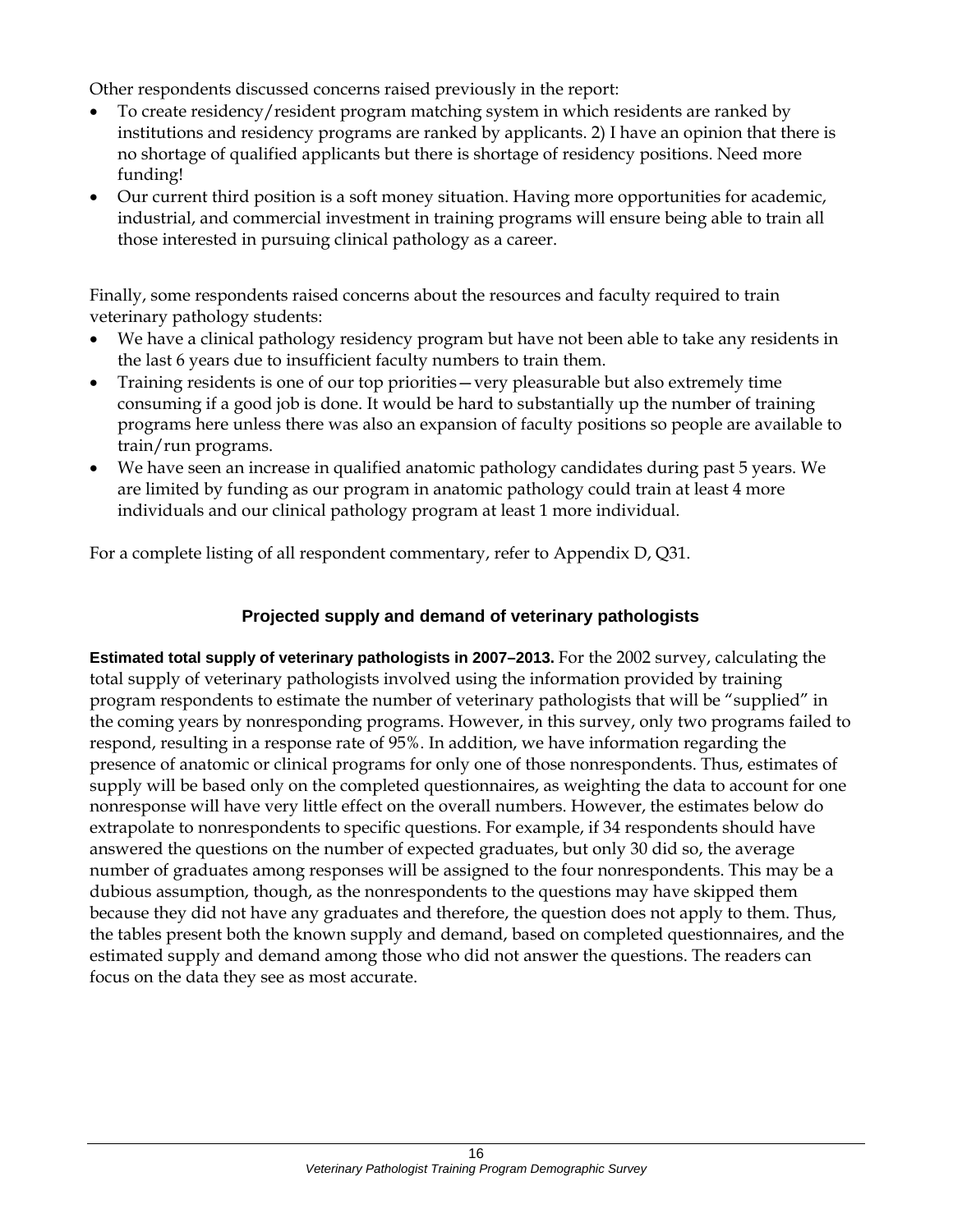|      | <b>ANATOMIC PATHOLOGISTS</b>           |                                 |                                                              |                                                                     |                                                     |  |  |  |  |
|------|----------------------------------------|---------------------------------|--------------------------------------------------------------|---------------------------------------------------------------------|-----------------------------------------------------|--|--|--|--|
| Year | А.<br>Known supply<br>(# of graduates) | В.<br>Average # of<br>graduates | C.<br># nonrespondents *<br>% respondents w/any<br>graduates | D.<br><b>Estimated additional</b><br>supply<br>$(B * C)^{\ddagger}$ | Е.<br><b>Estimated total</b><br>supply<br>$(A + D)$ |  |  |  |  |
| 2008 | 60                                     | 2.1                             | 3                                                            |                                                                     | 67                                                  |  |  |  |  |
| 2009 | 51                                     | 1.8                             | 5                                                            | 9                                                                   | 60                                                  |  |  |  |  |
| 2010 | 50                                     | 2.0                             | 6                                                            | 12                                                                  | 62                                                  |  |  |  |  |
| 2011 | 40                                     | 2.0                             | 8                                                            | 16                                                                  | 56                                                  |  |  |  |  |
| 2012 | 28                                     | 2.0                             | 8                                                            | 16                                                                  | 44                                                  |  |  |  |  |
| 2013 | 21                                     | 2.6                             | 6                                                            | 16                                                                  | 37                                                  |  |  |  |  |
|      |                                        |                                 | <b>CLINICAL PATHOLOGISTS</b>                                 |                                                                     |                                                     |  |  |  |  |
| Year | А.<br>Known supply<br>(# of graduates) | В.<br>Average # of<br>graduates | C.<br># nonrespondents *<br>% respondents w/any<br>graduates | D.<br><b>Estimated additional</b><br>supply<br>$(B * C)^{T}$        | Ε.<br><b>Estimated total</b><br>supply<br>$(A + D)$ |  |  |  |  |
| 2008 | 8                                      | 1.3                             | 4                                                            | 5                                                                   | 13                                                  |  |  |  |  |
| 2009 | 5                                      | 1.0                             | 4                                                            | 4                                                                   | 9                                                   |  |  |  |  |
| 2010 | 9                                      | 1.3                             | 5                                                            |                                                                     | 16                                                  |  |  |  |  |
| 2011 | 12                                     | 1.3                             | 5                                                            |                                                                     | 19                                                  |  |  |  |  |
| 2012 |                                        | 1.0                             | 5                                                            | 5                                                                   | 12                                                  |  |  |  |  |
| 2013 |                                        | 1.0                             |                                                              |                                                                     | 2                                                   |  |  |  |  |

**Exhibit 18. Estimated Total Supply of Veterinary Pathologists, by Specialty and Year†**

**†** The numbers upon which these estimates are based can be found in Exhibit 17.

‡ Rounded to the nearest whole number.

l

The estimates presented in Exhibit 18 are based upon the following assumption:

- Programs that returned questionnaires but left the items dealing with number of graduates blank are similar to those that provided this information:
	- − A similar proportion will have one or more graduates in each year of interest.
	- − Those that will have graduates will have a similar *number* of graduates in each year of interest.3

For example, 34 institutions that train anatomic pathologists should have answered the questions regarding graduate information. For 2008, only 30 answered the question, resulting in four missing responses.

- If we assume that an equal proportion of those four will have one or more graduates in 2008 as will the 30 respondents, then 85.3% (or three) of them will have graduates (Column C).
- If we assume they will have a similar number of graduates (an average of 2.1), then they will have about seven graduates (Column D).
- Adding this total to the **known supply** of 60 graduates in 2008 (Column A) results in an **estimated total supply** for 2008 of 67 anatomic pathologists (Column E).

<sup>&</sup>lt;sup>3</sup> The risk in making this assumption is the possibility that all the programs that returned questionnaires but did not provide answers to these items may have **zero** graduates during the years about which they were asked (rather than leaving these items blank because they were unsure of the number, for example). The consequence of making this assumption in error would be that the estimated supply would be **lower** than what is presented in Exhibit 18.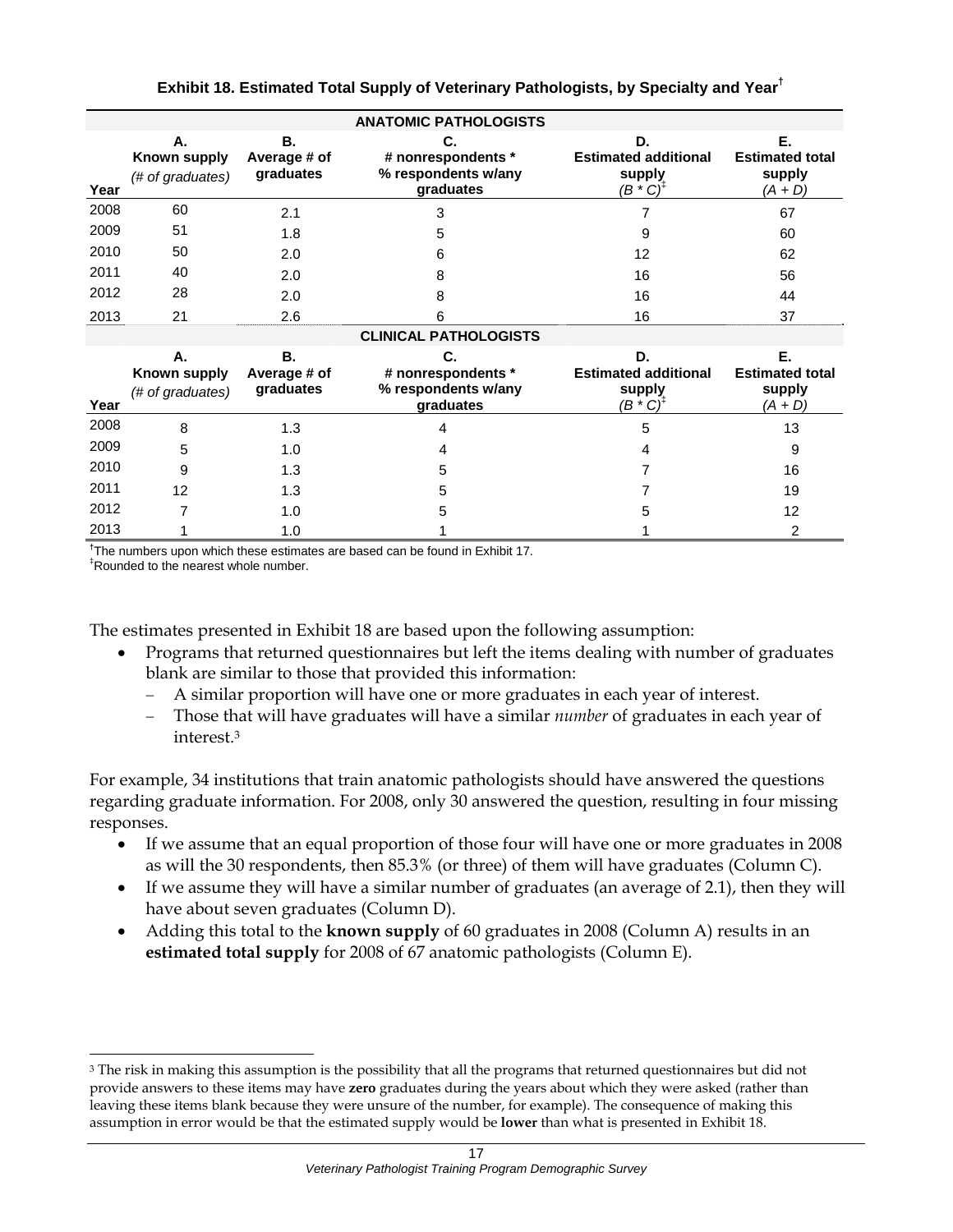|           | <b>ANATOMIC PATHOLOGISTS</b>                   |                |                                                                                                                    |                                |                  |  |  |  |  |  |
|-----------|------------------------------------------------|----------------|--------------------------------------------------------------------------------------------------------------------|--------------------------------|------------------|--|--|--|--|--|
|           |                                                |                | Anatomic pathologist employer nonrespondents = total # nonrespondents (107) * % respondents that employ            |                                |                  |  |  |  |  |  |
|           |                                                |                | anatomic pathologists $(83.6%) = 90$ nonrespondents                                                                |                                |                  |  |  |  |  |  |
|           | А.                                             | В.             | С.                                                                                                                 | D.                             | Е.               |  |  |  |  |  |
|           | Known demand                                   | Average # of   | # nonrespondents *                                                                                                 | <b>Estimated</b>               | <b>Estimated</b> |  |  |  |  |  |
|           | (# of open                                     | open positions | respondents w/any open                                                                                             | additional demand              | total demand     |  |  |  |  |  |
| Year      | <i>positions</i> )                             |                | positions                                                                                                          | $(B \ ^{\ast} C)^{\dagger}$    | $(A + D)$        |  |  |  |  |  |
| 2008-2009 | 128                                            | 1.9            | 51                                                                                                                 | 97                             | 225              |  |  |  |  |  |
| 2010-2013 | 159                                            | 1.8            | 70                                                                                                                 | 126                            | 285              |  |  |  |  |  |
|           |                                                |                | <b>CLINICAL PATHOLOGISTS</b>                                                                                       |                                |                  |  |  |  |  |  |
|           | Clinical pathologist employer nonrespondents = |                | total # nonrespondents $(107)$ * % respondents that employ<br>clinical pathologists $(31.9\%) = 34$ nonrespondents |                                |                  |  |  |  |  |  |
|           | А.                                             | В.             |                                                                                                                    | D.                             | Е.               |  |  |  |  |  |
|           | Known demand                                   | Average # of   | # nonrespondents *                                                                                                 | <b>Estimated</b>               | <b>Estimated</b> |  |  |  |  |  |
|           | (# of open                                     | open positions | respondents w/any open                                                                                             | additional demand              | total demand     |  |  |  |  |  |
| Year      | <i>positions</i> )                             |                | positions                                                                                                          | $(B \ ^{\ast} C)^{\mathsf{F}}$ | (A + D)          |  |  |  |  |  |
| 2008-2009 | 24                                             | 1.9            | 10                                                                                                                 | 19                             | 43               |  |  |  |  |  |
| 2010-2013 | 34                                             | 1.5            | 18                                                                                                                 | 27                             | 61               |  |  |  |  |  |

#### **Exhibit 19. Estimated Total Demand for Veterinary Pathologists, by Specialty and Year†**

† Estimates of known demand and average number of open positions are based on the **weighted** estimates of demand found in Exhibit 3 in the employer report.

‡ Rounded to the nearest whole number.

l

**Estimated total demand for veterinary pathologists in 2008–2013.** Calculating the total demand for veterinary pathologists involved using the information provided by responding employers to estimate the number of veterinary pathologists that will be "demanded" in the coming years by nonresponding employers.4 This calculation was more difficult, since there is likely to be much more variation from year to year in the identities of companies who employ veterinary pathologists (e.g., companies go out of business or merge with other companies), in companies' labor needs (e.g., companies restructure or changes in the market lead to changes in labor needs), and in the number of anatomic vs. clinical pathologists companies might employ. The estimates presented in Exhibit 19 are based upon the assumption that the 107 employers who did not return questionnaires are similar to the 141 employers that did return questionnaires in the following ways:

- A similar proportion will employ or plan to employ anatomic pathologists, and a similar proportion will employ or plan to employ clinical pathologists.
- A similar proportion of those that employ or plan to employ anatomic pathologists will have one or more open positions in the years of interest. Similarly, a similar proportion of those that employ or plan to employ clinical pathologists will have one or more open positions in the years of interest.
- Those that employ or plan to employ anatomic pathologists will have a similar number of open anatomic pathology positions in the years of interest. Similarly, those that employ or plan to employ clinical pathologists will have a similar number of open clinical pathology positions in the years of interest.

For example, we know that 83.6% of respondents employ anatomic pathologists.5 Therefore, we assume that 83.6% of the 107 nonrespondents employ anatomic pathologists (90 respondents).

• For 2008–2009, 57.1% of respondents reported having open positions, so we assume that 57.1% of nonrespondents would have open positions (about 51).

<sup>4</sup> Results of the veterinary pathologist employer survey are detailed in *Veterinary Pathologist Employer Demographic Survey: Final Report* (2008).

<sup>5</sup> Based on the number of respondents who employ anatomic pathologists (118 of the 141 that returned the survey) and the number who employ clinical pathologists (45 of 141).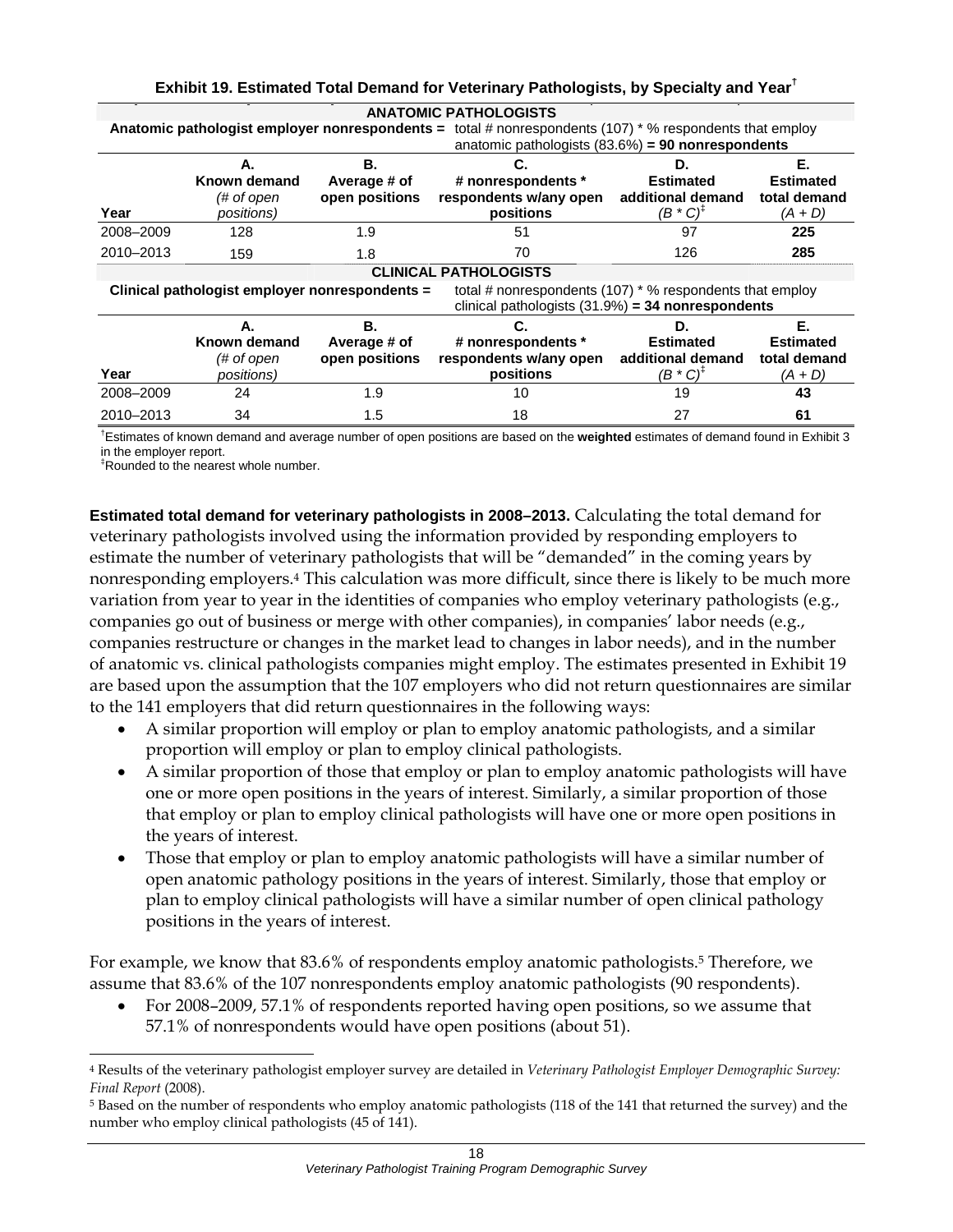- If we assume they will have a similar number of open positions (an average of 1.9), then they will have about 97 open positions.
- Adding this to the **known demand** of 128 open positions results in an **estimated total demand** of 225 anatomic pathologists for 2008–2009.

**Known, estimated, and average deficit of veterinary pathologists.** Survey results and results from the calculations described above allow us to ascertain, by comparing supply and demand figures, if there is or will be a deficit of veterinary pathologists and, if so, the potential size of that deficit. As Exhibit 20 shows, it appears that the number of new veterinary pathologists being produced will be insufficient to fill the number of expected open positions. For anatomic pathology,

- The **known deficit** (Column C) ranges from -10 (a surplus of 10) to 18 (10 in 2010, 18 in 2013).
- The **estimated total deficit** (Column F) ranges from 10 in 2010 to 52 in 2009.
- The estimated **average deficit** (Column H) ranges from 0 (2010) to 32.5 (2009) anatomic pathologists.

The data also suggest that there will be fewer new clinical pathologists than there are open clinical pathology positions:

- The **known deficit** (Column C) for clinical pathology ranges from -3 in 2011 to 7 in 2009 and 2013.
- The **estimated total deficit** (Column F) ranges from -4 (2011) to 13 (2013).
- The estimated **average deficit** (Column H) ranges from -3.5 (2011) to 10 (2013).

|      | <b>ANATOMIC PATHOLOGISTS</b> |                                     |                                            |                                                                                                                                            |                                           |                                                      |                                      |                                       |
|------|------------------------------|-------------------------------------|--------------------------------------------|--------------------------------------------------------------------------------------------------------------------------------------------|-------------------------------------------|------------------------------------------------------|--------------------------------------|---------------------------------------|
| Year | А.<br>Known<br>supply        | <b>B.</b><br><b>Known</b><br>demand | C.<br><b>Known</b><br>deficit<br>(B – A)   | D.<br><b>Estimated</b><br>total supply                                                                                                     | Е.<br><b>Estimated</b><br>total<br>demand | F.<br><b>Estimated</b><br>total deficit<br>$(E - D)$ | G.<br>Range of<br>deficit<br>(C & F) | Н.<br>Average<br>deficit<br>([C+F]/2) |
| 2008 | 60                           | 64                                  | 4                                          | 67                                                                                                                                         | 113                                       | 46                                                   | $4 - 46$                             | 25                                    |
| 2009 | 51                           | 64                                  | 13                                         | 60                                                                                                                                         | 112                                       | 52                                                   | $13 - 52$                            | 32.5                                  |
| 2010 | 50                           | 40                                  | $(-10)$                                    | 62                                                                                                                                         | 72                                        | 10                                                   | (-10)-10                             | 0                                     |
| 2011 | 40                           | 40                                  | 0                                          | 56                                                                                                                                         | 71                                        | 15                                                   | $0 - 15$                             | 7.5                                   |
| 2012 | 28                           | 40                                  | 12                                         | 44                                                                                                                                         | 71                                        | 27                                                   | $12 - 27$                            | 19.5                                  |
| 2013 | 21                           | 39                                  | 18                                         | 37                                                                                                                                         | 71                                        | 34                                                   | $18 - 34$                            | 26                                    |
|      |                              |                                     |                                            | <b>CLINICAL PATHOLOGISTS</b>                                                                                                               |                                           |                                                      |                                      |                                       |
| Year | А.<br><b>Known</b><br>supply | <b>B.</b><br>Known<br>demand        | C.<br><b>Known</b><br>deficit<br>$(B - A)$ | D.<br><b>Estimated</b><br>total supply                                                                                                     | Е.<br><b>Estimated</b><br>total<br>demand | F.<br><b>Estimated</b><br>total deficit<br>$(E - D)$ | G.<br>Range of<br>deficit<br>(C & F) | н.<br>Average<br>deficit<br>([C+F]/2) |
| 2008 | 8                            | 12                                  | 4                                          | 13                                                                                                                                         | 22                                        | 9                                                    | $4 - 9$                              | 6.5                                   |
| 2009 | 5                            | 12                                  |                                            | 9                                                                                                                                          | 21                                        | 12                                                   | $7 - 12$                             | 9.5                                   |
| 2010 | 9                            | 9                                   | n                                          | 16                                                                                                                                         | 16                                        | 0                                                    | $0 - 0$                              | 0                                     |
| 2011 | 12                           | 9                                   | $(-3)$                                     | 19                                                                                                                                         | 15                                        | $(-4)$                                               | $(-4)$ – $(-3)$                      | 3.5                                   |
| 2012 | 7                            | 8                                   |                                            | 12                                                                                                                                         | 15                                        | 3                                                    | $1 - 3$                              | $\mathbf{2}$                          |
| 2013 |                              | 8                                   |                                            | 2                                                                                                                                          | 15                                        | 13                                                   | $7 - 13$                             | 10                                    |
|      |                              |                                     |                                            | <sup>†</sup> The questionnaire items dealing with demand (number of open positions) asked about ranges of years (2008–2009 and 2010–2013), |                                           |                                                      |                                      |                                       |

#### **Exhibit 20. Known, Estimated, and Average Deficit of Veterinary Pathologists, by Specialty and Year†**

while those dealing with supply (number of graduates) asked about specific years (2008, 2009, 2013 or later). To calculate demand **per year**, the total for the range of years was divided by the number of years and rounded to the nearest whole number. For example, there was an estimated demand of 285 anatomic pathologists for 2010–2013. 285/4 = 71.25 or 71 or 72 per year.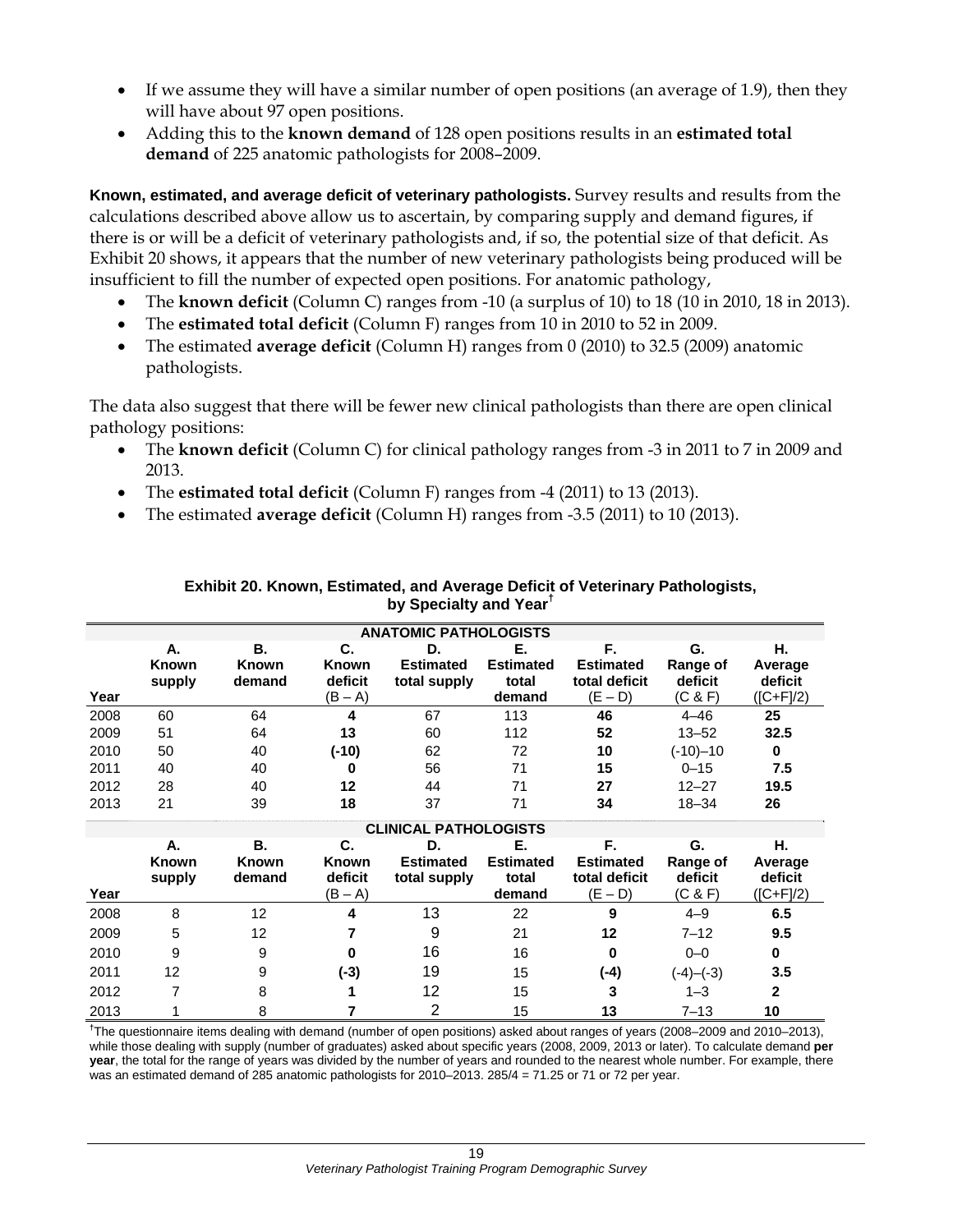## **APPENDIX A**

## **Data Used to Create Report's Graphs**

| <b>Exhibits Ta and Tb. Type of Training Program, by Specialty</b> |    |                           |    |                           |  |  |
|-------------------------------------------------------------------|----|---------------------------|----|---------------------------|--|--|
|                                                                   |    | Anatomic Pathology (n=34) |    | Clinical Pathology (n=24) |  |  |
| <b>PROGRAM TYPE</b>                                               |    | ℅                         |    | ℅                         |  |  |
| 2-year residency program                                          |    | 17.6%                     |    | 4.2%                      |  |  |
| 3-year residency program                                          | 22 | 64.7                      | 14 | 58.3                      |  |  |
| 3-year combined residency/M.S. program                            |    | 20.6                      | 8  | 33.3                      |  |  |
| 4-year combined residency/Ph.D. program                           |    | 5.9                       |    | 8.3                       |  |  |
| 5-year combined residency/Ph.D. program                           | 12 | 35.3                      | 8  | 33.3                      |  |  |
| 6+ year combined residency/Ph.D. program                          |    | 11.8                      |    | 4.2                       |  |  |
| Other                                                             | 13 | 38.2                      |    | 20.8                      |  |  |

## **Exhibits 1a and 1b. Type of Training Program, by Specialty\***

\*Respondents could select more than one option.

#### **Exhibit 7. Perception of the Number of Trainees Being Recruited, by Specialty**

|                  |    | Anatomic Pathology (n=34) |    | Clinical Pathology (n=22) |
|------------------|----|---------------------------|----|---------------------------|
|                  |    | %                         |    | %                         |
| Too few          |    | 26.5%                     |    | 18.2                      |
| The right number | 22 | 64.7                      | 18 | 81.8                      |
| Too many         |    | 8.8                       |    |                           |

#### **Exhibit 8. Level of Difficulty in Recruiting Qualified Trainee Candidates, by Specialty**

|                      |    | Anatomic Pathology (n=34) |    | Clinical Pathology (n=23) |
|----------------------|----|---------------------------|----|---------------------------|
| LEVEL OF DIFFICULTY  |    | %                         |    | %                         |
| Very difficult       |    | 5.9%                      |    | 8.7%                      |
| Somewhat difficult   |    | 32.4                      |    | 34.8                      |
| Not too difficult    | 18 | 52.9                      | 11 | 47.8                      |
| Not at all difficult |    | 8.8                       |    | 8.7                       |

#### **Exhibit 9. Barriers to Recruiting Qualified Training Candidates, by Specialty\***

|                                                        | Anatomic Pathology (n=13) |       |   | Clinical Pathology (n=10) |
|--------------------------------------------------------|---------------------------|-------|---|---------------------------|
| <b>BARRIER</b>                                         |                           | ℅     |   | ℅                         |
| Stipend is too low                                     | 6                         | 46.2% |   | 70.0%                     |
| Candidates are concerned with debt burden              |                           | 30.8  | 6 | 60.0                      |
| Candidates see programs as too long                    |                           | 30.8  |   | 20.0                      |
| Candidates do not want Ph.D. training with a residency |                           | 15.4  |   | 50.0                      |
| Geographic location of program                         |                           | 46.2  |   | 30.0                      |
| Not enough financial return for employment             |                           |       |   | 10.0                      |
| Candidates choose other specialties                    |                           | 23.1  | 5 | 50.0                      |
| Other                                                  | 11                        | 84.6  |   | 30.0                      |

\*Respondents could select more than one option.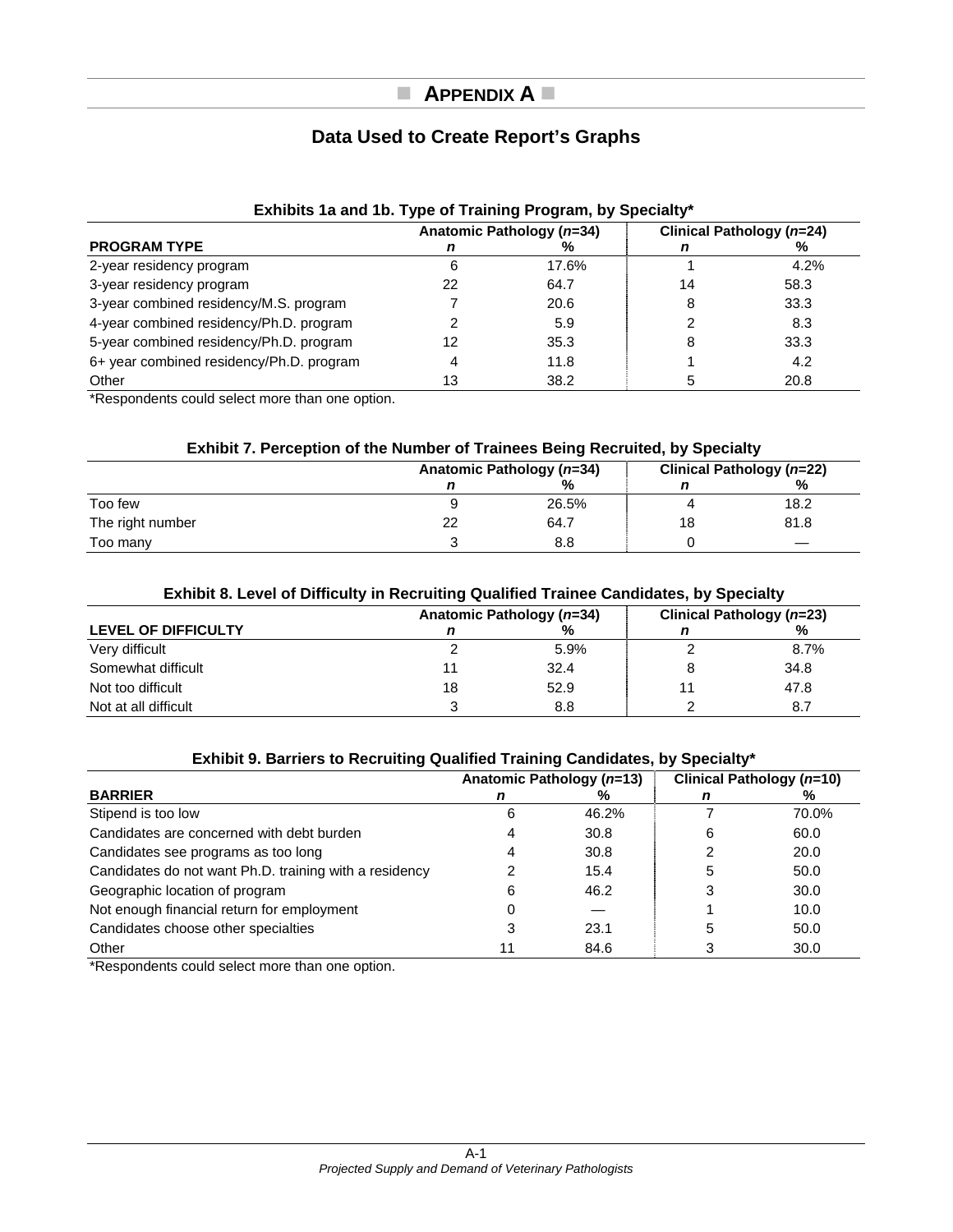| $\blacksquare$                                         |  |                           |                          |       |  |  |
|--------------------------------------------------------|--|---------------------------|--------------------------|-------|--|--|
|                                                        |  | Anatomic Pathology (n=10) | Clinical Pathology (n=9) |       |  |  |
| <b>DIFFICULTY</b>                                      |  | %                         |                          |       |  |  |
| Stipend is too low                                     |  |                           |                          | 33.3% |  |  |
| Candidates are concerned with debt burden              |  |                           |                          | 11.1  |  |  |
| Candidates see programs as too long                    |  | 20.0                      |                          | 11.1  |  |  |
| Candidates do not want Ph.D. training with a residency |  |                           |                          | 11.1  |  |  |
| Geographic location of program                         |  | 10.0                      |                          |       |  |  |
| Not enough financial return for employment             |  |                           |                          |       |  |  |
| Candidates choose other specialties                    |  | 20.0                      |                          |       |  |  |
| Other                                                  |  | 50.0                      |                          | 33.3  |  |  |

#### **Exhibit 10. Primary Difficulty in Recruiting Qualified Trainee Candidates, by Specialty**

#### **Exhibit 11. Factors Limiting Number of Trainee Positions, by Specialty\***

|                                                 |    | Anatomic Pathology (n=34) | Clinical Pathology (n=24) |      |  |
|-------------------------------------------------|----|---------------------------|---------------------------|------|--|
| <b>FACTOR</b>                                   |    | ℅                         |                           | %    |  |
| Number of applicants                            |    | 14.7%                     |                           | 8.3% |  |
| Funding for residency training                  | 30 | 88.2                      | 22                        | 91.7 |  |
| Funding for Ph.D. training                      | 12 | 38.2                      | 6                         | 25.0 |  |
| Number of faculty available to train candidates | 21 | 61.8                      | 10                        | 41.7 |  |
| Other                                           | 10 | 29.4                      |                           | 16.7 |  |

\*Respondents could select more than one option.

#### **Exhibit 12. Primary Factor Limiting Number of Training Positions, by Specialty**

|                                                 |    | Anatomic Pathology (n=29) | Clinical Pathology (n=19) |      |
|-------------------------------------------------|----|---------------------------|---------------------------|------|
| <b>FACTOR</b>                                   |    | ℅                         |                           | ℅    |
| Number of applicants                            |    | 3.4%                      |                           | 5.3% |
| Funding for residency training                  | 15 | 51.7                      |                           | 57.9 |
| Funding for Ph.D. training                      |    | 6.9                       |                           |      |
| Number of faculty available to train candidates |    | 17.2                      |                           | 15.8 |
| Other                                           | 6  | 20.7                      |                           | 21.1 |

#### **Exhibit 13b. Average Number of Pathology Program Applicants per Available Position in the Last Two Years, by Specialty**

|                                     |    | Anatomic Pathology (n=34) | Clinical Pathology (n=23) |       |
|-------------------------------------|----|---------------------------|---------------------------|-------|
| <b>AVERAGE NUMBER OF APPLICANTS</b> |    | %                         |                           | %     |
| $0 - 3$                             | 14 | 41.2%                     | a                         | 39.1% |
| $4 - 6$                             |    | 20.6                      | a                         | 39.1  |
| 7 or more                           | 13 | 38.2                      |                           | 21.8  |

#### **Exhibit 14. Respondents' Perceptions of the Number of Qualified Applicants Currently Compared to Five Years Ago, by Specialty**

|                             |    | Anatomic Pathology (n=33) | Clinical Pathology (n=23) |      |  |
|-----------------------------|----|---------------------------|---------------------------|------|--|
| <b>NUMBER OF APPLICANTS</b> |    | %                         |                           | %    |  |
| Fewer candidates            |    | 18.2%                     |                           |      |  |
| About the same number       | 10 | 30.3                      |                           | 73.9 |  |
| More candidates             |    | 51.5                      | 6                         | 26.1 |  |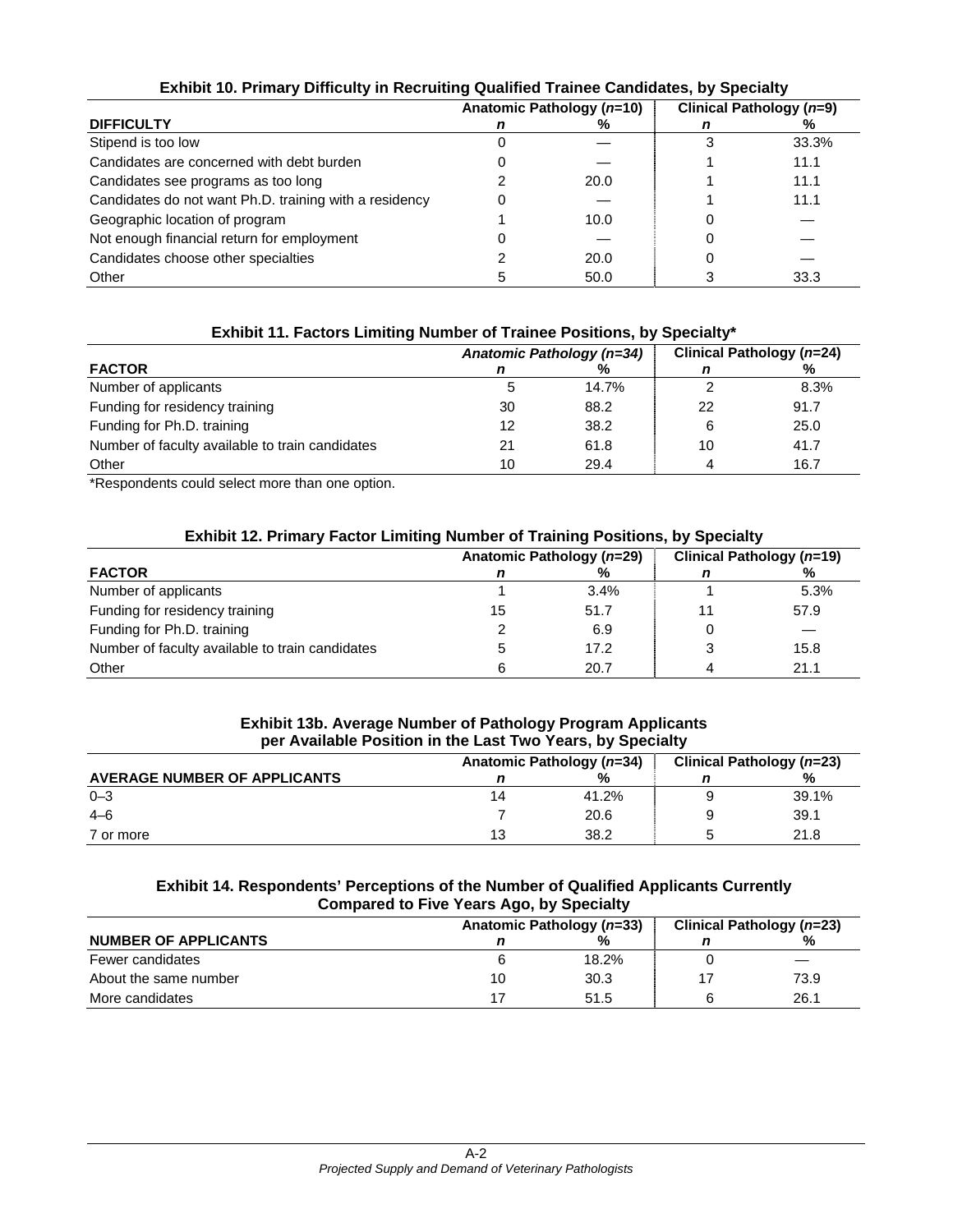|                                 | Anatomic Pathology (n=30) | Clinical Pathology (n=20) |
|---------------------------------|---------------------------|---------------------------|
| <b>PLACEMENT</b>                | n                         | n                         |
| Academia                        | 87                        | 35                        |
| Pharmaceutical companies        | 45                        | 5                         |
| Chemical companies              |                           |                           |
| Private diagnostic laboratories | 23                        | 22                        |
| Government laboratories         | 22                        |                           |
| Contract research laboratories  | 22                        |                           |
| Self-employed                   |                           |                           |
| Other types of institutions     | 6                         |                           |
| Not employed                    |                           |                           |
| Don't know                      | 5                         | 0                         |
| <b>TOTAL</b>                    | 217                       | 66                        |

#### **Exhibit 16. Placement of Trainees Following Program Completion, by Specialty (Total Number of Trainees Placed, by Sector)**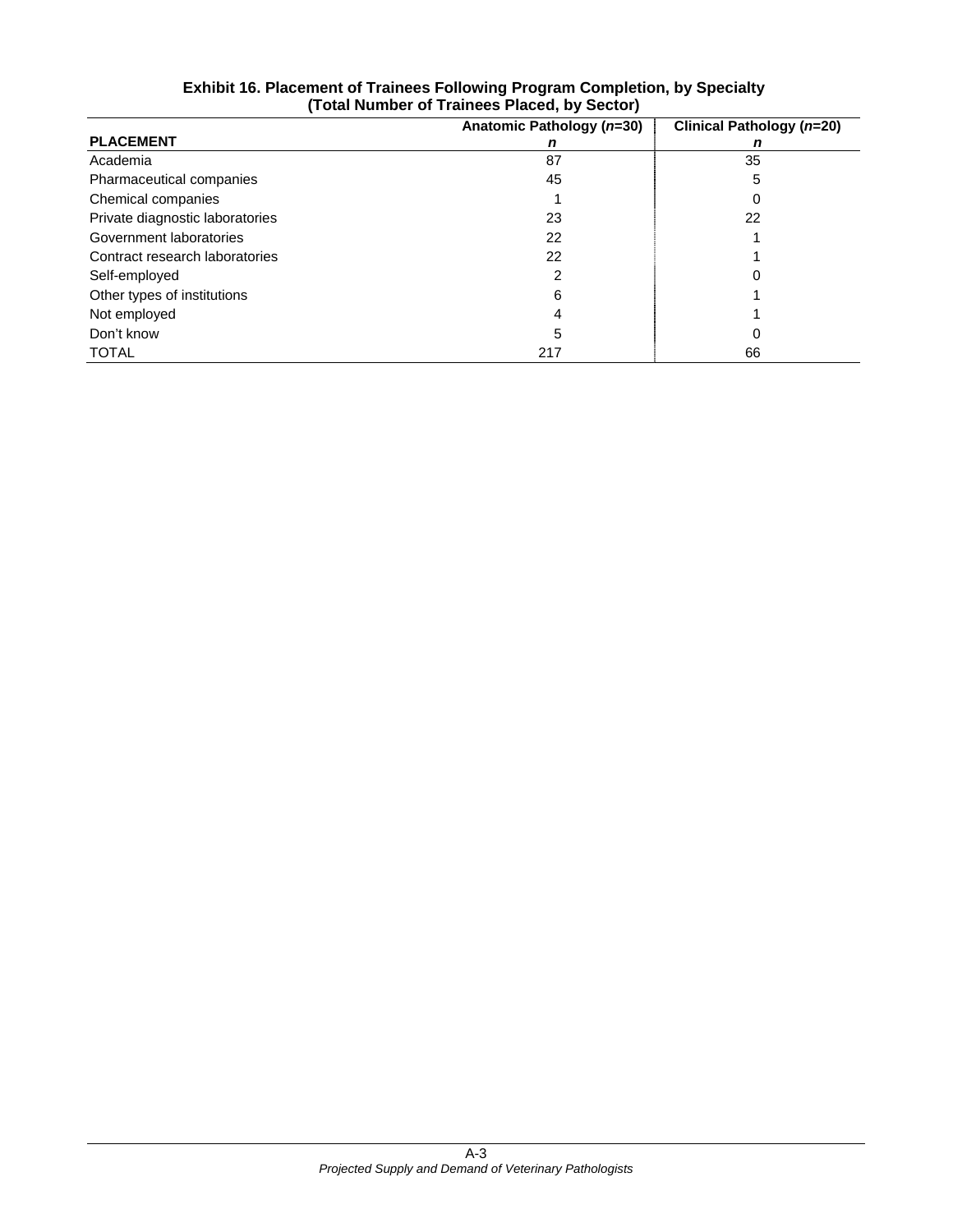## **Methodology Report**

## **Study design**

**Staffing.** The project coordinator responsible for the budgeting and administration of this study was Kelly Ann Marzano.

**Questionnaire development.** Because SRL had conducted a similar study for the ACVP in 2002, SRL had a copy of the questionnaire used in the original study. The client provided some additional questions and small revisions for existing questions. The head of SRL's Questionnaire Review Committee (QRC) reviewed the changes to the questionnaire. The QRC, which consists of SRL staff members appointed by the Director, examines all questionnaires administered by SRL to ensure they follow ethical practices and basic principles of questionnaire construction. Both the client and the head of the QRC approved the final version of the questionnaire.

**IRB review.** The study protocol was reviewed by a member of Institutional Review Board #2 of the University of Illinois at Chicago on November 2, 2007 (Protocol #2007-0816), and approval to begin the study was granted based on the IRB's determination that the protocol met the criteria for exemption as defined in the U.S. Department of Health and Human Services Regulations for the Protection of Human Subjects [(45 CFR 46.101(b)].

## **Trainers of veterinary pathologists sample design**

The training program sample consisted of 81 trainers of veterinary pathologists within the United States and Canada. This list was provided by the ACVP. SRL sent out an explanatory letter and questionnaires to all cases on November 7–8, 2007. A postcard reminder/thank you was sent on November 16, and a second full mailing was completed on December 4, 2007. After meeting with the client early in 2008, the client informed SRL that they would like to continue data collection for a few more weeks to obtain a higher response rate. Another full mailing was completed on January 16, 2008. The client requested that data collection be closed on February 8, 2008. In the week prior to this date, several questionnaires were sent via e-mail at the client's request to nonrespondents in the hopes of obtaining a few more responses.

When questionnaires were mailed, each organization received two copies because the questionnaire had two distinct sections (one section concerned anatomic pathology; the other concerned clinical pathology). If one person was knowledgeable about both sections, he/she could complete the entire questionnaire. In some cases however, different people completed the two sections using separate questionnaires. Questionnaires returned from different people at one organization were counted as one completed questionnaire.\*

## **Data Reduction (DR) quality control**

l

<sup>\*</sup> Separate questionnaires were treated as one response only when the two questionnaires shared the same case identification number. The issue of possible duplicate returns is discussed later in this report.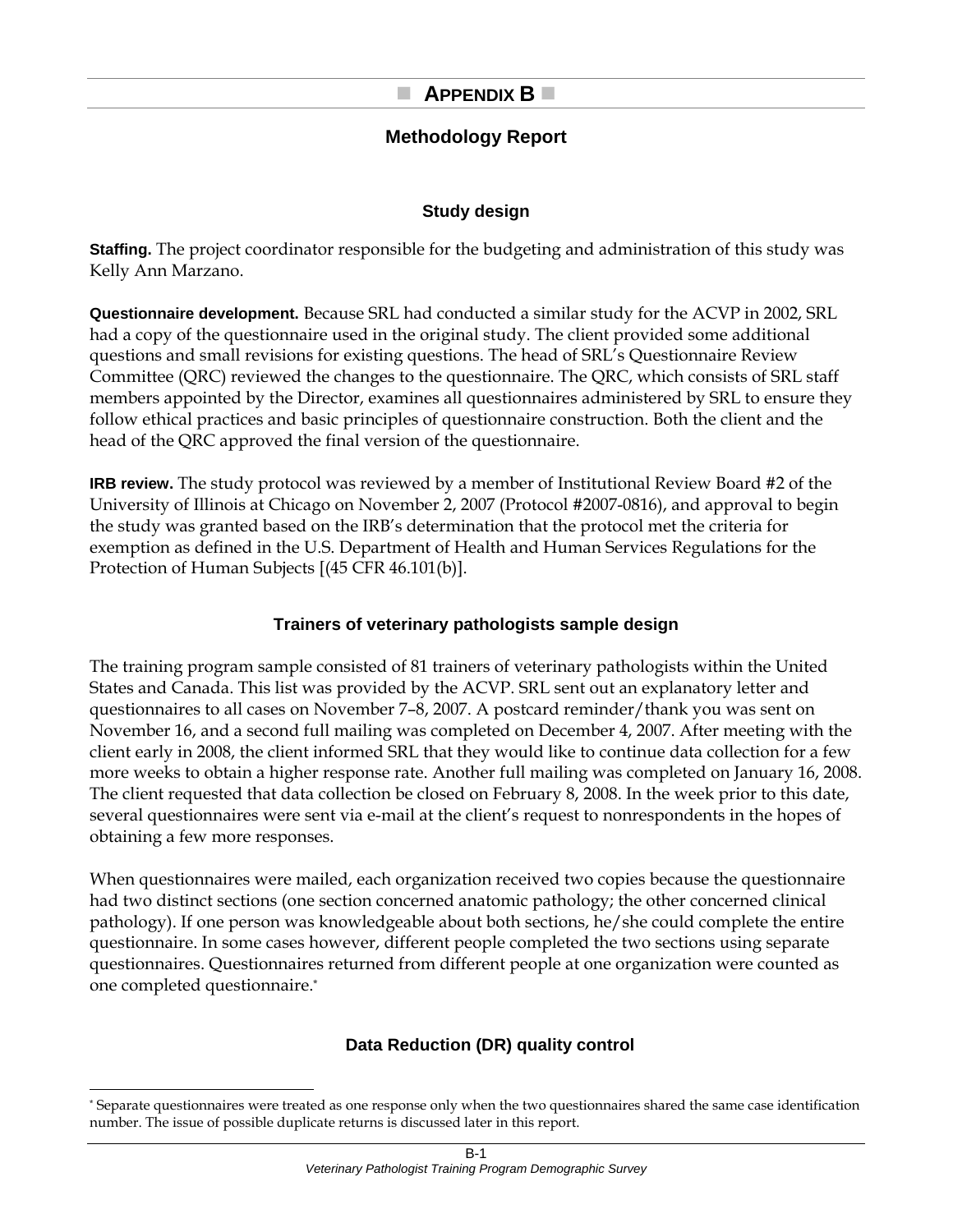The following section describes the general quality control procedures followed by SRL to ensure that the files needed to conduct study mailings and the final data files are accurate.

**Data entry.** DR performs a 10% validity check on all data entry work before the end of a study. This check involves comparing the entered data to the actual paper questionnaire data. Ten percent of the completed questionnaires are pulled at random and checked by supervisors, and any mistakes found during this check are corrected. If any coder's work has more than a minimal amount of errors, additional checks of that coder's work are conducted. DR also conducts a 100% validity check on the data entry of newly hired coders and does so until the work of the coder in question is relatively error free. The length of time varies by coder but is generally one or two days.

**History files.** A DR supervisor cleans the history file, which contains responses to open-ended items. Cleaning the file involves correcting spelling and typing errors but otherwise leaving the responses verbatim. The process also involves formatting the text file. A second supervisor or the DR Manager will review the history file once it is completed.

**Mailings.** The mailing databases DR receives from Sampling are cleaned by a supervisor, which involves checking for incomplete addresses and correcting spelling, capitalization, and formatting errors or inconsistencies. The DR Manager also checks the databases before any mailing-related documents (e.g., address labels, personalized introductory letters) are printed.

**Reconciliation.** Reconciliation occurs on any study where DR has done any sort of entry questionnaires, records of contact (ROCs), geocoding, or occupation coding. Reconciliation ensures that all data that should have been entered *are* entered, correctly. As a first step in reconciliation, a 100% check is conducted of questionnaires, ROCs, and coding forms to make sure all are identified as having been entered.

In the case of paper questionnaires, the number of completes actually entered is compared to the number of completes in the control desk. If there is a discrepancy, DR reconciles the problem by running and comparing case lists to locate the problem cases. It is during this process that a variety of problems can be found and corrected (e.g., cases not entered, duplicates, and cases entered under the wrong case identification number).

**General DR Procedures.** Virtually every task that DR completes goes through some sort of check process. When dealing with a large volume of paperwork, data entry, and editing, errors are inevitable. The goal is to prevent and correct as many as possible.

## **Disposition of sample**

The response rate is the number of completed questionnaires divided by the number of eligible respondents. The number of eligible respondents was based on institution, and the initial sample file included multiple contacts for some institutions. The nature of the sample for the training coordinator surveys was such that two individuals at one organization could have received questionnaires and provided the same information for the same unit or division. However, all attempts were made beforehand to remove duplicates and send questionnaires to multiple individuals within one organization only when failing to do so risked missing eligible and unique respondents (i.e., different units or divisions with separate employees/trainers). The list of respondents was reviewed at different points during data collection and at its conclusion, and the individual records for suspected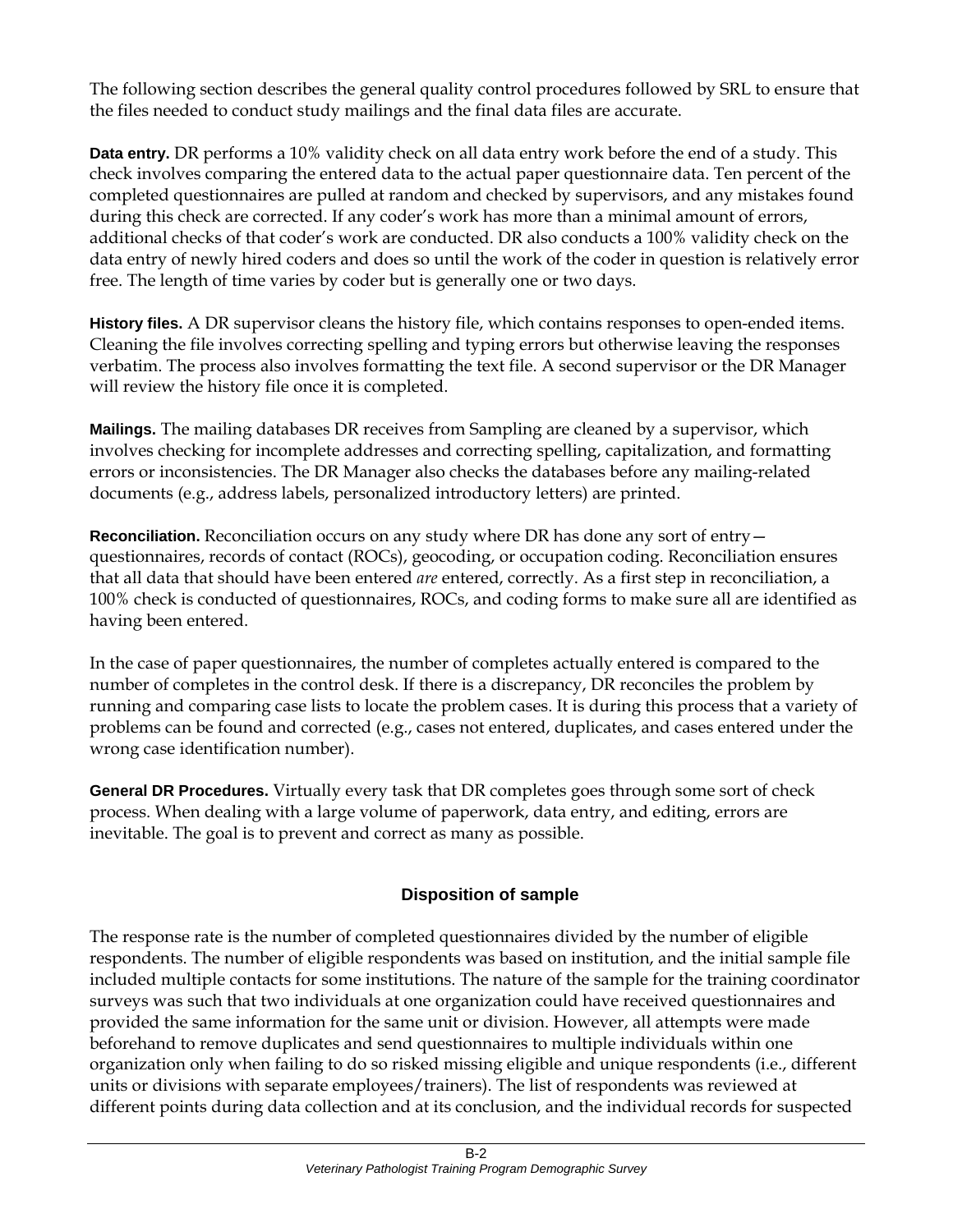duplicates were examined. Any suspected duplicates were reviewed with the client and responses omitted or merged where necessary.

In some cases the sample file contained two contacts for one institution, but only one person submitted responses. In other cases, the sample file contained two or more contacts from one institution, and two separate individuals each submitted half of the responses for that institution. To determine the response rate, these responses were merged in the final data set to create one completed questionnaire for that institution.

**Disposition of sample.** Exhibit B-1 presents the final disposition of sample for veterinary pathologist trainers.

| <b>Disposition</b>                                                                         | <b>Number</b> | <b>Percent</b> |
|--------------------------------------------------------------------------------------------|---------------|----------------|
| Completed questionnaire                                                                    | 46            | 56.8%          |
| Ineligible, does not have a veterinary pathology training program                          | 11            | 13.6           |
| Removed as a duplicate contact for an institution or as someone who is not responsible for |               |                |
| veterinary pathology training programs at an institution                                   | 22            | 27.2           |
| Final refusal                                                                              | 0             |                |
| Did not return questionnaire                                                               | 2             | 2.5            |
| Total                                                                                      | 81            | 100.0%         |

## **Exhibit B-1. Disposition of Sample**

Twenty-two cases were removed from the sample file because they were a duplicate contact for an institution. Another 11 were determined to be ineligible because the person or institution does not train veterinary pathologists, resulting in 48 remaining contacts in the sample file. SRL received 46 partially or fully completed questionnaires. There were two nonresponding institutions in the sample file. Of the responses received, cases were merged for 18 institutions because SRL received two separate questionnaires for that institution, reducing the number of responses by nine. Thus, partial or complete responses were received for 37 institutions out of 39. **The response rate is 94.9%** (37/39).

#### **Survey limitations**

There are several potential limitations of this survey, including coverage error and measurement error. Coverage error can occur when members of the population of interest are not included in the sampling frame. When this omission is random and those included are no different from those who are excluded, coverage error is not a problem. When those who are omitted differ in ways related to the primary variables of interest, coverage error leads to bias. To the extent that the sample frame of eligible organization constructed for this study may have been incomplete, the ability of the final sample to represent employers of veterinary pathologists and the training programs for these individuals should be considered. Finally, numerous sources of measurement error may also influence results. For example, question wording, the ordering of questions, and the mode of data collection (i.e. telephone vs. face-to-face interviews vs. self-administered surveys) each may affect data quality and should be considered when interpreting survey results.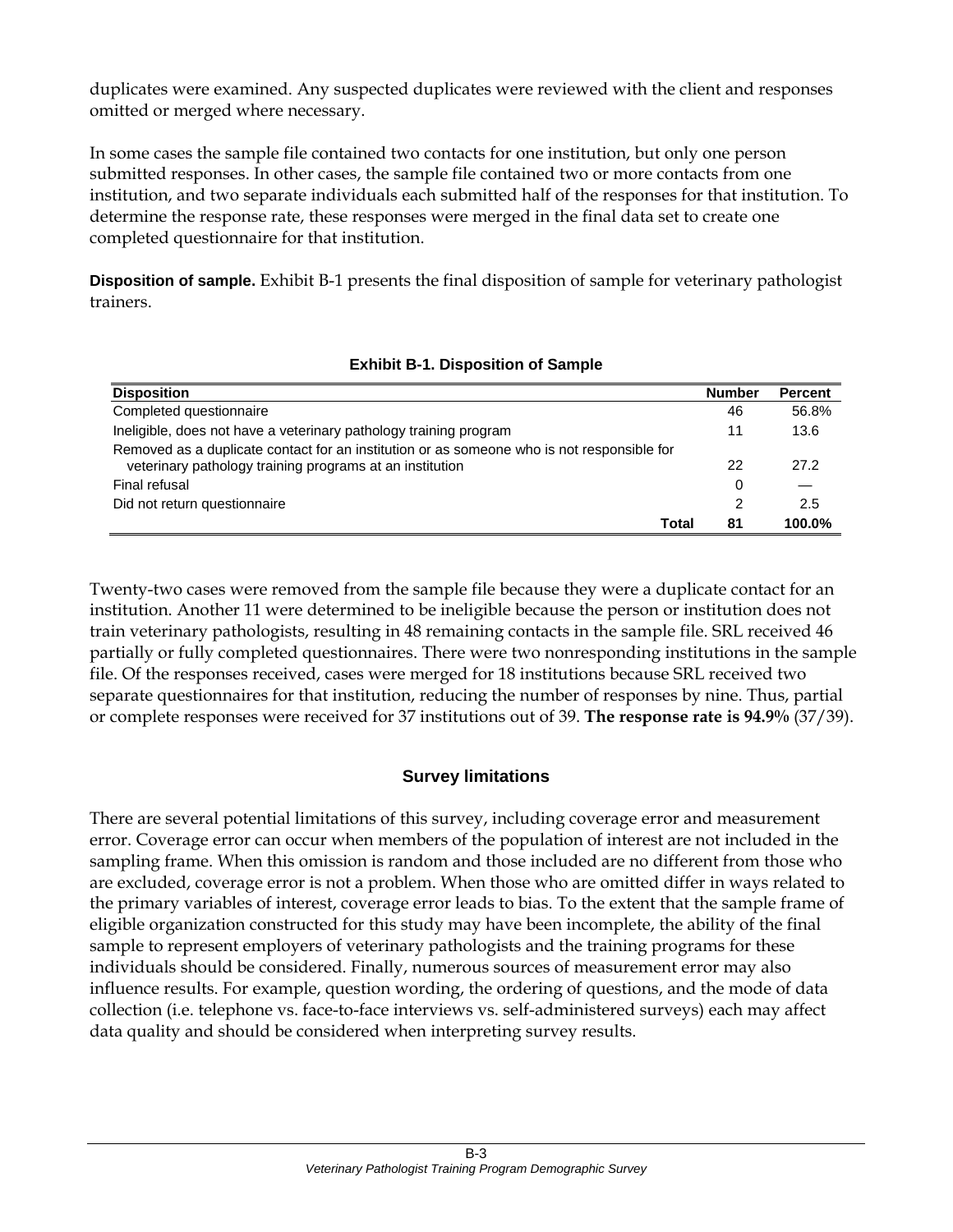## **APPENDIX C**

## **Survey Materials**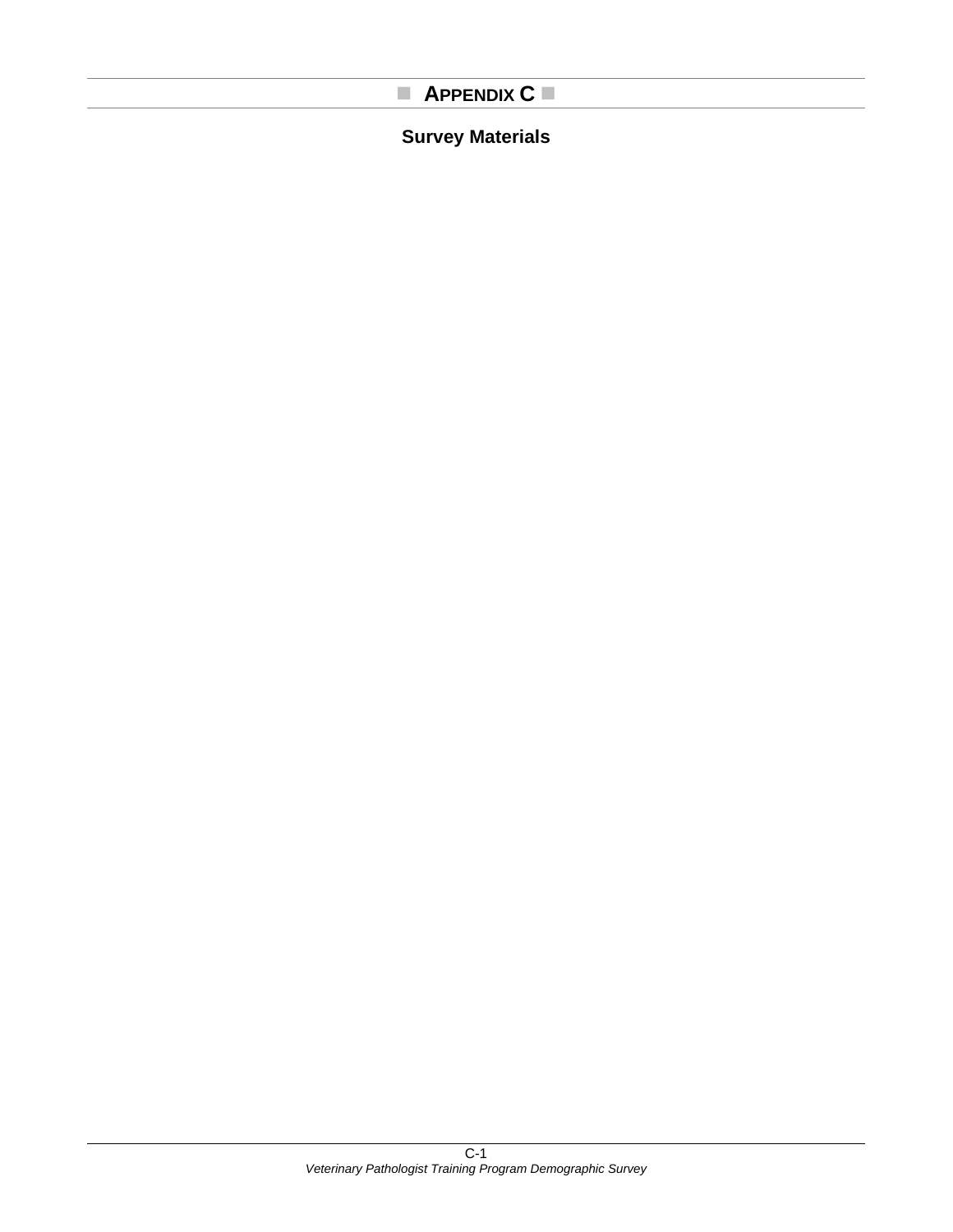

November 20, 2007

<Salutation> <first name> <last name> <Department> <College> (if listed—for some it is not) <Street address> <City, state, and zip>

Dear <salutation> <first name> <last name>:

In conjunction with the Society of Toxicologic Pathology (STP) and the American Society of Veterinary Clinical Pathologists (ASVCP), the American College of Veterinary Pathologists (ACVP) recently initiated a new supply and demand study similar to the one conducted in 2002. Under the aegis of its Recruitment Committee, the ACVP has established a Demographics Subcommittee to determine if there has been a change in demand for veterinary pathologists and whether there is a continued shortage of veterinary pathologists in the workplace. To that end, the Subcommittee is gathering information on (1) the goals of training programs, (2) the number of trainees entering and completing training programs, and (3) the continued challenges associated with recruiting veterinarians into pathology training programs. This information will be used to propose modifications, if necessary, to the plans of the three participating organizations to address the shortfall issue. The Subcommittee also hopes to share the information with the National Academy of Sciences committee *Assessing the Current and Future Workforce Needs in Veterinary Medicine* as part of its report to Congress in relation to the proposed Veterinary Medicine Workforce Act. The Survey Research Laboratory (SRL) at the University of Illinois at Chicago is assisting us in surveying veterinary pathologist training programs and employers.

You received this questionnaire because the Subcommittee identified your institution as having a training program for veterinary pathologists. Completing the questionnaire should take approximately 20 minutes. Because the questionnaire addresses both anatomic and clinical pathology training programs, duplicate questionnaires are enclosed. If you are responsible for only one of the two programs, please forward the extra to the person responsible for the other type of program; each of you need complete only the section relevant to you.

Participation in this survey is voluntary, and you are free to stop answering this questionnaire anytime. Your decision to participate, decline, or withdraw from participation will have no effect on your status at or future relations with the University of Illinois, the ACVP, the STP, or the ASVCP. The information you provide will be kept completely confidential by SRL and will be reported only as group data; however, a summary will be sent to each institution that returns the questionnaire. There are no known risks to participating in this study.

If you have any questions about this study, please contact ACVP Executive Director Wendy Coe at (608) 443- 2466, ext. 149 or wcoe@acvp.org. You also can visit this study's informational Web site at www.srl.uic.edu/vptrain.htm. If you need another copy of the questionnaire, please contact the SRL project coordinator Kelly Ann Marzano at (312) 996-6475 or kellym@srl.uic.edu. Thank you in advance for taking the time to help us with this research.

Sincerely,

Matthew a. Walliz

Matthew A. Wallig Chair, ACVP Demographics Subcommittee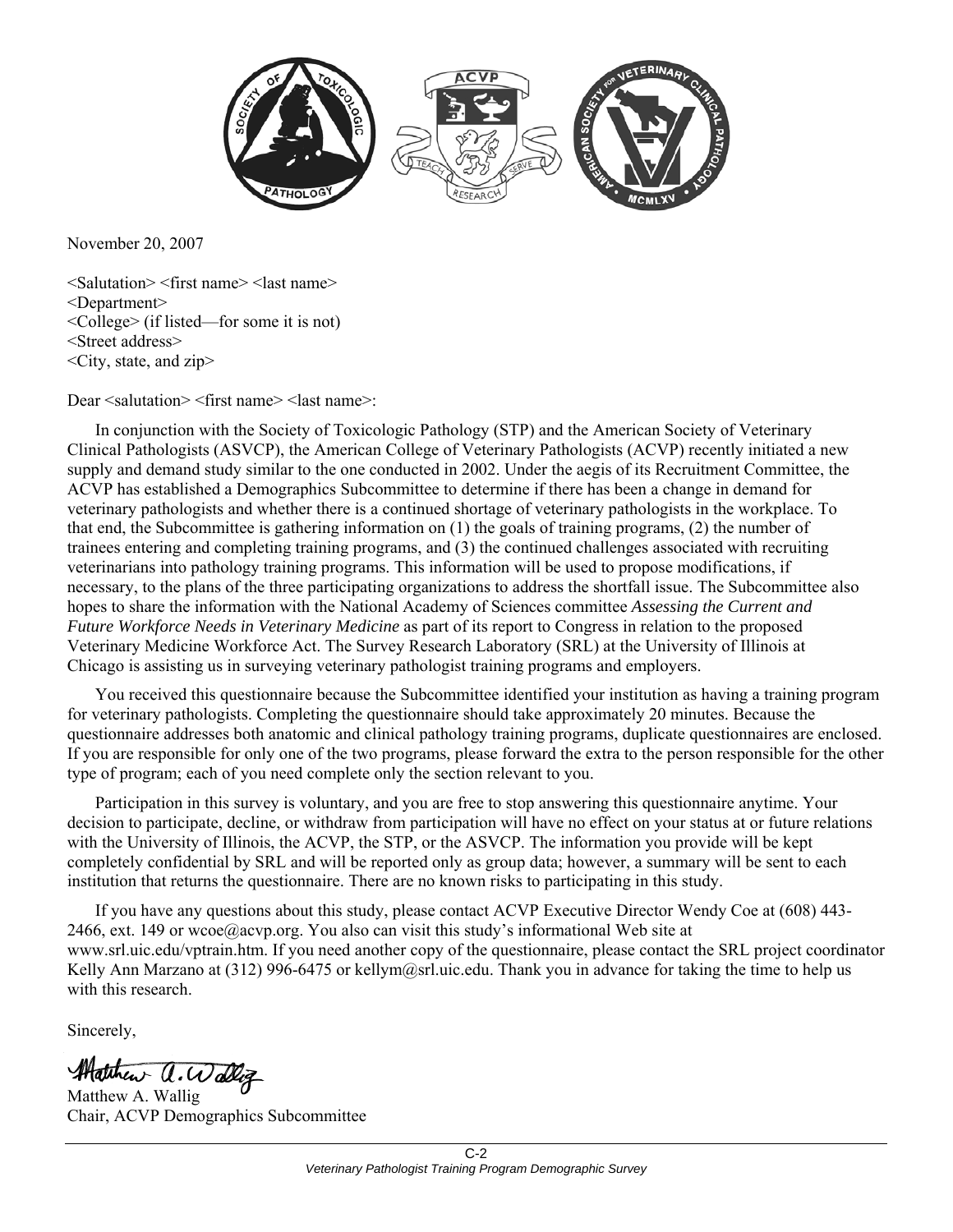

# **Survey of Veterinary Pathology Training Programs**

Prepared by the ACVP Recruitment Committee *Funded by the ACVP, STP, and ASVCP* 

This questionnaire is organized into two main sections: one dealing with veterinary anatomic pathology training programs and one addressing veterinary clinical pathology training programs. Duplicate questionnaires are enclosed:

- At some institutions, **one person** is responsible for both anatomic and clinical pathology training programs. If you are that person, please complete a single questionnaire and return it in the enclosed postage‐paid envelope to the Survey Research Laboratory. The duplicate questionnaire can be discarded.
- At some institutions, there are **separate coordinators** for anatomic and clinical pathology training programs. Each should receive a copy of the questionnaire and need only complete the relevant section before returning it in the postage‐paid envelope to the Survey Research Laboratory.

*If you have questions, please contact Project Coordinator Kelly Marzano at (312) 996-6475 or via e-mail at kellym@srl.uic.edu* 

#### 1. Name of institution:

2. Name and title of individual completing the survey:

On the following pages, please check one answer for each question unless otherwise specified.

\_\_\_\_\_\_\_\_\_\_\_\_\_\_\_\_\_\_\_\_\_\_\_\_\_\_\_\_\_\_\_\_\_\_\_\_\_\_\_\_\_\_\_\_\_\_\_\_\_\_\_\_\_\_\_\_\_\_\_\_\_\_\_\_\_\_\_\_\_\_\_\_\_\_\_\_\_\_\_\_\_\_\_\_\_\_\_\_\_\_ \_\_\_\_\_\_\_\_\_\_\_\_\_\_\_\_\_\_\_\_\_\_\_\_\_\_\_\_\_\_\_\_\_\_\_\_\_\_\_\_\_\_\_\_\_\_\_\_\_\_\_\_\_\_\_\_\_\_\_\_\_\_\_\_\_\_\_\_\_\_\_\_\_\_\_\_\_\_\_\_\_\_\_\_\_\_\_\_\_\_

If you are providing information about an **anatomic pathology training program**, please continue with Question 3 on the next page.

If you are providing information about a **clinical pathology training program**, please go to Question 23 on page 7.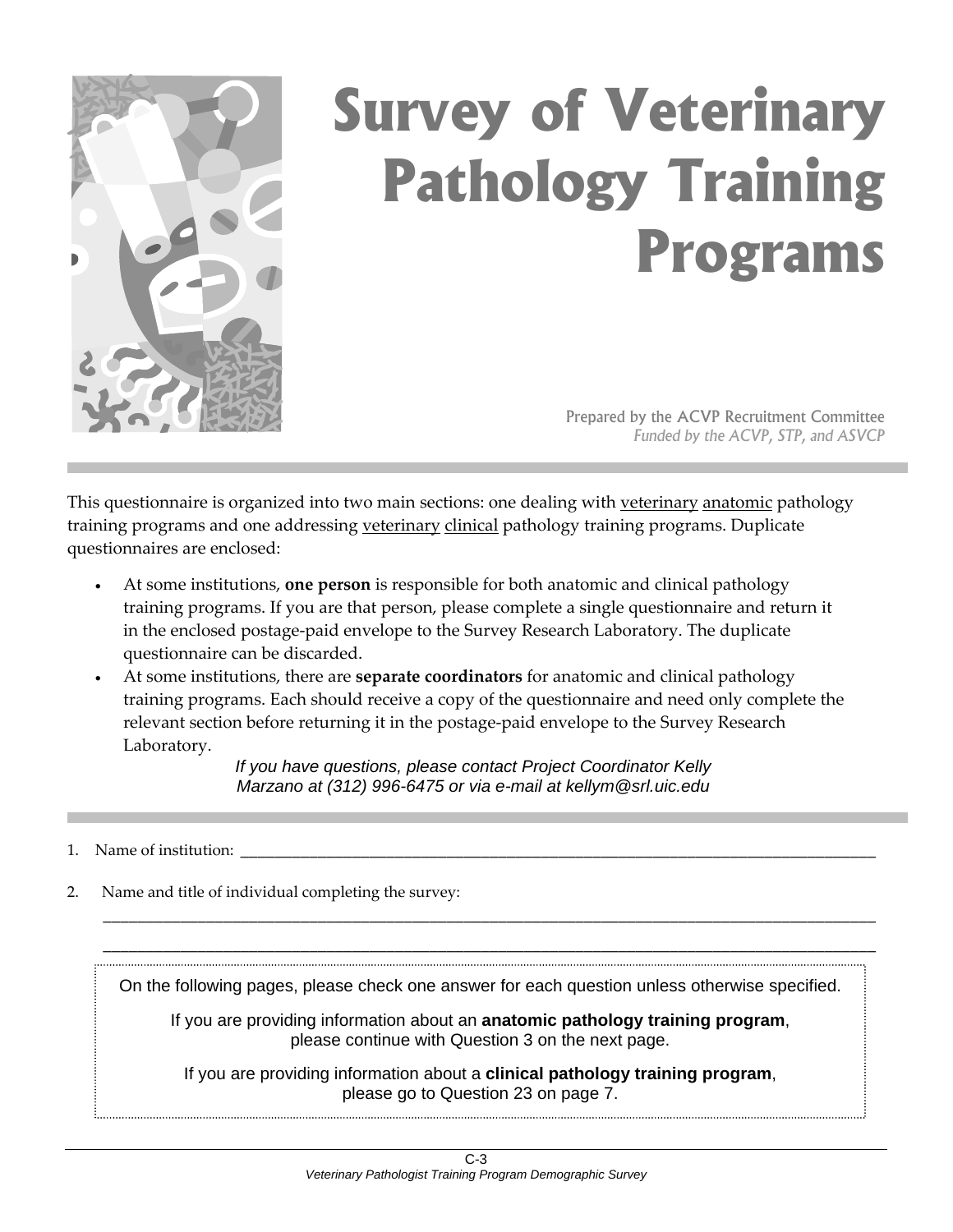#### **Recruiting veterinary students into anatomic pathology training programs**

- 3. Which of the following describes your anatomic pathology training program? (CHECK ALL THAT APPLY.)
	- $1$  2-year residency program
	- $2 \square$  3-year residency program
	- 3 3‐year combined residency/M.S. program
	- $4\Box$  4-year combined residency/Ph.D. program
	- 5 5‐year combined residency/Ph.D. program
	- $6\Box$  6+ year combined residency/Ph.D. program
	- <sup>7</sup> Other program providing advanced pathology training → PLEASE SPECIFY BELOW

\_\_\_\_\_\_\_\_\_\_\_\_\_\_\_\_\_\_\_\_\_\_\_\_\_\_\_\_\_\_\_\_\_\_\_\_\_\_\_\_\_\_\_\_\_\_\_\_\_\_\_\_\_\_\_\_\_\_\_\_\_\_\_\_\_\_\_\_\_\_\_\_\_\_

**# of trainees**

4. Currently, what is the total number of training positions in your anatomic pathology training program? \_\_\_\_\_\_\_\_\_\_\_\_ positions

5. Currently, how many trainees are enrolled in your anatomic pathology training program?

| # or trainees |
|---------------|
|               |
|               |
|               |
|               |
|               |

- 6a. Since 2002, has the average number of qualified applicants for your anatomic pathology training program from within North America increased, decreased, or stayed the same?
	- $1\Box$  <br> Increased 2<sup>2</sup>Decreased
	- 3<sup>3</sup> Stayed the same
- 6b. Since 2002, has the number of qualified applicants for your anatomic pathology training program from outside North America increased, decreased, or stayed the same?
	- $1$  Increased 2<sup>2</sup>Decreased **3** Stayed the same
- 7. Currently, how many training positions in your anatomic pathology training program are funded by each of the following sources? (IF NONE, PLEASE ENTER "0.") **# of positions**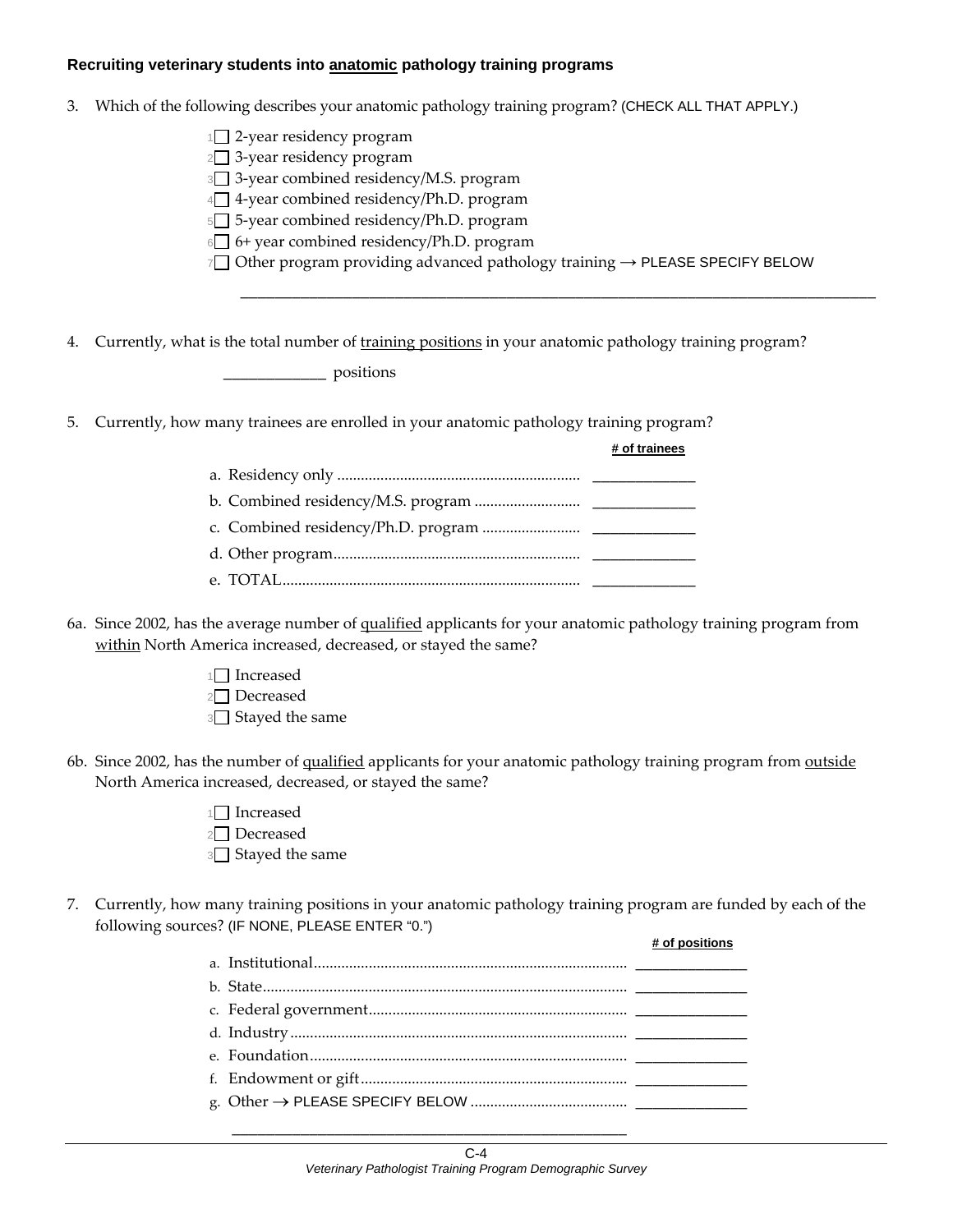8. Which of the following describes the type of anatomic pathology training program funded by each source? (CHECK ALL THAT APPLY; IF NOT APPLICABLE, PLEASE CHECK "NA.")

|  | Combined | Combined<br>Residency only residency/M.S. residency/Ph.D. | Other | <u>NA</u> |
|--|----------|-----------------------------------------------------------|-------|-----------|
|  |          |                                                           |       |           |
|  |          |                                                           |       |           |
|  |          | 3 <sup>1</sup>                                            |       | 51        |
|  |          | 3 <sup>1</sup>                                            |       |           |
|  |          | 3 <sup>1</sup>                                            |       | 51        |
|  |          | $\overline{\mathbf{3}}$                                   |       |           |
|  |          |                                                           |       |           |

9. How many years of funding does each funding source provide to a trainee?

|  | # of vears |
|--|------------|
|  |            |
|  |            |
|  |            |
|  |            |
|  |            |
|  |            |
|  |            |

10. Currently, how many of the trainees enrolled in your anatomic pathology training program are members of a protected minority group (American Indian or Alaskan Native, Black/African American, Hispanic/Latino[a])?

|  | # of trainees |
|--|---------------|
|  |               |
|  |               |
|  |               |
|  |               |
|  |               |

11. Currently, how many of the trainees enrolled in your anatomic pathology training program are not U.S. citizens or are not permanent U.S. residents?

|  | # of trainees |
|--|---------------|
|  |               |
|  |               |
|  |               |
|  |               |
|  |               |

- 12a. Since 2002, have there been changes in the number of trainee positions in your anatomic pathology training program, or have there been no changes?
	- $1 \square$  There have been changes in the number of positions

2□ There have been no changes in the number of positions  $\rightarrow$  SKIP TO #13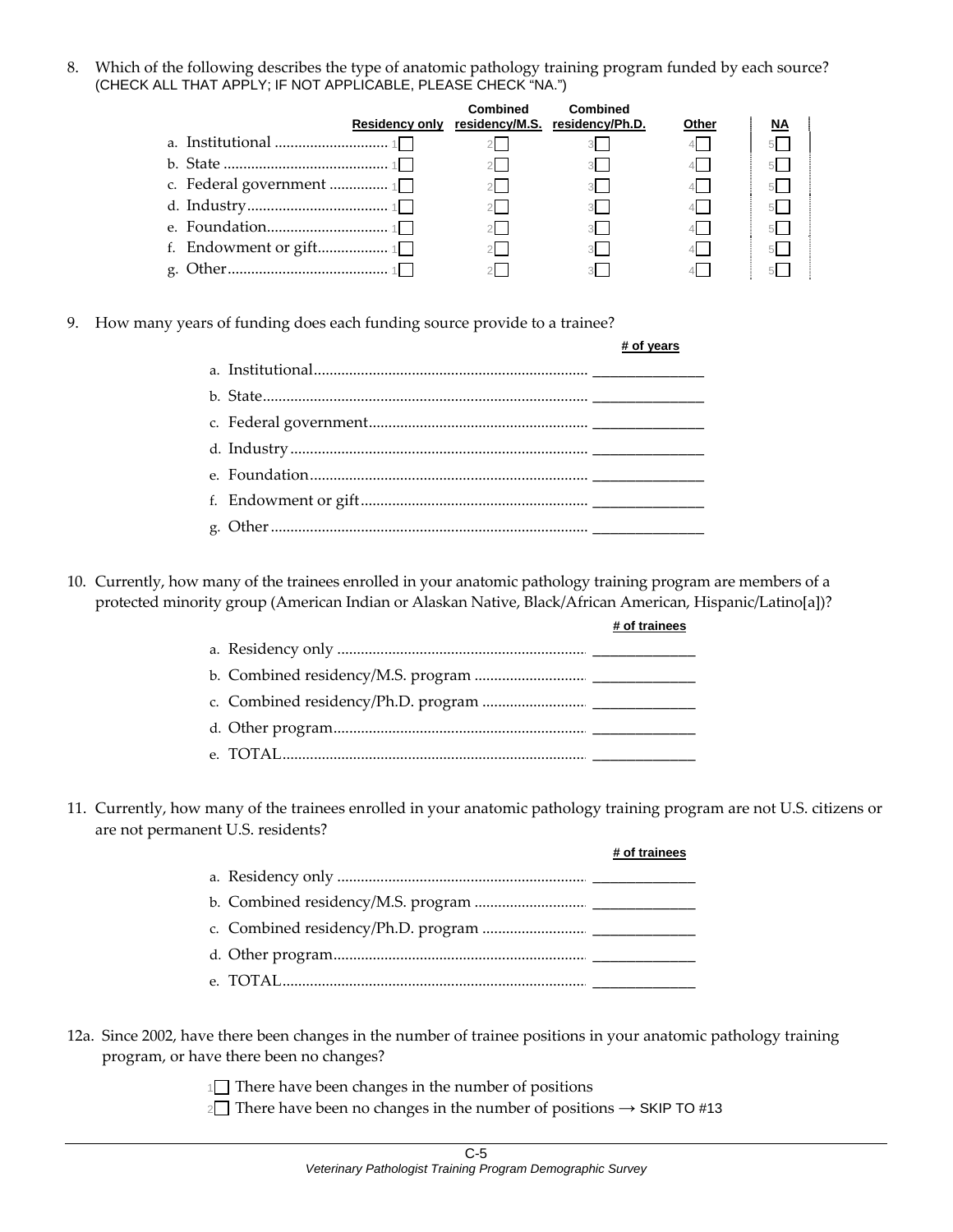12b. Please indicate in the following the table the number of positions that were gained and/or lost since 2002.

| aained | # of positions # of positions<br>lost |
|--------|---------------------------------------|
|        |                                       |

12c. Please indicate in the following the table the number of positions that were gained and/or lost since 2002 for each funding source. (IF NONE, PLEASE CHECK "NO CHANGE.")

| <b>NO</b><br><b>CHANGE</b> | qained                                                                                                               | IF INCREASED IF DECREASED<br># of positions # of positions<br>lost |
|----------------------------|----------------------------------------------------------------------------------------------------------------------|--------------------------------------------------------------------|
|                            |                                                                                                                      |                                                                    |
|                            | <u> 1990 - John Harry Barn, mars and de la partie de la partie de la partie de la partie de la partie de la part</u> |                                                                    |
|                            |                                                                                                                      |                                                                    |
|                            |                                                                                                                      |                                                                    |
|                            | <u> De Santa Company de la companya de la compa</u>                                                                  |                                                                    |
|                            |                                                                                                                      |                                                                    |
|                            |                                                                                                                      |                                                                    |
|                            |                                                                                                                      |                                                                    |

- 13. Is your program recruiting too few trainees, the right number of trainees, or too many trainees to fill the positions available?
	- $1 \Box$  Too few  $2 \Box$  The right number **3** Too many

14a. How difficult would you say it is to recruit qualified candidates into your anatomic pathology training program?

- $1$  Very difficult
- 2<sup>2</sup> Somewhat difficult
- 3 Not too difficult → SKIP TO #15
- 4 Not at all difficult → SKIP TO #15
- 14b. Which of the following reasons make it difficult for your anatomic pathology training program to recruit qualified candidates? (CHECK ALL THAT APPLY.)
	- $1 \square$  Stipend is too low
	- $2 \square$  Candidates are concerned with debt burden
	- 3<sup>3</sup> Candidates see program as too long
	- $4\Box$  Candidates do not want Ph.D. training with a residency
	- 5 Geographic location of program
	- 6<sup>1</sup> Not enough financial return for employment as an anatomic pathologist

\_\_\_\_\_\_\_\_\_\_\_\_\_\_\_\_\_\_\_\_\_\_\_\_\_\_\_\_\_\_\_\_\_\_\_\_\_\_\_\_\_\_\_\_\_\_\_\_\_\_\_\_\_\_\_\_\_\_\_\_\_\_\_\_\_\_\_\_\_\_\_\_\_\_ \_\_\_\_\_\_\_\_\_\_\_\_\_\_\_\_\_\_\_\_\_\_\_\_\_\_\_\_\_\_\_\_\_\_\_\_\_\_\_\_\_\_\_\_\_\_\_\_\_\_\_\_\_\_\_\_\_\_\_\_\_\_\_\_\_\_\_\_\_\_\_\_\_\_

\_\_\_\_\_\_\_\_\_\_\_\_\_\_\_\_\_\_\_\_\_\_\_\_\_\_\_\_\_\_\_\_\_\_\_\_\_\_\_\_\_\_\_\_\_\_\_\_\_\_\_\_\_\_\_\_\_\_\_\_\_\_\_\_\_\_\_\_\_\_\_\_\_\_

<sup>7</sup> Candidates choose other specialties → PLEASE SPECIFY BELOW

 $8\Box$  Other  $\rightarrow$  PLEASE SPECIFY BELOW

#### **IF YOU CHECKED ONLY ONE REASON, SKIP TO #15.**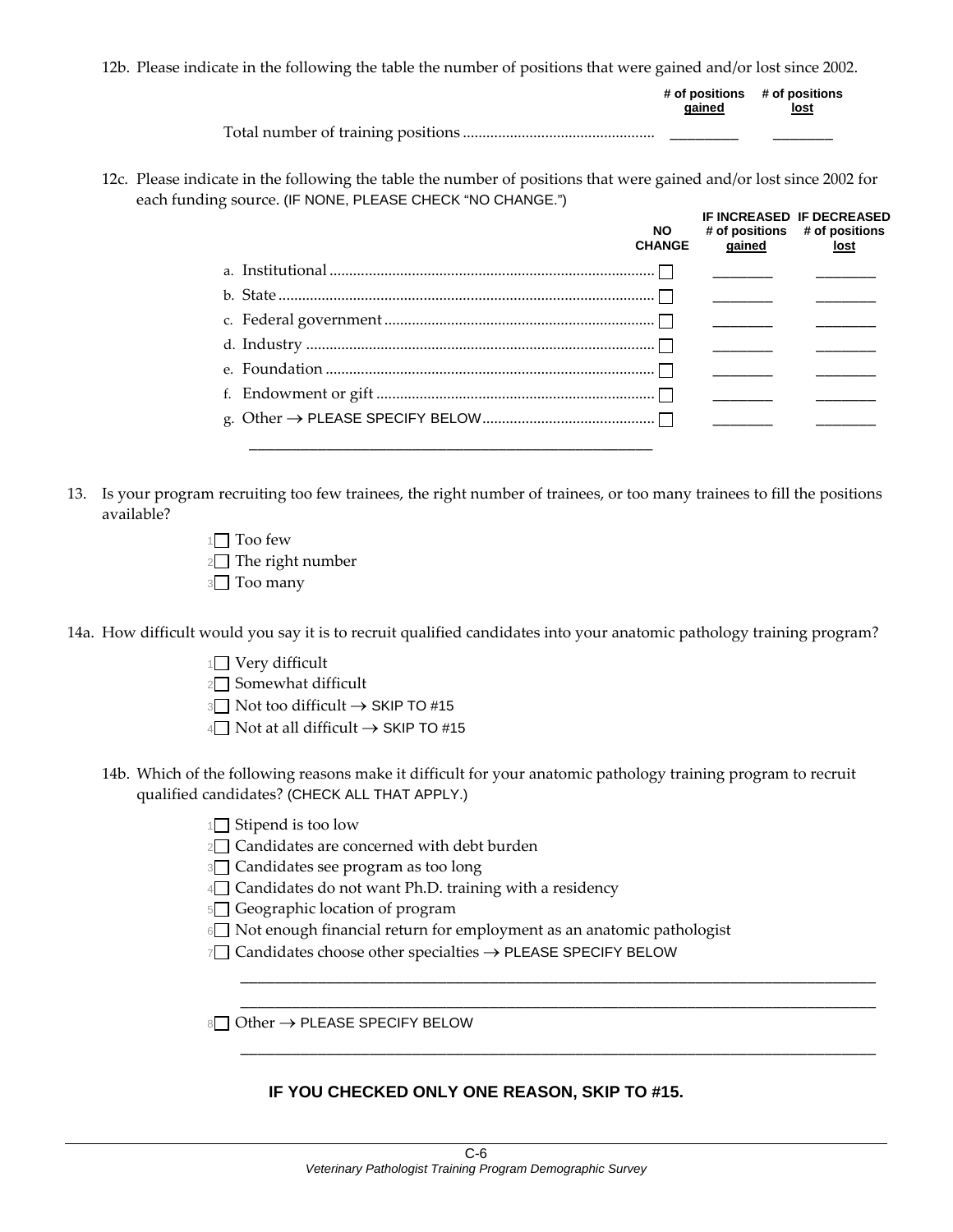14c. What is the primary reason it is difficult for your anatomic pathology training program to recruit qualified

| candidates? (CHECK ONLY ONE.)                                                                                                                                                                                                                                                                                                                                                                                                         |
|---------------------------------------------------------------------------------------------------------------------------------------------------------------------------------------------------------------------------------------------------------------------------------------------------------------------------------------------------------------------------------------------------------------------------------------|
| 1 <sup>1</sup> Stipend is too low<br>2□ Candidates are concerned with debt burden<br>3 <sup>1</sup> Candidates see program as too long<br>4 <sup>1</sup> Candidates do not want Ph.D. training with a residency<br>5□ Geographic location of program<br>6 <sup>1</sup> Not enough financial return for employment as an anatomic pathologist<br>7 <sup>1</sup> Candidates choose other specialties $\rightarrow$ PLEASE SPECIFY BELOW |
| 8 Other → PLEASE SPECIFY BELOW                                                                                                                                                                                                                                                                                                                                                                                                        |
| 15. During the last two years, what has been the average number of qualified applicants for each available position?                                                                                                                                                                                                                                                                                                                  |
| 16. Compared to five years ago, are there currently fewer qualified applicants, about the same number, or more<br>qualified applicants to your anatomic pathology training program?<br>$1\Box$ Fewer candidates<br>$2 \Box$ About the same number<br>3 <sup>1</sup> More candidates                                                                                                                                                   |
| 17a. At your institution, are there limitations on the number of anatomic pathology training positions that are<br>currently available?<br>$1\Box$ Yes, there are limitations<br>$2□$ No, there are no limitations $→$ SKIP TO #18a                                                                                                                                                                                                   |
| 17b. What factors limit the number? (CHECK ALL THAT APPLY.)<br>1 <sup>1</sup> Number of applicants<br>2 <sup>1</sup> Funding for residency training<br><sup>3</sup> Funding for Ph.D. training<br>4 <sup>1</sup> Number of faculty available to train candidates<br>5 Other → PLEASE SPECIFY BELOW                                                                                                                                    |

#### **IF YOU ONLY CHECKED ONE REASON, SKIP TO #18a.**

17c. What is the primary factor that limits the number of anatomic pathology training positions currently available? (CHECK ONLY ONE.)

1<sup>1</sup> Number of applicants

 $2 \Box$  Funding for residency training

<sup>3</sup> Funding for Ph.D. training

4 Number of faculty available to train candidates

<sup>5</sup> Other → PLEASE SPECIFY BELOW

\_\_\_\_\_\_\_\_\_\_\_\_\_\_\_\_\_\_\_\_\_\_\_\_\_\_\_\_\_\_\_\_\_\_\_\_\_\_\_\_\_\_\_\_\_\_\_\_\_\_\_\_\_\_\_\_\_\_\_\_\_\_\_\_\_\_\_\_\_\_\_\_\_\_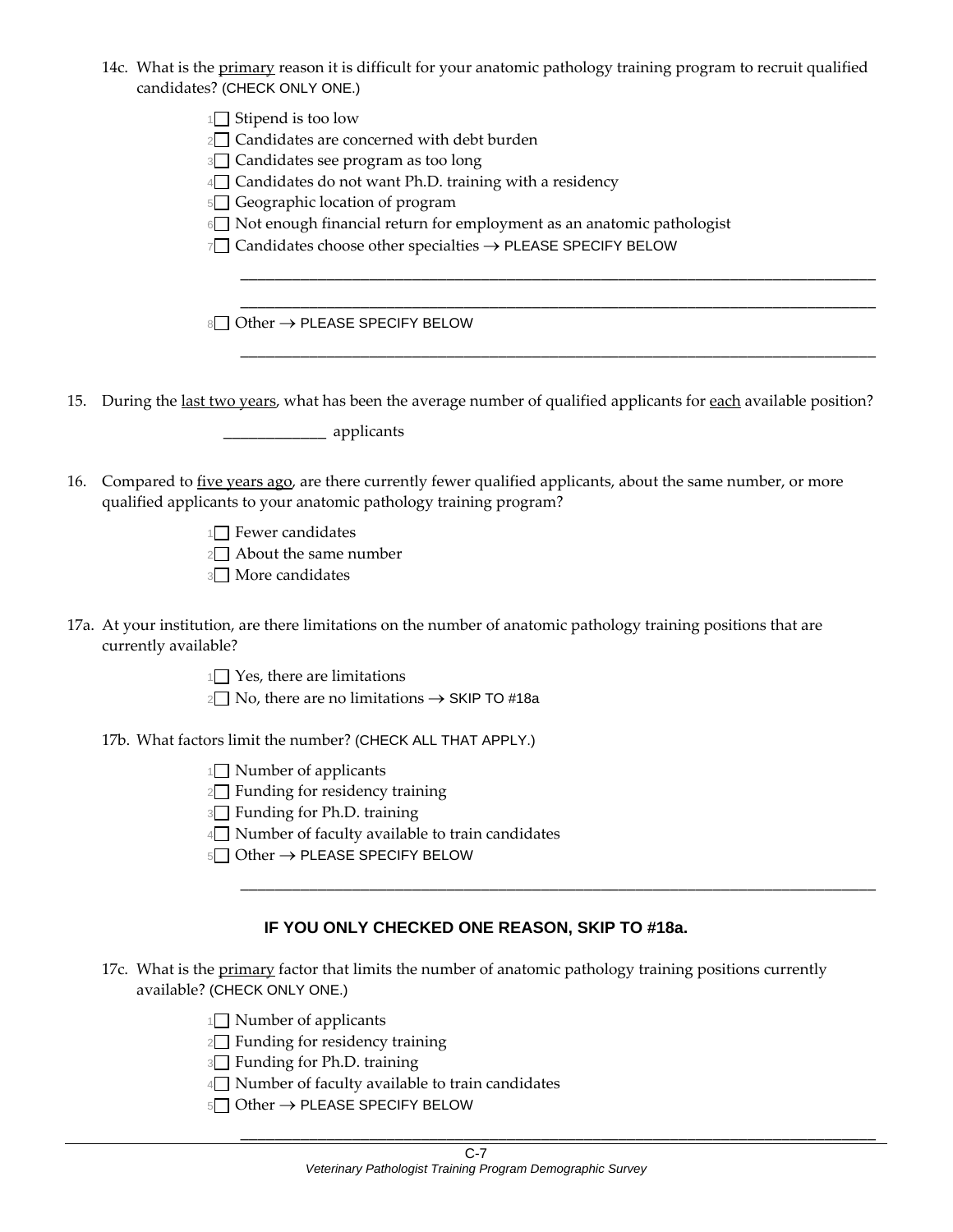18a. Since 2002, have any trainees completed your anatomic pathology training program?

 $1$  Yes  $2 \Box$  No  $\rightarrow$  SKIP TO #19

18b. How many?

\_\_\_\_\_\_\_\_\_\_\_\_ trainees

18c. How many were employed by each of the following after graduation? (SHOULD TOTAL NUMBER IN #18b.)

**# employed**

19. How many of your current trainees are expected to complete your anatomic pathology training program in the following years? **# to complete**

20. How many training positions in your anatomic pathology training program...

#### **# positions**

\_\_\_\_\_\_\_\_\_\_\_\_\_\_\_\_\_\_\_\_\_\_\_\_\_\_\_\_\_\_\_\_\_\_\_\_\_\_\_\_\_\_\_\_\_\_\_\_\_\_\_\_\_\_\_\_\_\_\_\_\_\_\_\_\_\_\_\_\_\_\_\_\_\_

- 21. What is the major goal of your anatomic pathology training program?
	- 1 Produce ACVP board‐eligible anatomic pathologists
	- 2□ Produce ACVP board-certified anatomic pathologists
	- 5 Other → PLEASE SPECIFY BELOW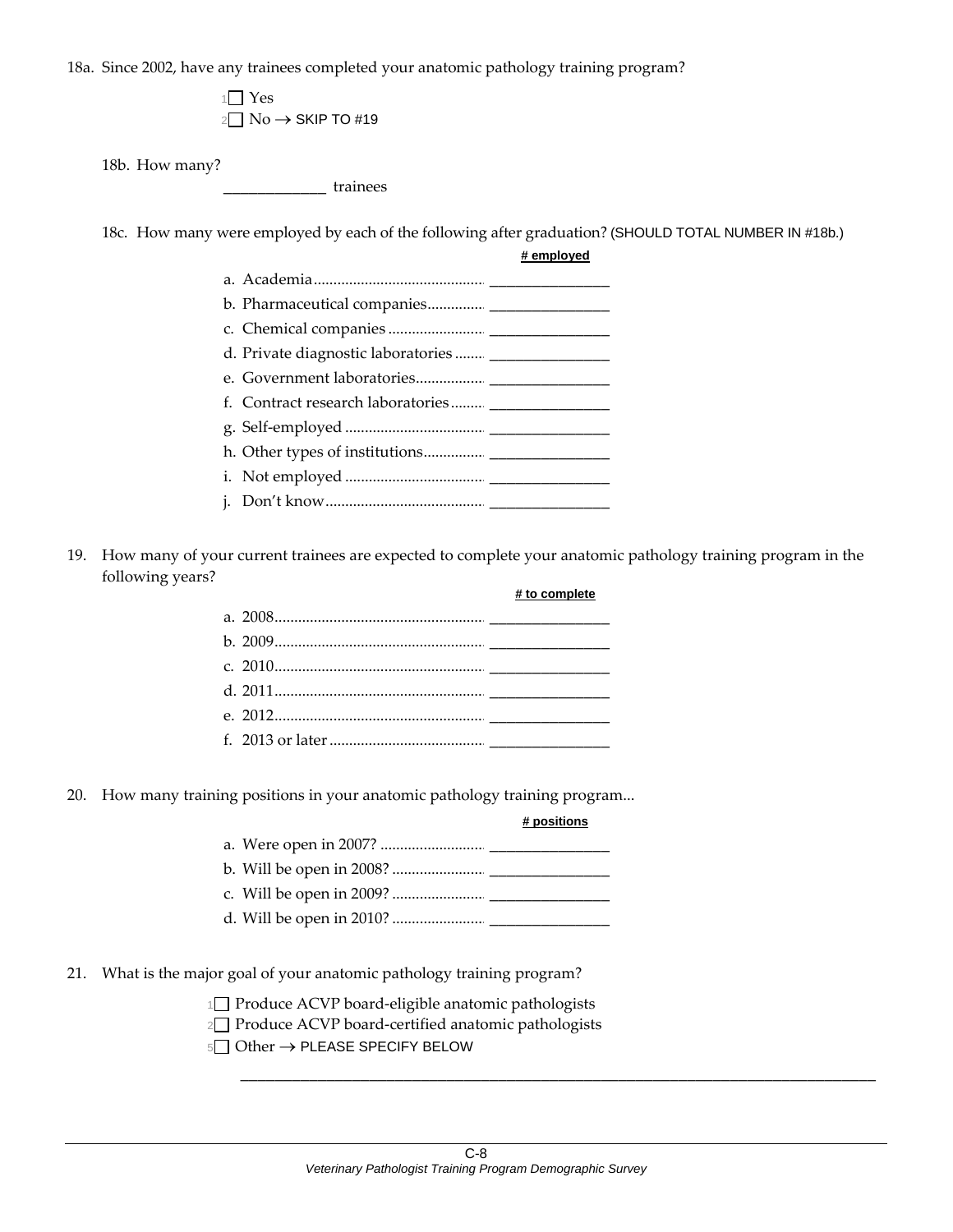22. What could ACVP do to help your anatomic pathology training program find more qualified candidates?

| If you can provide information about a clinical pathology training program, |
|-----------------------------------------------------------------------------|
| please continue with #23. If not, please skip to #43 on page 12.            |

#### **Recruiting veterinary students into clinical pathology training programs**

- 23. Which of the following describes your clinical pathology training program? (CHECK ALL THAT APPLY.)
	- 1□ 2-year residency program
	- 2□ 3-year residency program
	- <sup>3</sup> 3‐year combined residency/M.S. program
	- 4<sup>1</sup> 4-year combined residency/Ph.D. program
	- <sup>5</sup> 5‐year combined residency/Ph.D. program
	- $6\Box$  6+ year combined residency/Ph.D. program
	- 7□ Other program providing advanced pathology training  $\rightarrow$  PLEASE SPECIFY BELOW

\_\_\_\_\_\_\_\_\_\_\_\_\_\_\_\_\_\_\_\_\_\_\_\_\_\_\_\_\_\_\_\_\_\_\_\_\_\_\_\_\_\_\_\_\_\_\_\_\_\_\_\_\_\_\_\_\_\_\_\_\_\_\_\_\_\_\_\_\_\_\_\_\_\_

24. Currently, what is the total number of training positions in your clinical pathology training program?

\_\_\_\_\_\_\_\_\_\_\_\_ positions

25. Currently, how many trainees are enrolled in your clinical pathology training program?

| ow many trainees are emoned in your emnear patriology training program |               |
|------------------------------------------------------------------------|---------------|
|                                                                        | # of trainees |
|                                                                        |               |
| b. Combined residency/M.S. program $\qquad \qquad$                     |               |
| c. Combined residency/Ph.D. program  ________________                  |               |
|                                                                        |               |
|                                                                        |               |
|                                                                        |               |

26a. Since 2002, has the average number of qualified applicants for your clinical pathology training program from within North America increased, decreased, or stayed the same?

> $1$  Increased 2<sup>2</sup>Decreased <sup>3</sup> Stayed the same

26b. Since 2002, has the number of qualified applicants for your clinical pathology training program from outside North America increased, decreased, or stayed the same?

| 2 Decreased<br>3 <sup>3</sup> Stayed the same | 1 Increased |
|-----------------------------------------------|-------------|
|                                               |             |
|                                               |             |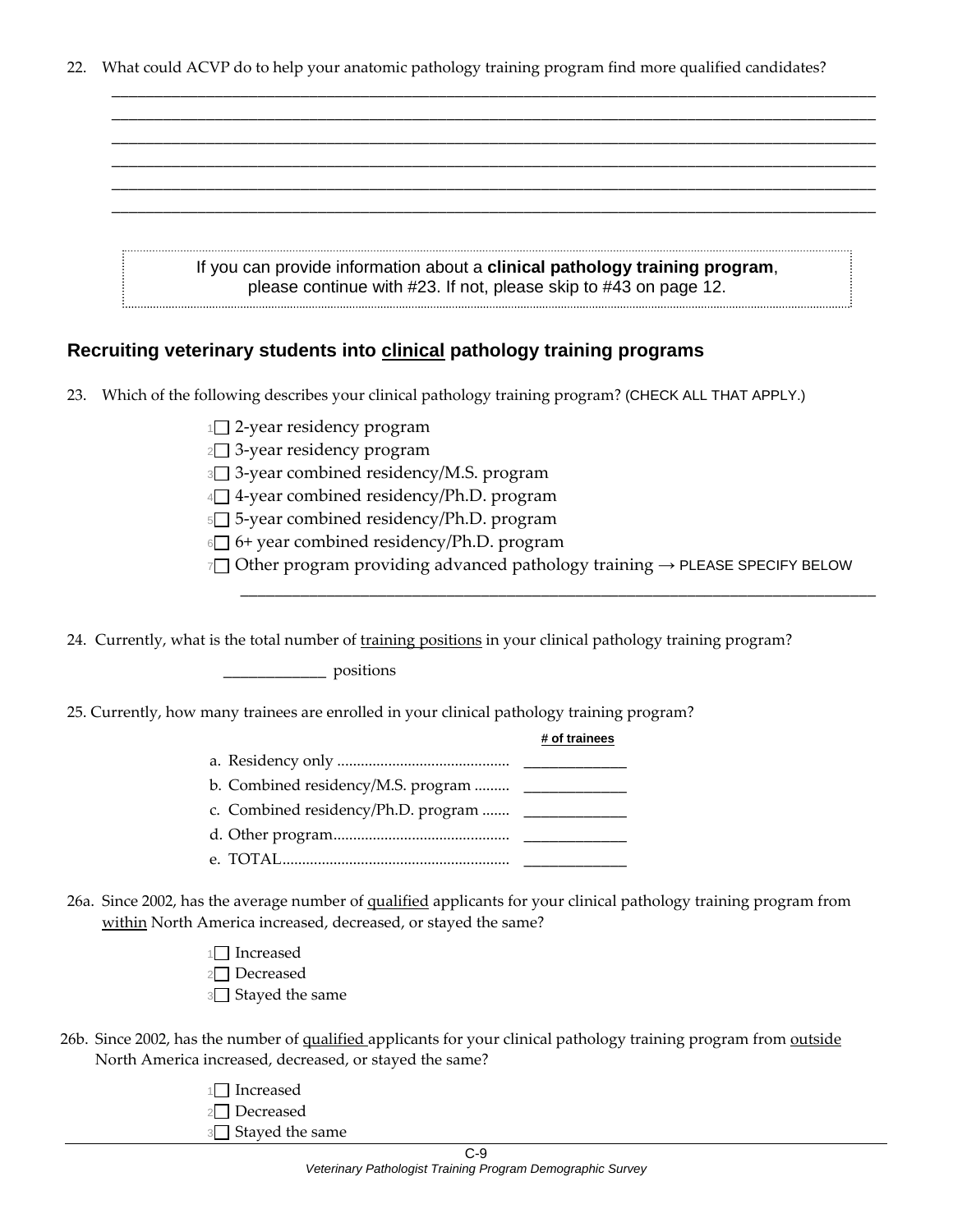27. Currently, how many training positions in your clinical pathology training program are funded by the following sources?

| # of positions |
|----------------|
|                |
|                |
|                |
|                |
|                |
|                |
|                |
|                |

28. Which of the following describes the type of clinical pathology training program funded by each source? (CHECK ALL THAT APPLY; IF NOT APPLICABLE, PLEASE CHECK "NA.")

|  | Combined | Combined<br>Residency only residency/M.S. residency/Ph.D. | Other            | ΝA |
|--|----------|-----------------------------------------------------------|------------------|----|
|  |          |                                                           |                  |    |
|  |          | 3 <sup>1</sup>                                            | $4\vert$ $\vert$ |    |
|  |          | $3-1$                                                     |                  |    |
|  |          | 3 <sup>1</sup>                                            | 4                |    |
|  |          | 3.                                                        |                  |    |
|  |          | 3 <sup>1</sup>                                            |                  |    |
|  |          |                                                           |                  |    |

29. How many years of funding does each funding source provide to a trainee?

**# of trainees**

30. Currently, how many of the trainees enrolled in your clinical pathology training program are members of a protected minority group (American Indian or Alaskan Native, Black/African American, Hispanic/Latino[a])?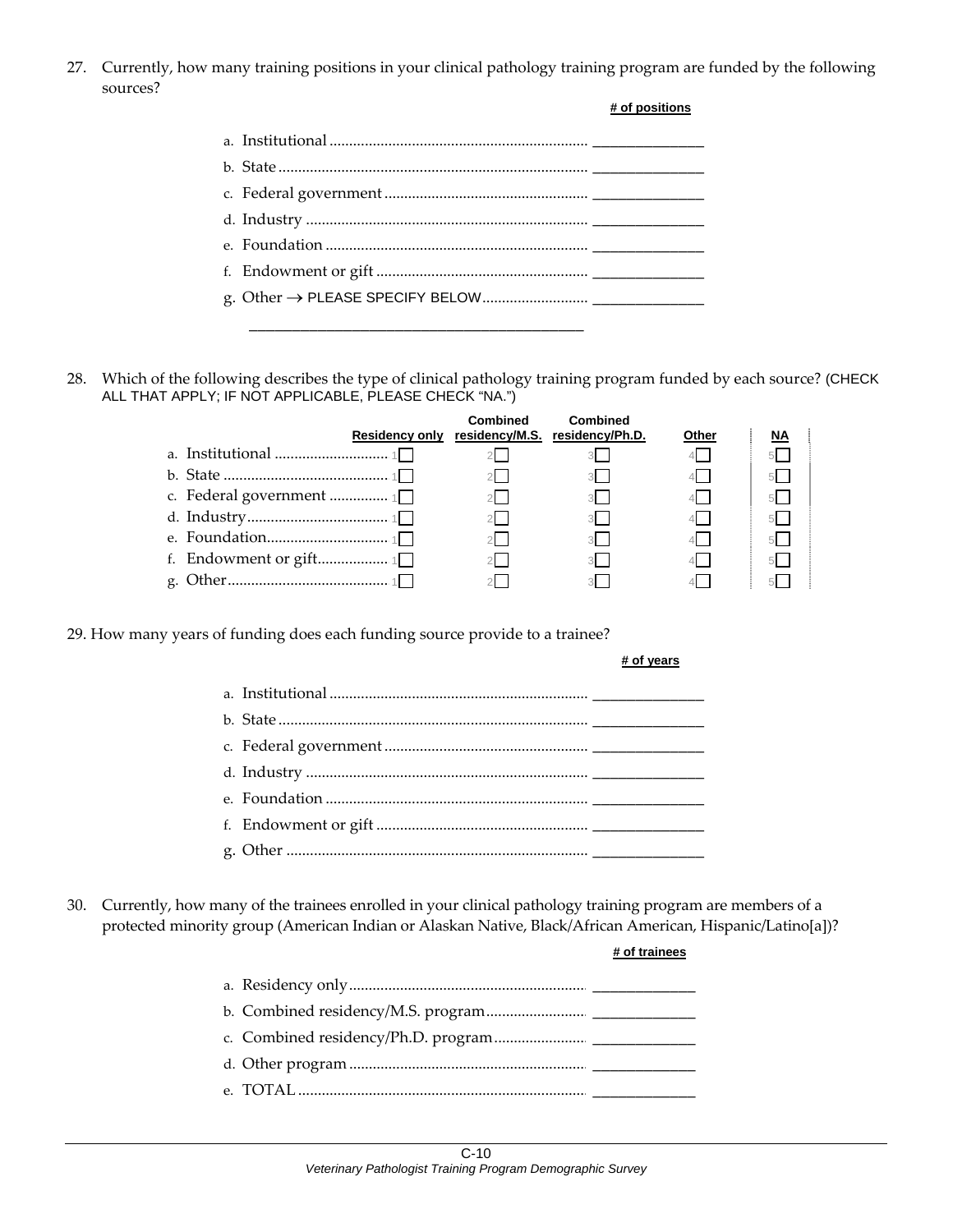31. Currently, how many of the trainees enrolled in your clinical pathology training program are not U.S. citizens or are not permanent U.S. residents?

|  | # of trainees |
|--|---------------|
|  |               |
|  |               |
|  |               |
|  |               |
|  |               |

32a. Since 2002, have there been changes in the number of trainee positions in your anatomic pathology training program, or have there been no changes?

 $1 \square$  There have been changes in the number of positions

2 There have been no changes in the number of positions  $\rightarrow$  SKIP TO #33

32b. Please indicate in the following the table the number of positions that were gained and/or lost in the last five years.

| aained | # of positions # of positions<br>lost |  |
|--------|---------------------------------------|--|
|        |                                       |  |

32c. Please indicate in the following the table the number of positions that were gained and/or lost in the last five years for each funding source. (IF NONE, PLEASE CHECK "NO CHANGE.")

| <b>NO</b><br><b>CHANGE</b> | qained                                       | <b>IF INCREASED IF DECREASED</b><br># of positions # of positions<br>lost |
|----------------------------|----------------------------------------------|---------------------------------------------------------------------------|
|                            |                                              |                                                                           |
|                            |                                              |                                                                           |
|                            |                                              |                                                                           |
|                            |                                              |                                                                           |
|                            |                                              |                                                                           |
|                            | <u> 1989 - Andrea Andrew Maria (b. 1989)</u> |                                                                           |
|                            |                                              |                                                                           |
|                            |                                              |                                                                           |

- 33. Is your program recruiting too few trainees, the right number of trainees, or too many trainees to fill the available positions?
	- $1 \square$  Too few  $2 \Box$  The right number
	- **3** Too many

34a. How difficult would you say it is to recruit qualified candidates into your clinical pathology training program?

- $1$  Very difficult
- $2 \Box$  Somewhat difficult
- 3 Not too difficult → SKIP TO #35
- 4 Not at all difficult → SKIP TO #35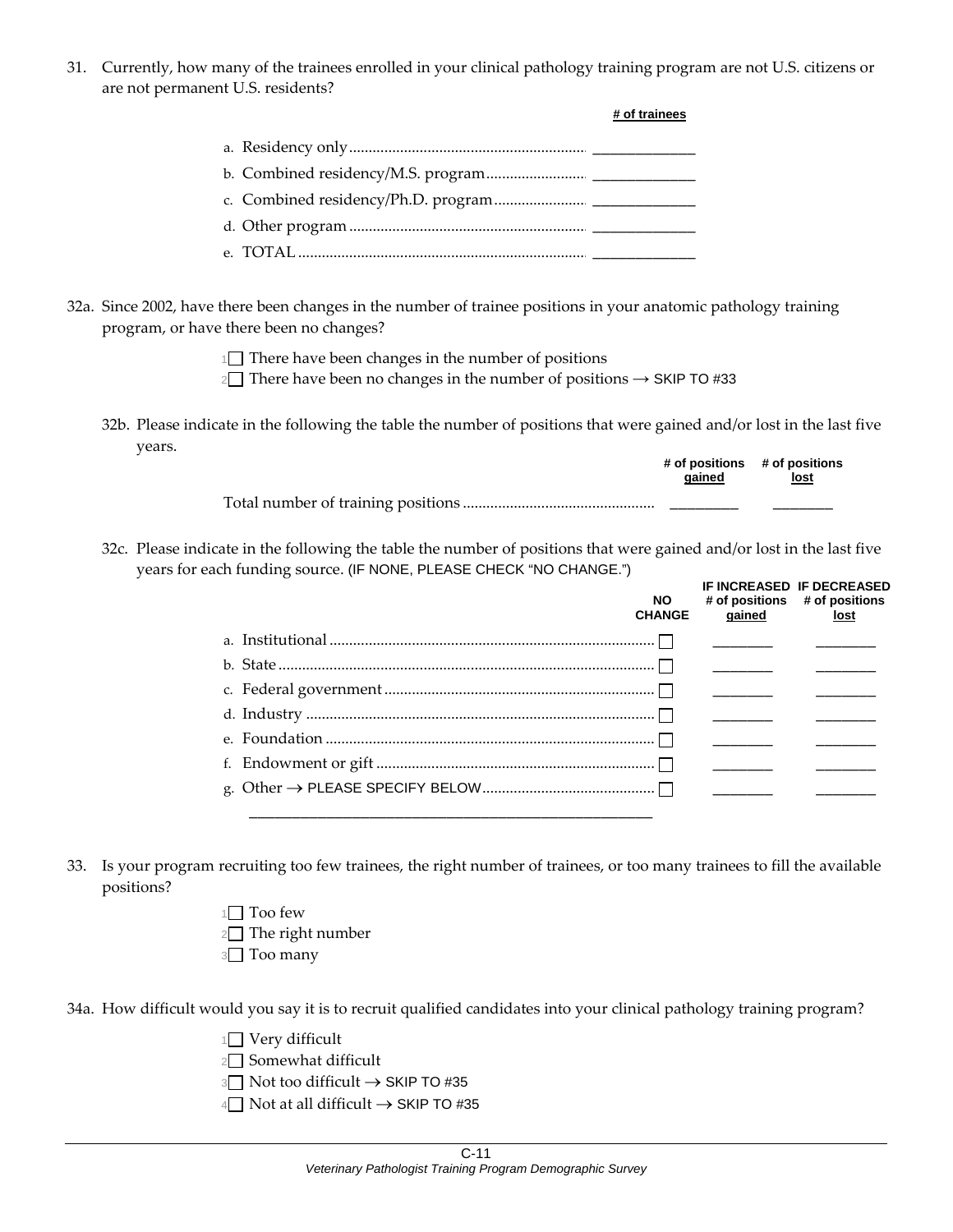- 34b. Which of the following reasons make it difficult for your clinical pathology training program to recruit qualified candidates? (CHECK ALL THAT APPLY.)
	- $1 \cap$  Stipend is too low
	- $2 \square$  Candidates are concerned with debt burden
	- 3<sup>3</sup> Candidates see program as too long
	- $4\Box$  Candidates do not want Ph.D. training with a residency
	- 5 Geographic location of program
	- 6<sup>1</sup> Not enough financial return for employment as an anatomic pathologist

\_\_\_\_\_\_\_\_\_\_\_\_\_\_\_\_\_\_\_\_\_\_\_\_\_\_\_\_\_\_\_\_\_\_\_\_\_\_\_\_\_\_\_\_\_\_\_\_\_\_\_\_\_\_\_\_\_\_\_\_\_\_\_\_\_\_\_\_\_\_\_\_\_\_ \_\_\_\_\_\_\_\_\_\_\_\_\_\_\_\_\_\_\_\_\_\_\_\_\_\_\_\_\_\_\_\_\_\_\_\_\_\_\_\_\_\_\_\_\_\_\_\_\_\_\_\_\_\_\_\_\_\_\_\_\_\_\_\_\_\_\_\_\_\_\_\_\_\_

\_\_\_\_\_\_\_\_\_\_\_\_\_\_\_\_\_\_\_\_\_\_\_\_\_\_\_\_\_\_\_\_\_\_\_\_\_\_\_\_\_\_\_\_\_\_\_\_\_\_\_\_\_\_\_\_\_\_\_\_\_\_\_\_\_\_\_\_\_\_\_\_\_\_

\_\_\_\_\_\_\_\_\_\_\_\_\_\_\_\_\_\_\_\_\_\_\_\_\_\_\_\_\_\_\_\_\_\_\_\_\_\_\_\_\_\_\_\_\_\_\_\_\_\_\_\_\_\_\_\_\_\_\_\_\_\_\_\_\_\_\_\_\_\_\_\_\_\_ \_\_\_\_\_\_\_\_\_\_\_\_\_\_\_\_\_\_\_\_\_\_\_\_\_\_\_\_\_\_\_\_\_\_\_\_\_\_\_\_\_\_\_\_\_\_\_\_\_\_\_\_\_\_\_\_\_\_\_\_\_\_\_\_\_\_\_\_\_\_\_\_\_\_

\_\_\_\_\_\_\_\_\_\_\_\_\_\_\_\_\_\_\_\_\_\_\_\_\_\_\_\_\_\_\_\_\_\_\_\_\_\_\_\_\_\_\_\_\_\_\_\_\_\_\_\_\_\_\_\_\_\_\_\_\_\_\_\_\_\_\_\_\_\_\_\_\_\_

7□ Candidates choose other specialties → PLEASE SPECIFY BELOW

8□ Other → PLEASE SPECIFY BELOW

#### **IF YOU CHECKED ONLY ONE REASON, SKIP TO #35.**

- 34c. What is the primary reason it is difficult for your clinical pathology training program to recruit qualified candidates? (CHECK ONLY ONE.)
	- 1<sup>1</sup> Stipend is too low
	- $2 \nabla$  Candidates are concerned with debt burden
	- 3<sup>3</sup> Candidates see program as too long
	- $4\Box$  Candidates do not want Ph.D. training with a residency
	- 5 Geographic location of program
	- $6$  Not enough financial return for employment as an anatomic pathologist
	- 7□ Candidates choose other specialties → PLEASE SPECIFY BELOW

 $8\Box$  Other  $\rightarrow$  PLEASE SPECIFY BELOW

35. During the last two years, what has been the average number of qualified applicants for each available position?

\_\_\_\_\_\_\_\_\_\_\_\_ applicants

- 36. Compared to five years ago, are there currently fewer qualified applicants, about the same number, or more qualified applicants to your clinical pathology training program?
	- $1 \n\bigcap$  Fewer candidates
	- $2 \Box$  About the same number
	- 3<sup>1</sup> More candidates
- 37a. At your institution, are there limitations on the number of clinical pathology training positions that are currently available?

 $1 \n\bigcap$  Yes, there are limitations

 $2 \square$  No, there are no limitations  $\rightarrow$  SKIP TO #38a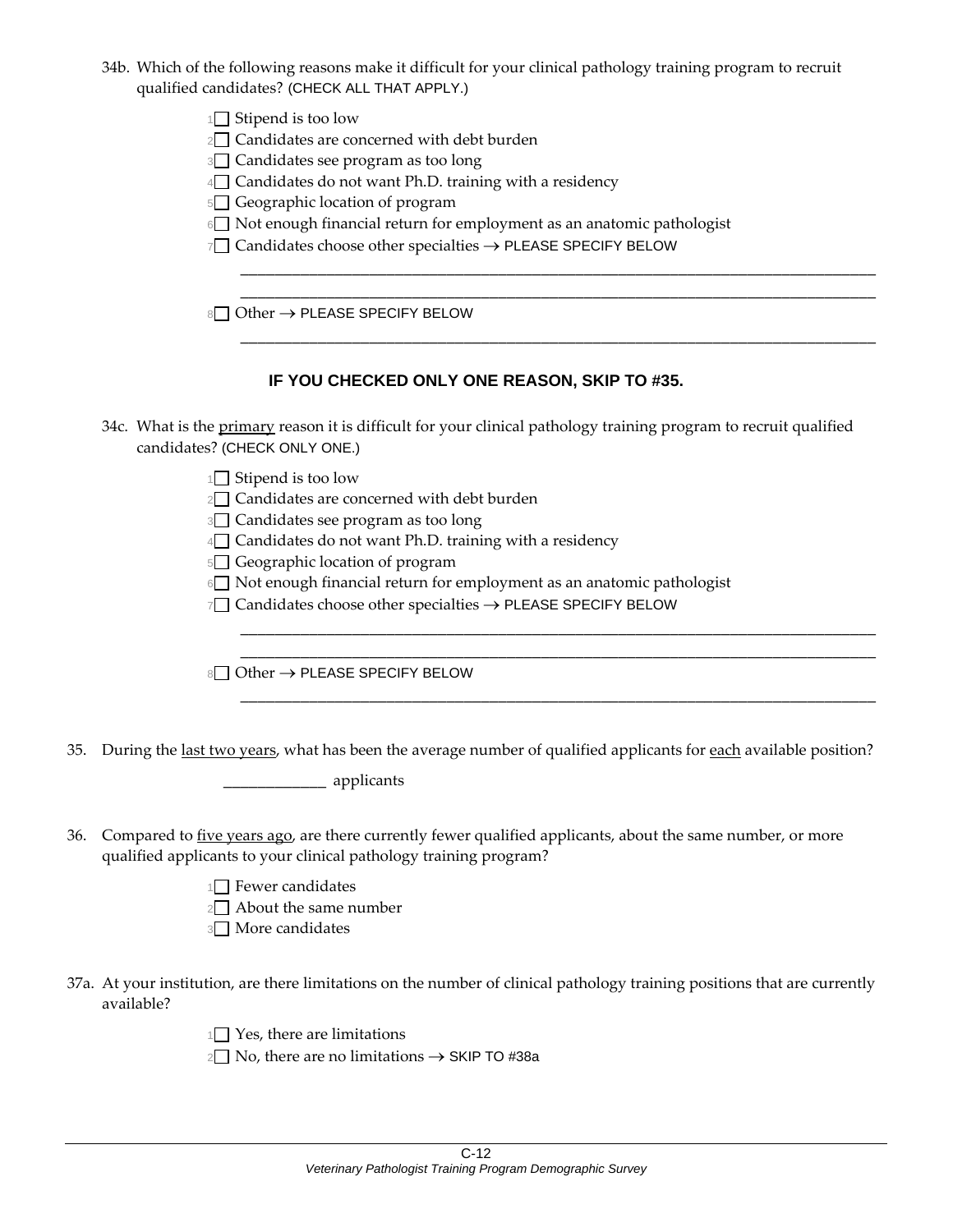37b. What factors limit the number? (CHECK ALL THAT APPLY.)

 $1 \square$  Number of applicants

 $2\Box$  Funding for residency training

3<sup>3</sup> Funding for Ph.D. training

 $4\Box$  Number of faculty available to train candidates

5□ Other → PLEASE SPECIFY BELOW

#### **IF YOU ONLY CHECKED ONE REASON, SKIP TO #38a.**

\_\_\_\_\_\_\_\_\_\_\_\_\_\_\_\_\_\_\_\_\_\_\_\_\_\_\_\_\_\_\_\_\_\_\_\_\_\_\_\_\_\_\_\_\_\_\_\_\_\_\_\_\_\_\_\_\_\_\_\_\_\_\_\_\_\_\_\_\_\_\_\_\_\_

\_\_\_\_\_\_\_\_\_\_\_\_\_\_\_\_\_\_\_\_\_\_\_\_\_\_\_\_\_\_\_\_\_\_\_\_\_\_\_\_\_\_\_\_\_\_\_\_\_\_\_\_\_\_\_\_\_\_\_\_\_\_\_\_\_\_\_\_\_\_\_\_\_\_

**# employed**

**# to complete**

- 37c. What is the primary factor that limits the number of clinical pathology training positions currently available? (CHECK ONLY ONE.)
	- $1 \square$  Number of applicants
	- $2 \Box$  Funding for residency training
	- 3<sup>3</sup> Funding for Ph.D. training
	- $4\Box$  Number of faculty available to train candidates
	- 5□ Other → PLEASE SPECIFY BELOW

38a. Since 2002, have any trainees completed your clinical pathology training program?

 $1 \square$  Yes  $2 \square$  No  $\rightarrow$  SKIP TO #39

38b. How many?

\_\_\_\_\_\_\_\_\_\_\_\_ trainees

38c. How many were employed by each of the following after graduation? (SHOULD TOTAL NUMBER IN #38b.)

| b. Pharmaceutical companies |  |
|-----------------------------|--|

- c. Chemical companies ......................... \_\_\_\_\_\_\_\_\_\_\_\_\_\_
- d. Private diagnostic laboratories ........
- e. Government laboratories.................. \_\_\_\_\_\_\_\_\_\_\_\_\_\_
- f. Contract research laboratories.........
- g. Self‐employed .................................... \_\_\_\_\_\_\_\_\_\_\_\_\_\_
- h. Other types of institutions................ \_\_\_\_\_\_\_\_\_\_\_\_\_\_
- i. Not employed .................................... \_\_\_\_\_\_\_\_\_\_\_\_\_\_
- j. Don't know......................................... \_\_\_\_\_\_\_\_\_\_\_\_\_\_
- 39. How many of your current trainees are expected to complete your clinical pathology training program in the following years?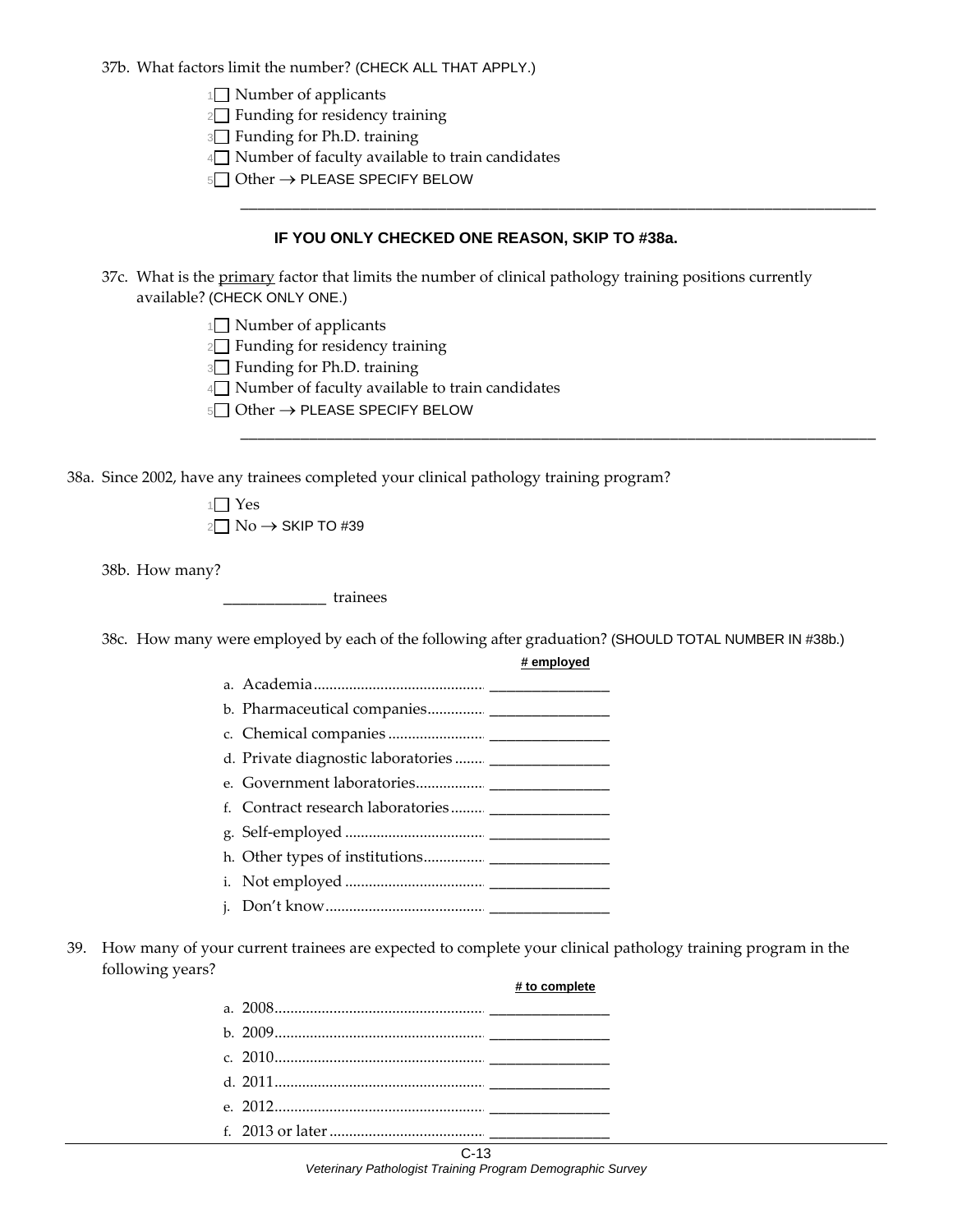40. How many training positions in your clinical pathology training program...

| positions |  |
|-----------|--|
|           |  |

 $\boldsymbol{H}$ 

41. What is the major goal of your clinical pathology training program?

1<sup>1</sup> Produce ACVP board-eligible clinical pathologists

2<sup>1</sup> Produce ACVP board-certified clinical pathologists

3□ Other → PLEASE SPECIFY BELOW

42. What could ACVP do to help your clinical pathology training program find more qualified candidates?

43. Other comments:

## Thank you for your assistance!

Please return your completed questionnaire in the enclosed postage-paid envelope to

The University of Illinois at Chicago **Survey Research Laboratory** 412 S. Peoria St., 6th Floor (M/C 336) Chicago, IL 60607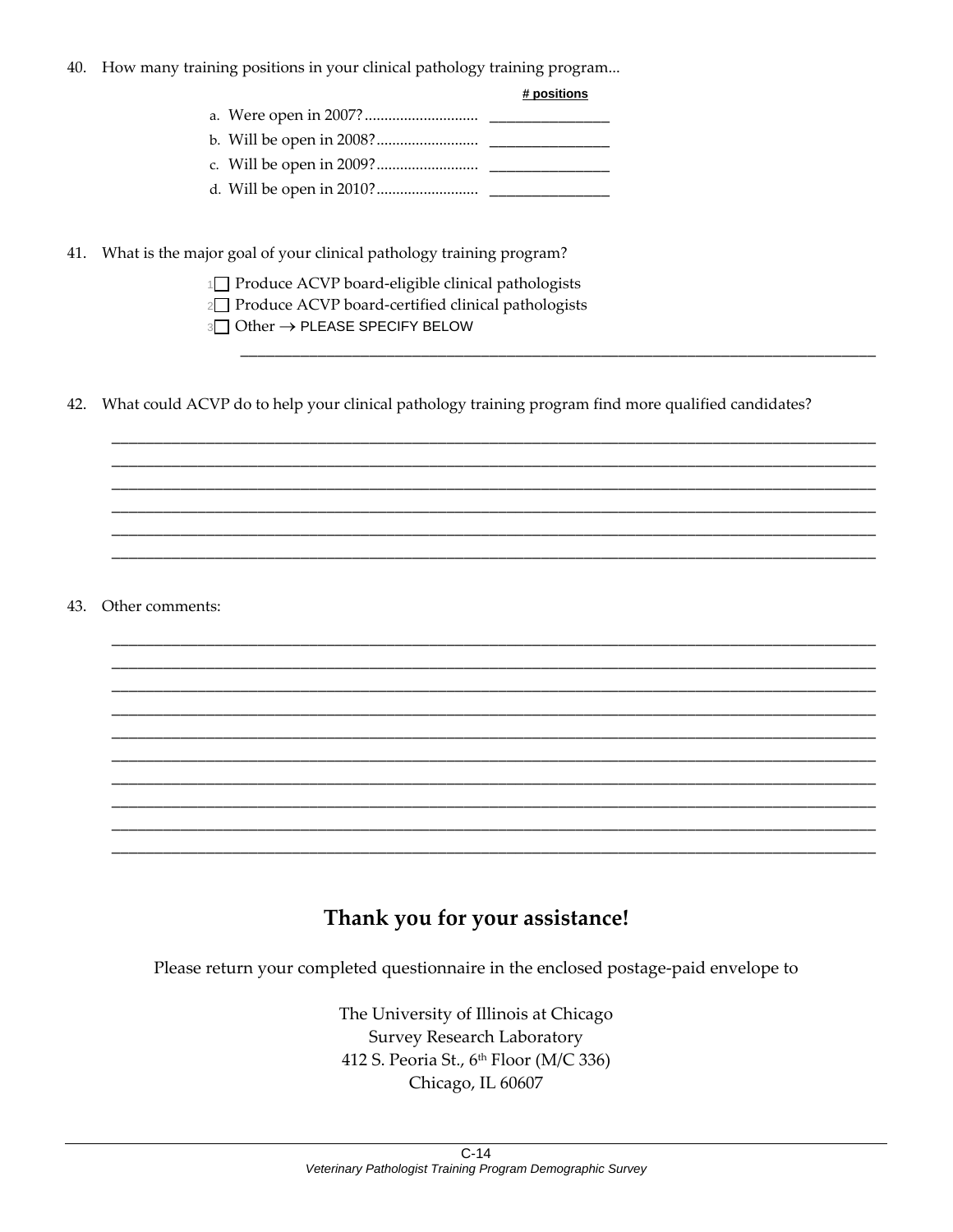## **REMINDER/THANK YOU POSTCARD**

#### **Front**

Dear Colleague,

Recently we sent you a questionnaire from the American College of Veterinary Pathologists, the Society of Toxicologic Pathologists, and the American Society for Veterinary Clinical Pathologists that we would like you to complete. More information about the study can be found at: www.srl.uic.edu/vptrain.htm. If you have completed this questionnaire already, please disregard this notice. If you have not yet completed the questionnaire, we urge you to take time to do so as soon as possible. Please return your completed questionnaire in the postage-paid envelope sent with the original mailing.

If you have any questions or you need another copy of the questionnaire, please contact Kelly Ann Marzano at the Survey Research Laboratory at (312)996-6475 or by e-mail at kellym@srl.uic.edu. Thank you for your assistance.

Sincerely, Kelly Ann Marzano

#### **Back**

THE UNIVERSITY OF ILLINOIS AT CHICAGO Survey Research Laboratory 412 S. Peoria Chicago, Illinois 60607

SRL Project 1037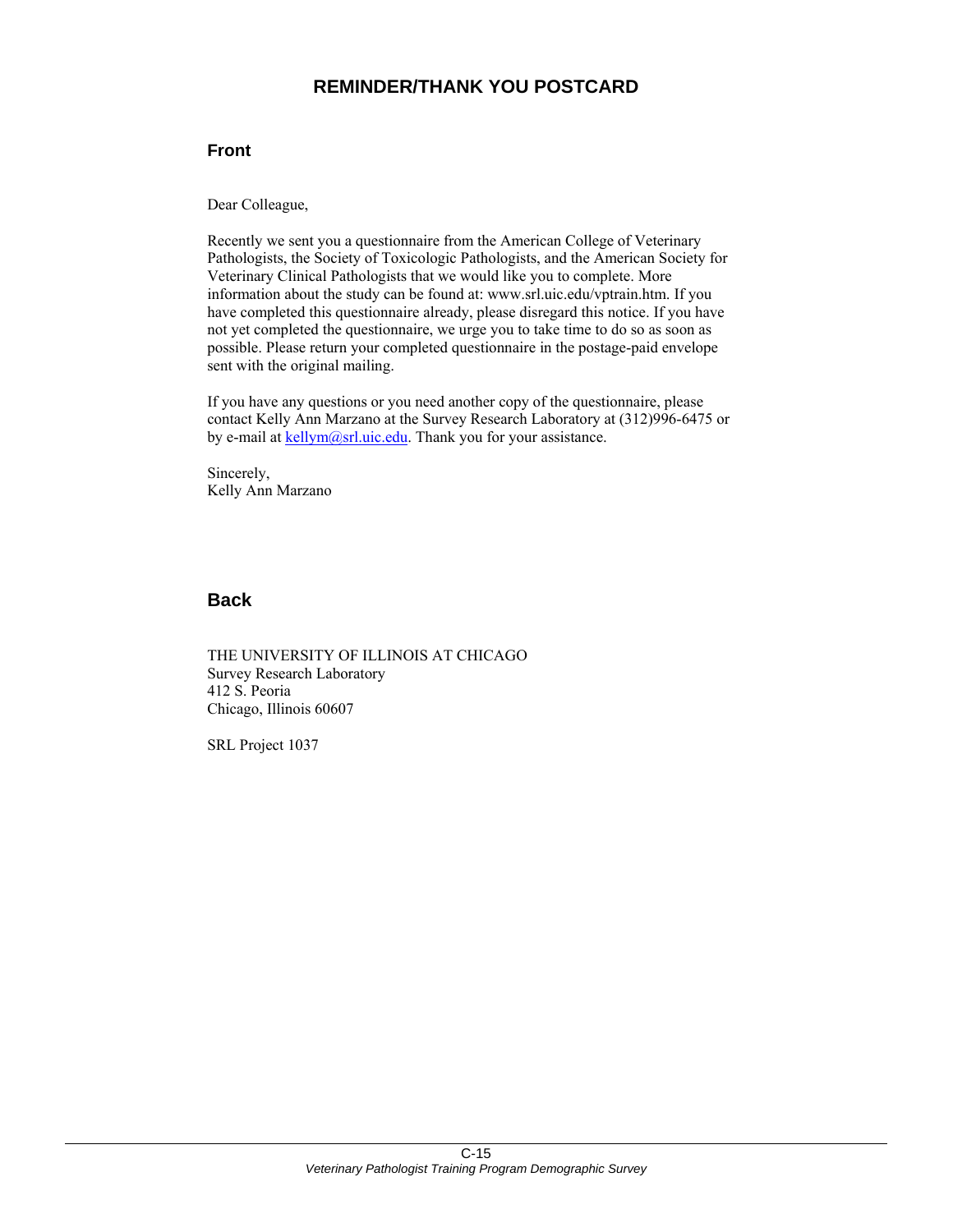## **APPENDIX D**

## **Responses to Open-Ended Items**

The following material represents the responses provided by all respondents. Each bullet point represents a separate response. In some categories, responses have been repeated, as the information that particular respondent provided covers more than one topic area.

#### **Q3.7. Which of the following describes your anatomic pathology training program? Other (PLEASE SPECIFY)**

#### **3-year combined residency/M.S. program (***n***=3)**

- 3-year Doctor of Veterinary Science (DVSc)
- 3-year residency and optional MS or PhD
- 3-year combined residing/MVSc nonthesis master's

#### **3-year combined residency/Ph.D. program (***n***=2)**

- 3-year residency and optional MS or PhD
- 3-year residency with transferral to other funding sources for PhD

#### **Combined residency/Ph.D. program (***n***=2)**

- 3-year residency followed by 3–5 years of PhD program
- 1) 3-year DVSC similar to residency and MSC, and 2) 3–5 year PhD often with applied pathology training (similar to residency + PhD)

#### **Ph.D. program (***n***=1)**

• PhD Alone

#### **Other (***n***=6)**

- NIH T32
- Fellowship (2 year) in the pathology of nondomestic animals
- 2–3 year zoo pathology program, minimum prerequisite 2-year general pathology residency, ophthalmic pathology program
- Many options depending on student
- An option for a 3rd year is available by mutual agreement
- We offer both a Mvet Science degree (24 month) & a Senior Residency (12 month) program & the programs can be—and often are—combined.

#### **Q7g. Currently, how many training positions in your anatomic pathology training program are funded by each of the following sources? Other (PLEASE SPECIFY)**

#### **ACVP/STP (***n***=3)**

- ACVP/STP (1) and Grants (3)
- ACVP/STP Ochoa fellow
- ACVP/STP coalition

#### **Grants (***n***=2)**

- ACVP/STP (1) and Grants (3)
- Research grants

#### **Revenue/Own funds (***n***=5)**

- One from college, other from diagnostic funds
- Self-supported
- Vet Med Diagnostic Lab
- Diagnostic lab revenue
- Income from fees through our Vet. Diagnostic Lab

#### **Other (***n***=1)**

• Institutional and [State] Aquarium

#### **Q12c.g. Please indicate in the following the table the number of positions that were gained and/or lost since 2002 for each funding source. Other (PLEASE SPECIFY)**

#### **ACVP/STP (***n***=1)**

- ACVP/STP fellow
- ACVP/STP

#### **Grants (***n***=1)**

Research grants

#### **Revenue/Own funds (***n***=1)**

• Self-support

#### **Other (***n***=1)**

Private aquarium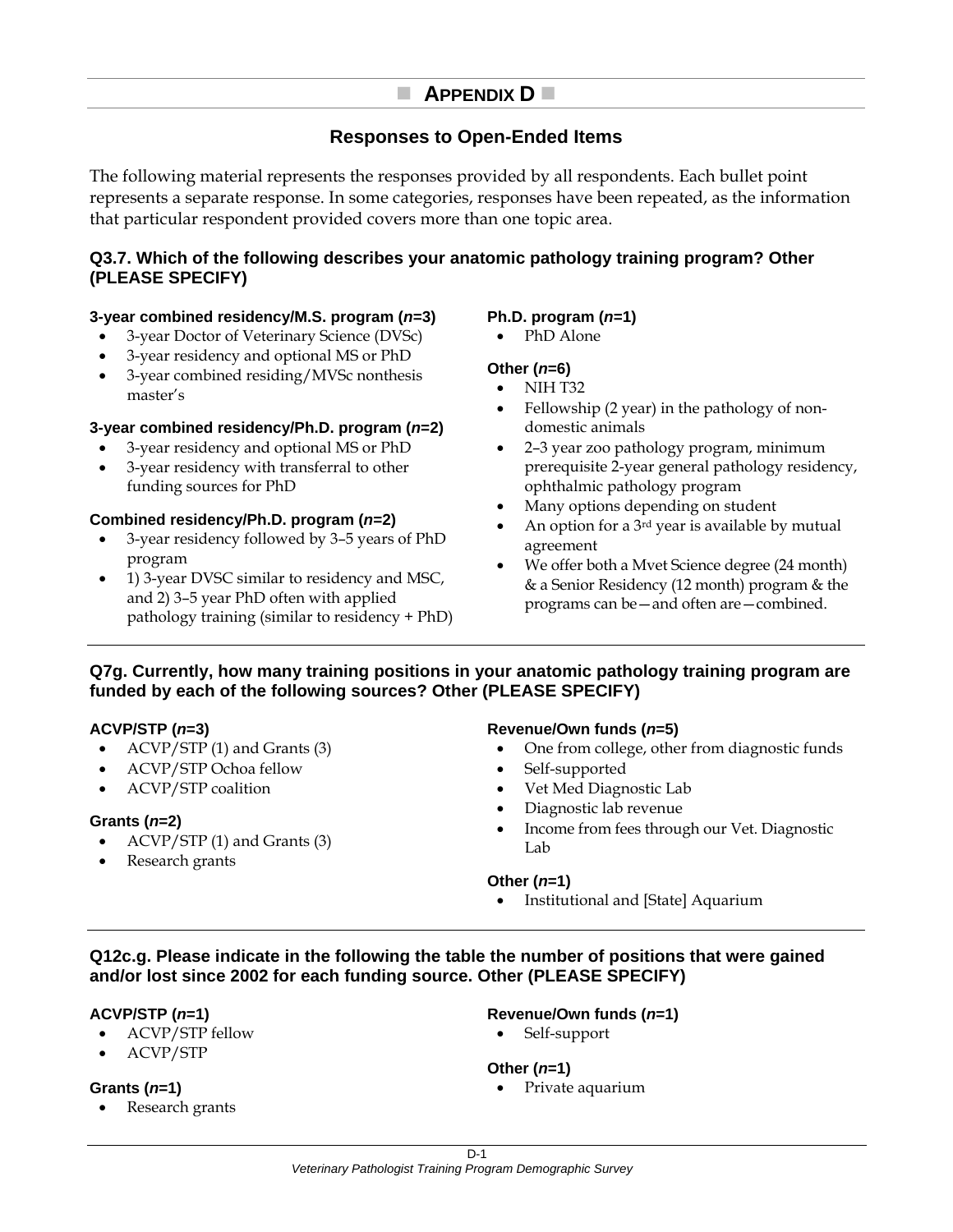#### **Q14b8. Which of the following reasons make it difficult for your anatomic pathology training program to recruit qualified candidates? Other (PLEASE SPECIFY)**

#### **Lack of supply of candidates (***n***=4)**

- Finding qualified candidates
- Too few trainees
- 1) Other programs have earlier application deadlines, 2) Small pool of applicants for the fellowship (limited career opportunities)
- Competition; many open positions and too few candidates

#### **Lack of interest in the profession/Profession seen as unattractive (***n***=3)**

- No interest in anatomic pathology
- Amount of knowledge required is seen as large (program is challenging and the specialty requires lots of knowledge)

#### **Competition (***n***=2)**

- 1) Other programs have earlier application deadlines, 2) Small pool of applicants for the fellowship (limited career opportunities)
- Competition; many open positions and too few candidates
- Program doesn't have a track record/suitable history of success to attract stronger candidates. Perception as a smaller program without the amount of resources have, lack of visibility.
- Small program. No livestock.

#### **Other (***n***=4)**

- We often need fund/identify for spouses who are often professionals themselves
- Don't know the reason
- The difficulty of the board exam

#### **Q14c7. What is the primary reason it is difficult for your anatomic pathology training program to recruit qualified candidates? Other (PLEASE SPECIFY)**

#### **Competition (***n***=2)**

- Surgery, dermatology, oncology
- There are many specialties now available, and graduates of these are very well paid.

#### **Lack of supply (***n***=1)**

• Subspecialty of zoo and wildlife pathology is very small.

#### **Q17b5. What factors limit the number (of anatomic pathology training positions that are currently available)? Other (PLEASE SPECIFY)**

#### **Space and lack of equipment (***n***=4)**

- Space for residents/equipment/support
- Space
- Resources—office space, computer/microscope
- Office space, number of microscopes

#### **Case material (***n***=3)**

- Case load
- Case material
- Limitations on case material, which comes strictly from our teaching hospital

#### **Funding (***n***=1)**

• T32 funding limits

#### **Other (***n***=2)**

- Few Canadian DVMs wanting to do pathology PhDs, although funding is available for Canadian applicants
- No incentive. Faculty receive no credit for training—not a promotable activity

#### **Q17c.5. What is the primary factor that limits the number of anatomic pathology training positions currently available? Other (PLEASE SPECIFY)**

#### **Funding (***n***=2)**

- Funding for residency training and PhD training
- Funding for residency training and PhD training

#### **Case material (***n***=1)**

• Case material

#### **Other (***n***=1)**

• No incentive — see 17b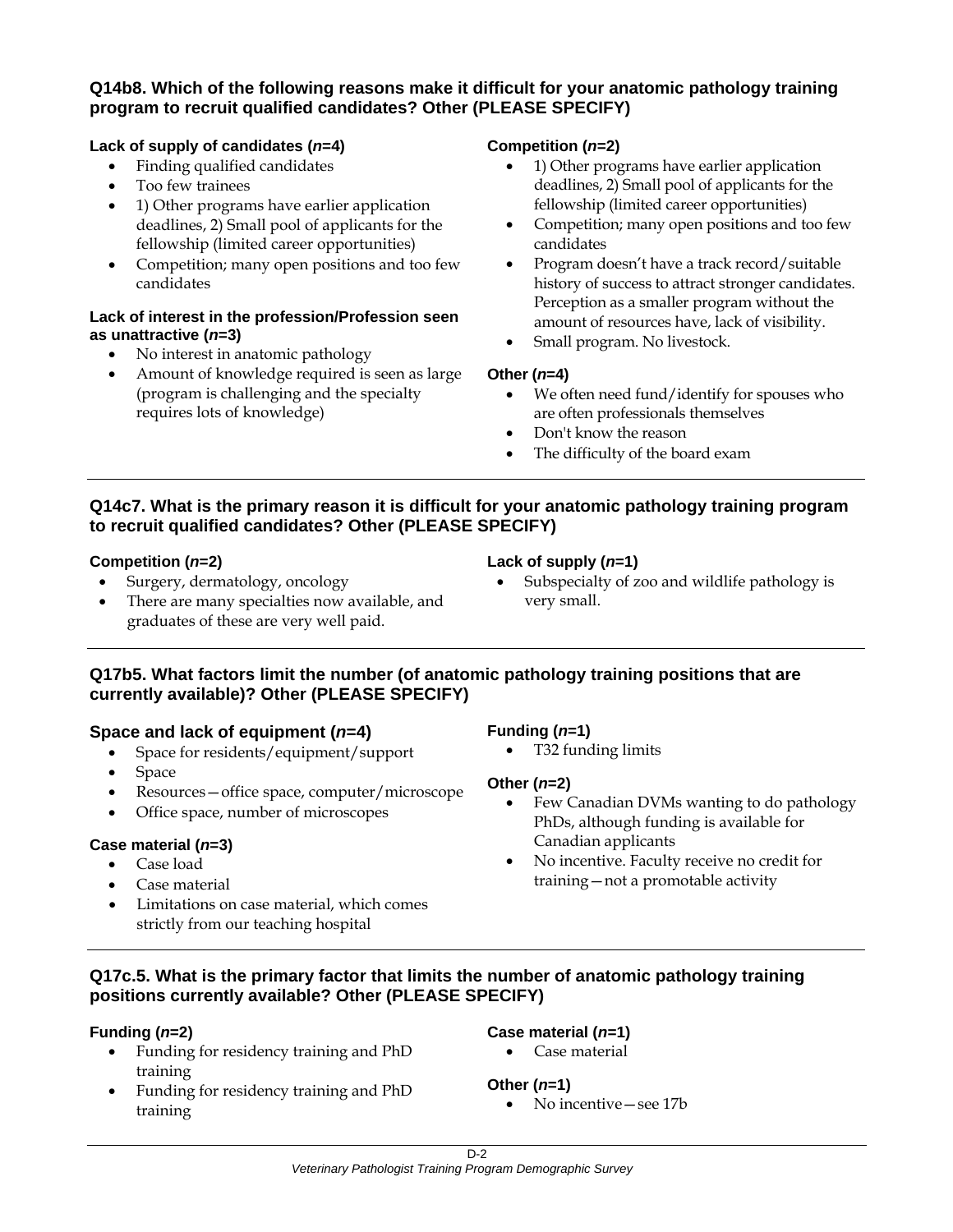#### **Q21. What is the major goal of your anatomic pathology training program? Other (PLEASE SPECIFY)**

#### **ACVP Board eligible (***n***=5)**

- Produce veterinary scientists with boardeligibility
- Board eligible and produce pathologists with research expertise and training
- Board eligible and provide trainee with course preparation for doctoral work MS
- Board eligible and for PhD students, research training is the major goal
- Produce employable, competent, entry-level diagnostic pathologists who are ACVP Board eligible

#### **ACVP Board certified (***n***=4)**

- To produce ACVP board-certified anatomic pathologists AND excellent PhDs
- Produce ACVP Board certified anatomic pathologists with competency in zoo and wildlife pathology
- ACVP certified and PhD

• Board certified and we hope that most go into academic programs including public diagnostic labs associated with veterinary schools/colleges

#### **Focus on research training (***n***=3)**

- Produce research oriented academic pathologists—They are welcome to take boards but that is optional
- Board eligible and produce pathologists with research expertise and training
- Board eligible and for PhD students, research training is the major goal
- Train veterinarians to be independent NIHfunded investigators

#### **Other (***n***=3)**

- Produce veterinary pathologists
- Train excellent anatomic pathologists

#### **Q22. What could ACVP do to help your anatomic pathology training program find more qualified candidates?**

#### **Increase visibility/awareness/understanding (***n***=11)**

- Continue to increase visibility of vet. pathology as a career choice. Lobby admissions offices to look at recruiting more "nontraditional/ nonclinical" students into veterinary school—to expand our recruitment base.
- Continue to advertise and help recruit veterinary medical students by discussing needs and opportunities.
- Continue to promote as much as possible, pathology as a viable specialty to undergrad DVM students in North America. Perhaps fund a dynamic pathologist to go to vet schools and give promotional talk to ACVP student chapters.
- Act as information clearinghouse for: 1) Pathology externships 2) Pathology training programs. Career counseling for DVM students. More active promotion of pathology in Vet schools. Continued growth of funding for training programs.
- Prepare attractive entertaining documentary about veterinary pathologist careers with reference also to salaries relative to companion animal practice, and the lifestyle benefits compared to practice. Target females especially. Make available on DVD for use in pre-veterinary courses.
- We have repeatedly tried to get funding for 3year residents from ACVP/STP. Clearly that mechanism is not designed to fund comparative medicine programs. There should be more understanding of the importance of comparative medicine programs to the field of pathology.
- Measures to highlight the interesting aspects and career benefits for DVM students. Funding for programs, ACVP STP coalition is great. Possibly provide leadership for lobbying government for program funding.
- Support an increase in the number of Vet students across the country—especially males.
- Continue to increase visibility of veterinary pathology to professional students.
- Finding trainees is not our problem, but I would like to see ACVP continue to grow its profile within the DVM curriculum in colleges.
- Provide senior students at vet schools with comprehensive information regarding available training programs.

#### **Funding (***n***=8)**

- Help identify a source of money to fund U.S. citizens to train in Canada.
- Continue to promote as much as possible, pathology as a viable specialty to undergrad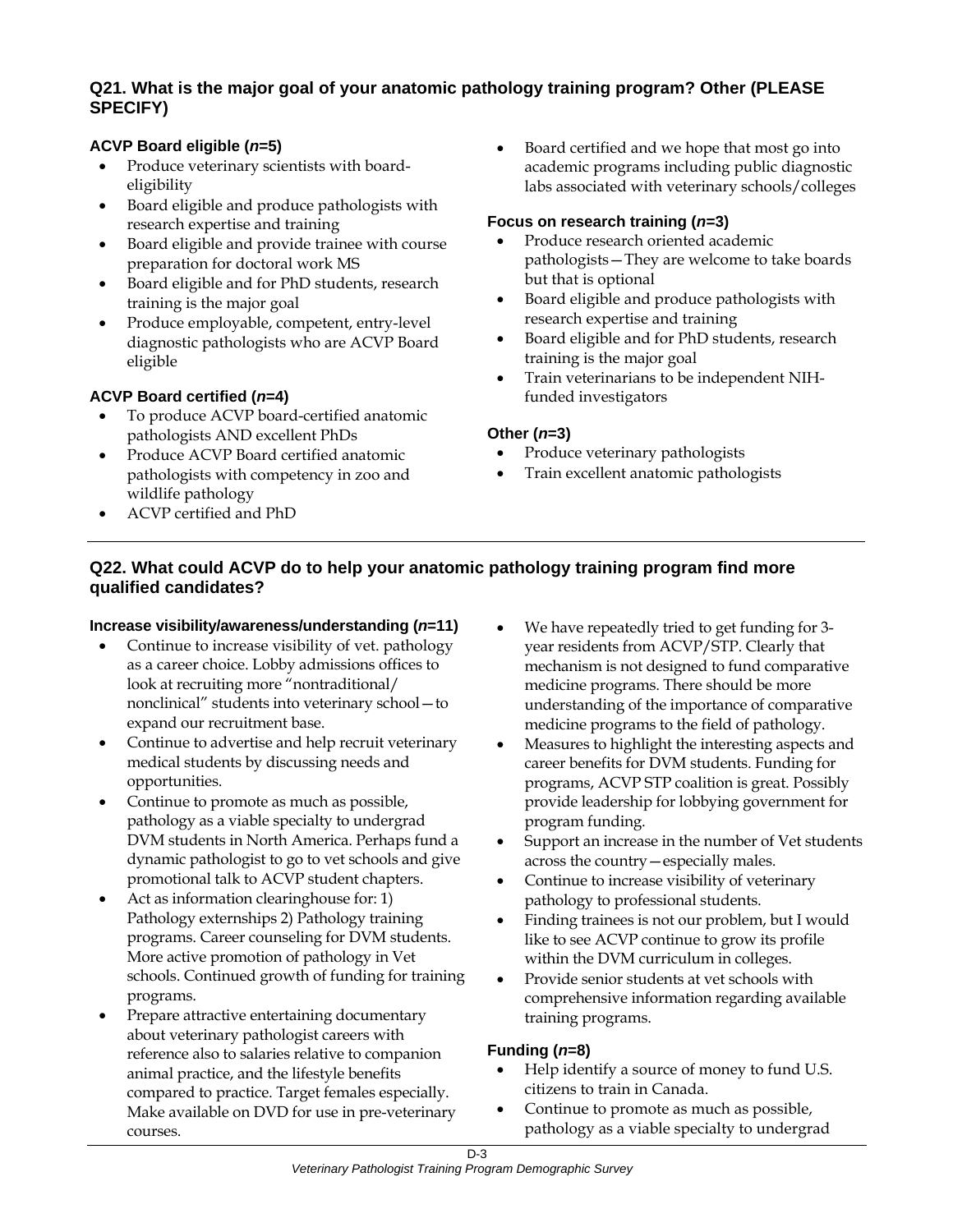DVM students in North America. Perhaps fund a dynamic pathologist to go to vet schools and give promotional talk to ACVP student chapters.

- Act as information clearinghouse for: 1) Pathology externships 2) Pathology training programs. Career counseling for DVM students. More active promotion of pathology in Vet schools. Continued growth of funding for training programs.
- 1) Identify sources of support for increased salary or loan reduction. Many students carry too much debt. 2) Support the trainers. Salary stipends, etc.
- We have repeatedly tried to get funding for 3 year residents from ACVP/STP. Clearly that mechanism is not designed to fund comparative medicine programs. There should be more understanding of the importance of comparative medicine programs to the field of pathology.
- Measures to highlight the interesting aspects and career benefits, for DVM students. Funding for programs, ACVP STP coalition is great. Possibly provide leadership for lobbying government for program funding.
- For us, it is all about funding and making the activity worthwhile to faculty. Like most schools of medicine ours is nearly totally dependent on "soft" money. Anything that is in the way of raising this money is a distraction. Training can be a large distraction unless it benefits faculty by supporting their salaries as well as trainee salaries.
- 1) To create resident/residency program matching system in which residents are ranked by situations and residency program are ranked by applicants. 2) I have an opinion that there is no shortage of qualified applicants but there is shortage of residency positions. Need more funding!

#### **Provide career resources (***n***=1)**

Act as information clearinghouse for: 1) Pathology externships 2) Pathology training programs. Career counseling for DVM students. More active promotion of pathology in Vet schools. Continued growth of funding for training programs.

#### **Academic/Faculty needs (***n***=3)**

• Finding more applicants is not a major problem for us. Having enough faculty available to teach the residents that we have and having enough time/faculty to devote to resident training is more of a concern. I don't have a solution for that problem.

- Do something to encourage trainees to remain in academia once completing their programs. Convince administrators in universities with training programs to do all they can to retain pathology faculty. From all the observations I have made in the past several years, administrators, including those who are veterinary pathologists, have the most part failed miserably in retaining faculty in training programs.
- We have sufficient qualified candidates. In 2–3 years there will be insufficient individuals left to train the candidates as it is hard to keep them in academia due to poor salary/high workload.

#### **Support of ACVP efforts and chapters (***n***=4)**

- 1) Continue support/encouragement of pathology clubs, veterinary student participation in ACVP meeting (poster, platform presentations, forum, reception, etc.) 2) Continue ACVP/STP coalition efforts.
- Continue supporting and perhaps increasing support of ACVP student chapters.
- 1. Work with ACVP/STP coalition and other entities to increase the number of funded training positions. 2. Provide additional travel grant dollars to ACVP affiliate clubs to increase veterinary student participation, this would increase the number and quality of residency applicants.
- 1) Keep supporting pathology club. 2) Get firsttime pass rate on boards up around 70%. 3) Promote summer externships.

#### **Create "matching program" (***n***=2)**

- Promote experimental pathology. Recruit prevets into nonclinical careers. Promote "matching program" or agreed-upon offer date for resident candidates.
- 1) To create resident/residency program matching system in which residents are ranked by situations and residency program are ranked by applicants. 2) I have an opinion that there is no shortage of qualified applicants but there is shortage of residency positions. Need more funding!

#### **Other (***n***=1)**

• Standardize application deadlines and acceptance dates for residencies.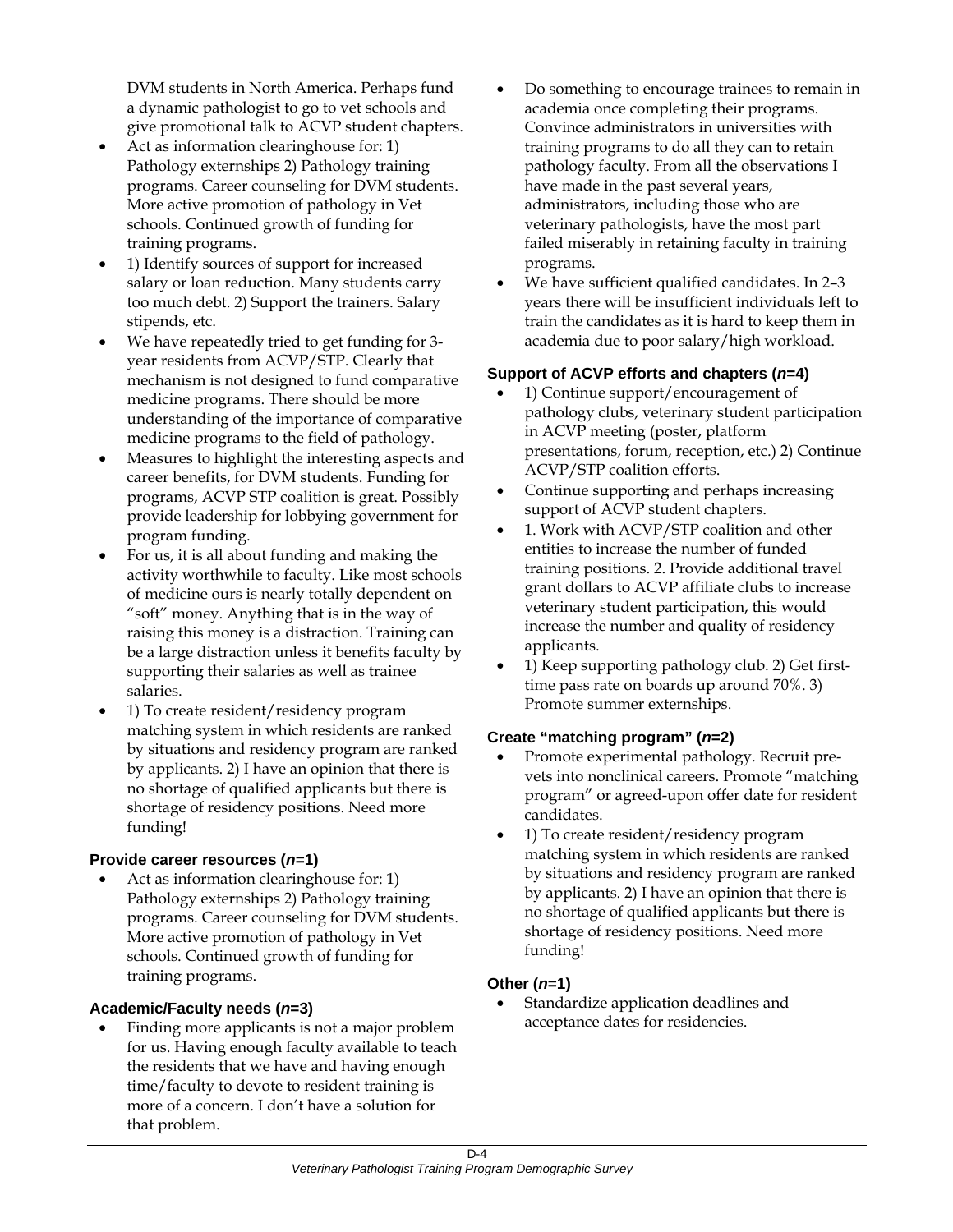#### **Q23.7. Which of the following describes your clinical pathology training program? Other (PLEASE SPECIFY)**

#### **3-year combined residency/M.S. program (***n***=1)**

• 3-year combined residency/MVSC program (Master of Veterinary Science--different from MSC)

#### **3-year combined residency/Ph.D. program (***n***=1)**

• 3=DVSc program

#### **Other (***n***=3)**

- With option for  $3<sup>rd</sup>$  year as lecturer
- Already finished residency and 1–2 year study for board
- 2 year MVetSc and 1-year Senior Residency

#### **Q27g. Currently, how many training positions in your clinical pathology training program are funded by the following sources? Other (PLEASE SPECIFY)**

#### **Grants (***n***=3)**

- Grant
- Fee income, NIH grant
- Most are supported by PI years 2–4 from various sources of funding, which may include federal funding like NIH or mouse training grants

#### **Revenue/Own funds (***n***=3)**

- Fee income, NIH grant
- Revenue from clinical pathology lab
- Revenue from diagnostic service

#### **Other (***n***=2)**

- Program fundraising, CE, Caribbean school education
- Interprovincial agreement and Equine or Companion Animal fellowship

- **Q32c.g. Please indicate in the following the table the number of positions that were gained and/or lost in the last five years for each funding source. Other (PLEASE SPECIFY)** 
	- [Large diagnostic laboratory]

#### **Q34b7: Which of the following reasons make it difficult for your clinical pathology training program to recruit qualified candidates? "Candidates choose other specialties" (PLEASE SPECIFY)**

#### **Clinical specialties (***n***=3)**

- Internal medicine
- Oncology/internal medicine
- Internal medicine

#### **Other (***n***=2)**

- Clinical specialties (especially oncology, int. med) attracting lots of students.
- Opthamology, surgery.

#### **Q34b8. Which of the following reasons make it difficult for your clinical pathology training program to recruit qualified candidates? Other (PLEASE SPECIFY)**

#### **Competition (***n***=1)**

• Choose other institutions

#### **Other (***n***=2)**

- Don't understand career opportunities
- Practice beckons—then hard to return to grad school

#### **Q37b5. What factors limit the number of clinical pathology training positions that are currently available? Other (PLEASE SPECIFY)**

- Space
- We don't like training more than 3 at a time.
- Space limitations
- Service load, training materials, and space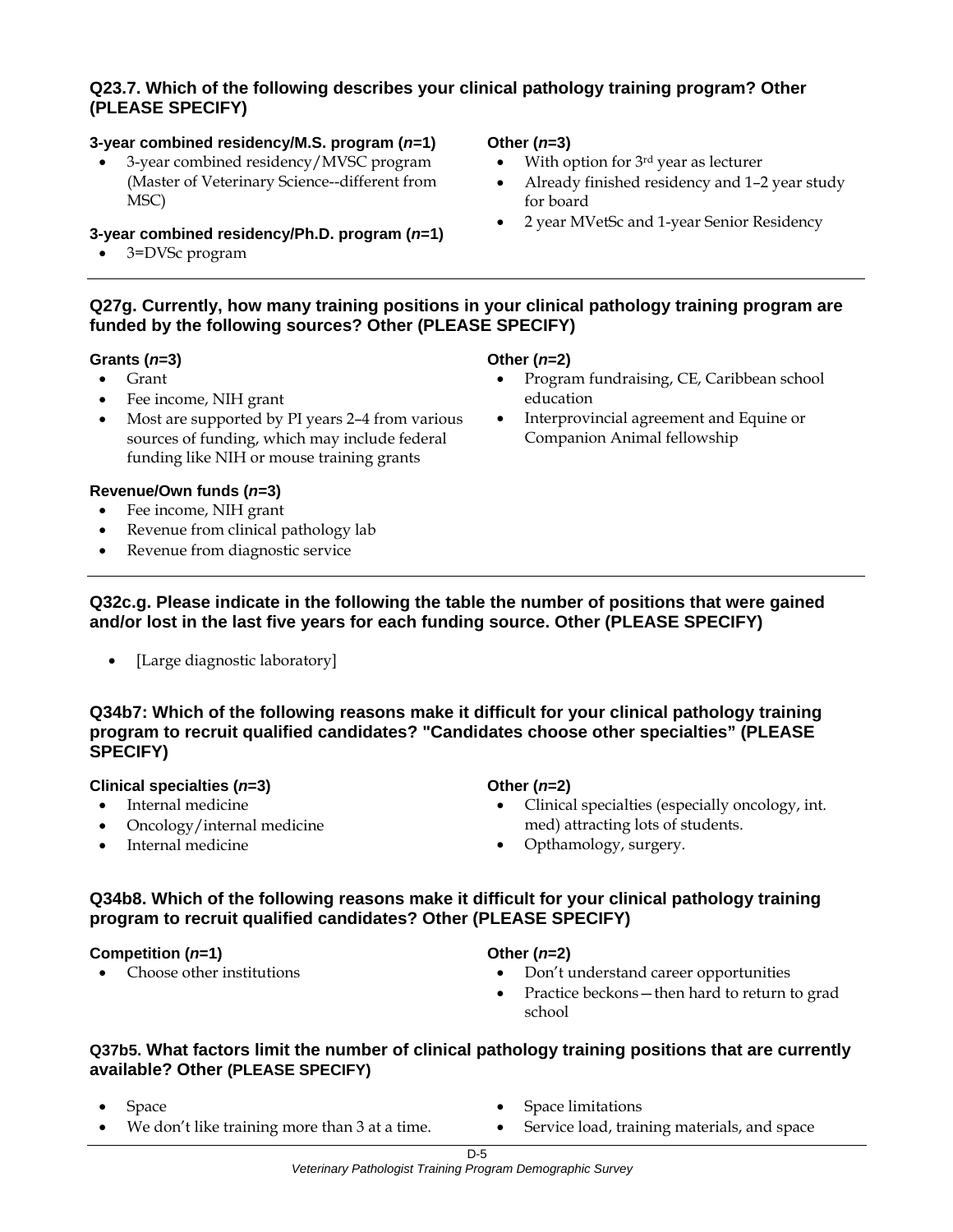#### **Q37c. What is the primary factor that limits the number of clinical pathology training positions currently available? Other (PLEASE SPECIFY)**

*No open-ended responses.* 

## **Q41.3. What is the major goal of your clinical pathology training program? Other (PLEASE SPECIFY)**

#### **ACVP Board eligibility (***n***=1)**

• PhD and residency scientists that are board eligible

#### **ACVP Board-certified (***n***=2)**

- Produce ACVP board-certified clinical pathologists with a PhD
- Board certified and we would prefer they proceed to graduate studies and pursue a career in academia

#### **Other (***n***=5)**

- Both, depends on the student and how aggressive they are in their studies
- Candidates ready for industry, diagnostics or academics depending on the interest
- Eligible but not sure how to answer—of course we want them certified, but that happens AFTER our program
- Produce excellent clinical pathologists
- Train diagnostic clinical pathologists

#### **Q42. What could ACVP do to help your clinical pathology training program find more qualified candidates?**

#### **Increase visibility/awareness/understanding (***n***=4)**

- More visible presence in the veterinary schools. We have a pathology club and we encourage students to join the society for clinical pathology.
- Increase awareness of clinical pathology as a career.
- Continue to increase awareness of pathology as a career—pathology clubs, outreach, interactive Web site are potential avenues to "advertise" our specialty.
- Any financial support would be helpful (the Industry Coalition effort is a nice one). Help with marketing the ACVP to veterinary students (the CD sent from ACVP for doing seminars to students is helpful but students find it quite dull). Need more jazzy image!

#### **Funding (***n***=8)**

- Would like to offer more residencies but lack funding.
- Universities can often find some funds for a residency program if a material or partial funding is provided. The STP/AVCP residency program may get more people into training programs if they partially fund twice as many positions with the institutions making up the difference in dollars. I am certain our institution would readily agree to this.
- We need financial support for non-Canadians.
- Any financial support would be helpful (the Industry Coalition effort is a nice one). Help

with marketing the ACVP to veterinary students (the CD sent from ACVP for doing seminars to students is helpful but students find it quite dull). Need more jazzy image!

- Provide more mechanisms for funding residents.
- Help recruit more students into the field through pathology club sessions, the meetings (ACVM, ACVP), continued education forums. Provide funding for externship programs.
- Career education program for Veterinary students so they understand what a clinical pathologist does (more of a mystery to them than anatomic pathology) & what career opportunities exist; help find funding for positions.
- ACVP student chapters  $(L \&$  anatomic) excellent effort. Include Canadian residents more in ACVP activities. Increase number of awards.

#### **Recruitment (***n***=2)**

- Help recruit more students into the field through pathology club sessions, the meetings (ACVM, ACVP), continued education forums. Provide funding for externship programs.
- Continue efforts at enticements of DVM students, provide additional externship opportunities.

#### **Career resources (***n***=4)**

• Continue efforts at enticements of DVM students, provide additional externship opportunities.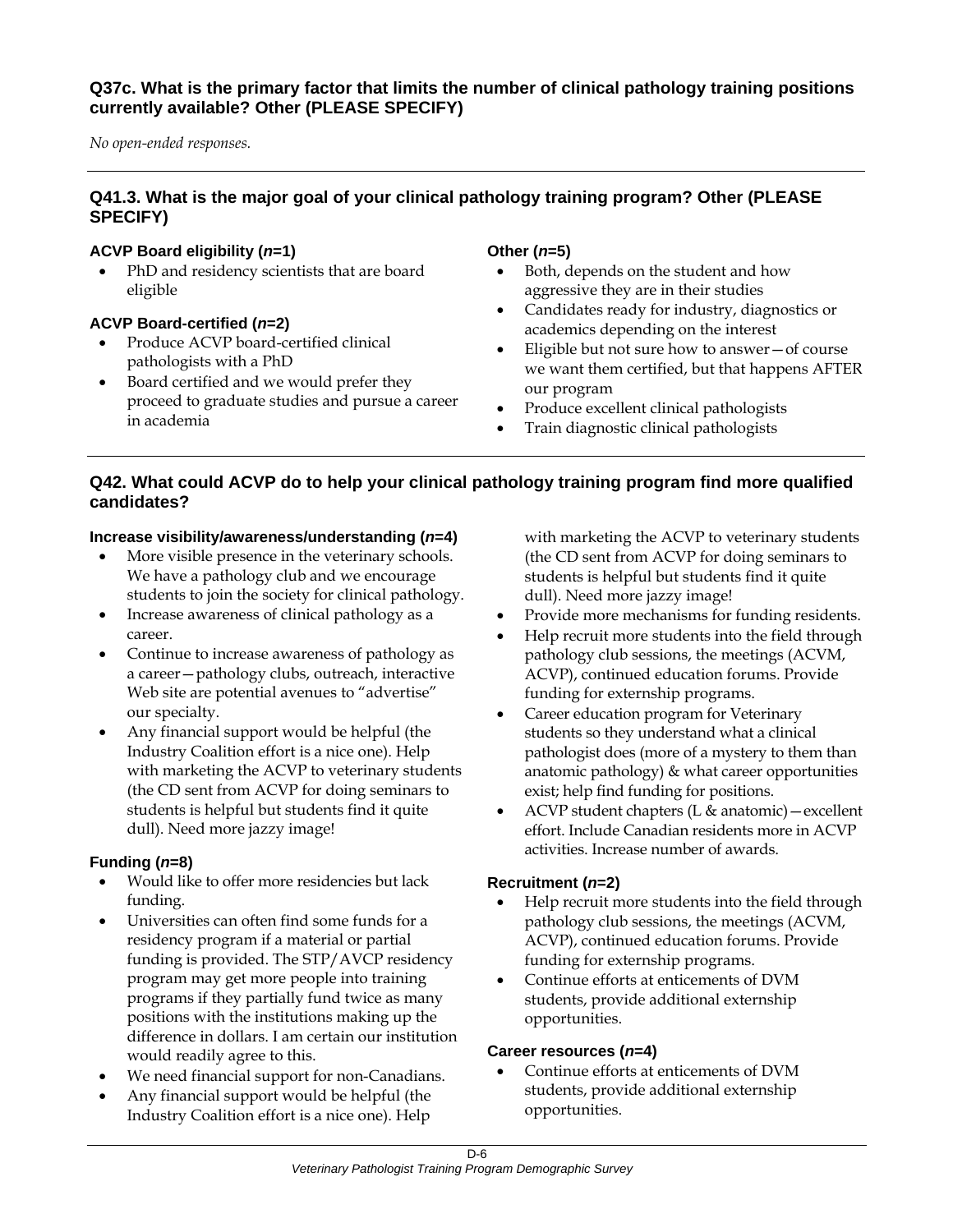- Help recruit more students into the field through pathology club sessions, the meetings (ACVM, ACVP), continued education forums. Provide funding for externship programs.
- Career education program for Veterinary students so they understand what a clinical pathologist does (more of a mystery to them than anatomic pathology) and what career opportunities exist; help find funding for positions.
- 1) Emphasize research as a career for vet students. 2) Provide research opportunities for interested students. 3) Provide externships for students to research labs or pharmaceutical companies.

#### **Improve competitiveness (***n***=1)**

• Keep salaries and job opportunity for ACVP diplomats competitive. A recent development that has been a negative for our program is the demand by the NCSU-CVM hospital that our residents provide 24-7 emergency services.

#### **Improve examination (***n***=1)**

• 1) Have a better examination so that candidates are not scared away from the discipline. 2) Promote diagnostic and service careers. 3) Sponsor endowed chairs of clinical pathology with the purpose of a training institute.

#### **Other (***n***=5)**

- Primary limitation is institutional—low stipend, marginal benefits (esp. medical). Other problem is very high debt load of students—who borrow easily and greatly. Not sure how ACVP can attract students away from the "hot" areas (oncology, int. medicine) of post-graduate clinical training...
- We have not had difficulty with recruitment. My impression is that the use of training programs on the ASVCP Web site is the primary source of problem information for potential candidates.
- The ASCVP provides a convenient link on their Web site for each program. This has helped tremendously with candidate recruitment.
- Can't think of anything.
- Nothing.

#### **Q43. If you have any other comments you would like to share regarding the recruitment of veterinary students into anatomic or clinical pathology training programs, please do so here:**

#### **Faculty (***n***=3)**

- We have a clinical pathology residency program but have not been able to take any residents in the last 6 years due to insufficient faculty numbers to train them.
- Nice survey we need to get a handle on where we are. It is imperative to protect number of faculty and increase opportunity for residents.
- Training residents is one of our top priorities very pleasurable but also extremely time consuming if a good job is done. It would be hard to substantially up the number of training programs here unless there was also an expansion of faculty positions so people are available to train/run programs.

#### **Need to change board process/Put less emphasis on boards (***n***=4)**

This survey reflects a very narrow mindset as to the importance of veterinary pathologists. If the focus is on the boards then the drug companies need to pay for the training. In my opinion we should be training world-class integrative biologists. Veterinarians have the broadest training in comparative medicine and pathology of any health profession. This background

coupled with advanced training in anatomic and clinical pathology can result in extraordinary scientists with scientific advances. Boards are a step along the way and not an end in itself.

- Actually, our number of qualified applicants may be increasing slightly, but they are becoming more and more foreign applicants. We have not received a single US citizen applicant for our current position. Only in about the last 5 years have I heard increasing "hall talk" among vet students how they liked pathology, but were concerned that after 5–6 years of training, they still might not be able to pass boards, so they go to clinical specialties. IMHO our board is designed for exclusivity, not to test minimal competency, and that needs to change.
- It is important to not only produce boardcertified pathologists but ensure that this also means well-rounded pathologists—for example, there are areas not emphasized in programs that are still very important in clinical pathology. For example, many programs have limited exposure to toxicology studies. With a goal to ensure wellrounded pathologists, a useful approach might be to establish basic criteria for all residency programs.